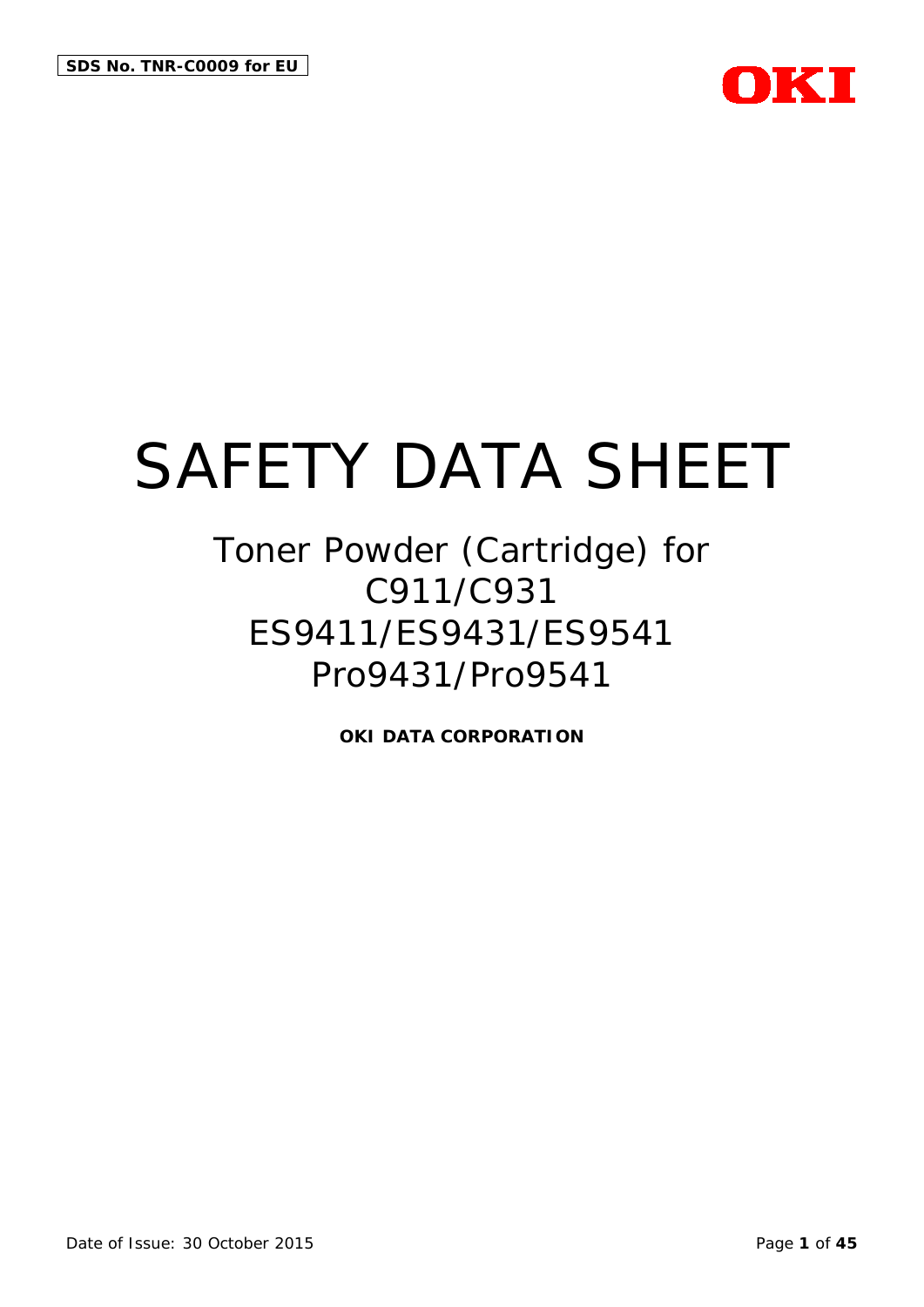



## **SECTION 1: Identification of the substance/mixture and of the company/undertaking**

| 1.1 Product identifier                                                            |                                                     |
|-----------------------------------------------------------------------------------|-----------------------------------------------------|
| Product name:                                                                     | Yellow toner powder (cartridge) for                 |
|                                                                                   | C911/C931                                           |
|                                                                                   | ES9411/ES9431/ES9541                                |
|                                                                                   | Pro9431/Pro9541                                     |
|                                                                                   | (Toner powder name: OKT5Y)                          |
| <b>Product description:</b>                                                       | Yellow Toner                                        |
| 1.2 Relevant identified uses of the substance or mixture and uses advised against |                                                     |
| <b>Material uses:</b>                                                             | For electrophotographic printing systems            |
| 1.3 Details of the supplier of the safety data sheet                              |                                                     |
| Manufacturer:                                                                     | <b>OKI Data Corporation</b>                         |
|                                                                                   | 3-1 Futaba-cho, Takasaki-shi, Gunma. 370-8585 Japan |
|                                                                                   | Tel: +81 27-328-6366 Fax: +81-27-328-6398           |
| Supplier:                                                                         | <b>OKI Europe Limited</b>                           |
|                                                                                   | Blays House, Wick Road, Egham, Surrey, TW20 OHJ, UK |
|                                                                                   | Tel: +44 (0) 208 219 2190 Fax: +44 (0) 208 219 2199 |
|                                                                                   | e-mail: SDSQuestions@okieurope.com                  |
| 1.4 Emergency telephone number                                                    |                                                     |
| <b>OKI Europe Limited:</b>                                                        | +44 (0) 208 219 2190                                |
|                                                                                   | (Supported 09:00 to 17:00 UK Time, Monday to Friday |
|                                                                                   | except Bank Holidays)                               |
|                                                                                   |                                                     |

## **SECTION 2: Hazards identification**

| 2.1 Classification of the substance or mixture |                              |
|------------------------------------------------|------------------------------|
| <b>Product definition:</b>                     | Mixture                      |
| Directive 67/548/EEC and 1999/45/EC:           | Not classified as dangerous. |
| Regulation (EC) No. 1272/2008:                 | Not classified as hazardous. |

#### **2.2 Label elements**

**Symbol & Indication of Danger:** Not Required<br> **Risk Phrase:** Not Required **Safety Advice:** Not Required **Dangerous Component:** Not Required

**Not Required** 

#### **Applicable Label Elements in accordance with Section A and B of Annex V to Directive**

**1999/45/EC:** Not Required

**Applicable Label Elements in accordance with Part2 of Annex II to Regulation (EC) No** 

**1272/2008:** Not Required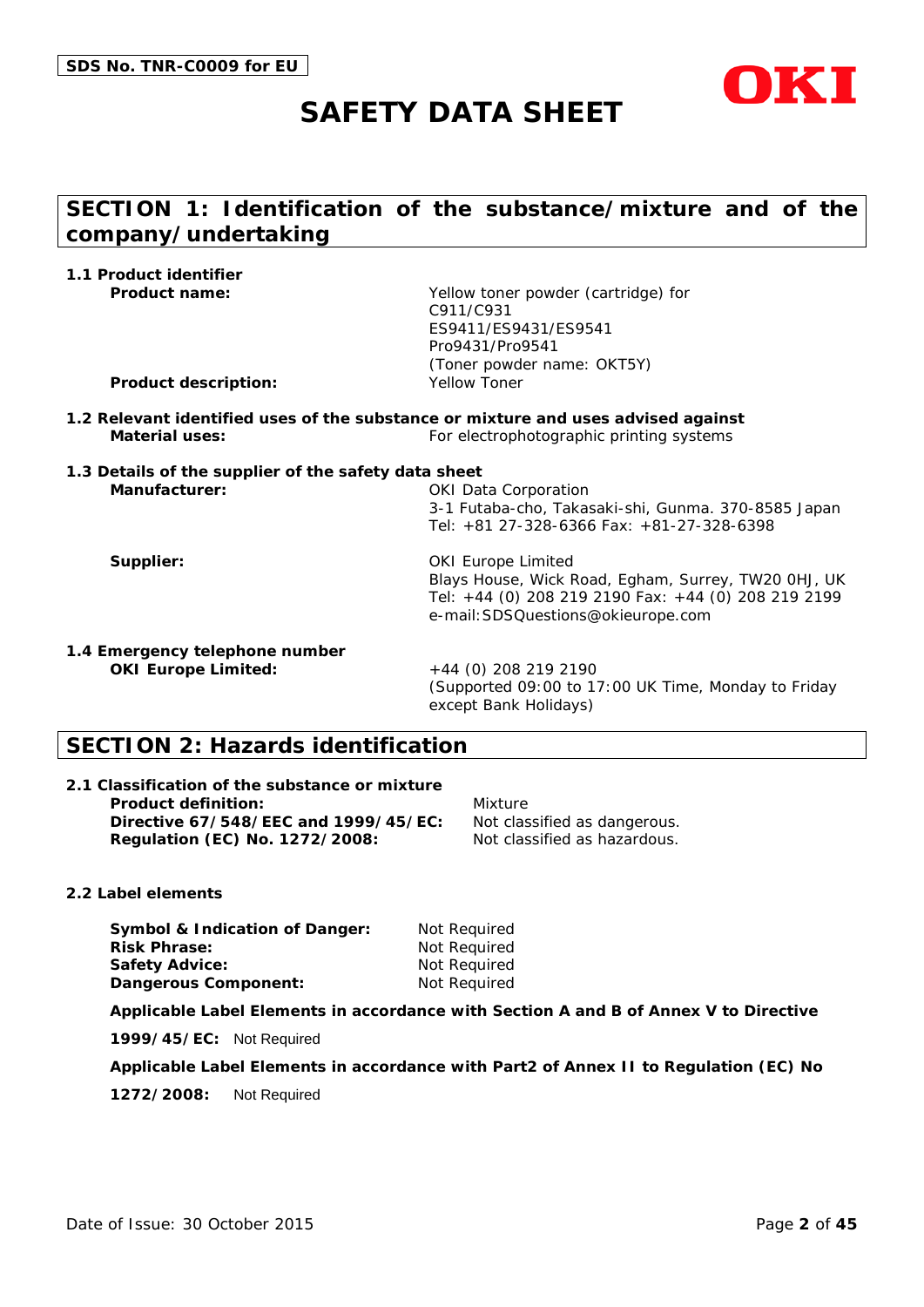

#### **2.3 Other hazards**

**Information on whether the substance or mixture meets the criteria for PBT or vPvB in** 

**accordance with Annex XIII to Regulation (EC) No 1907/2006:** No

| This mixture, like most organic powders, can cause a dust<br>explosion if particles form thick clouds. |
|--------------------------------------------------------------------------------------------------------|
| Slight irritation of respiratory tract may occur with exposure<br>to large amount of toner dust.       |
| Minimal skin irritation may occur.<br>Irritation may occur by mechanical abrasion                      |
|                                                                                                        |

### **SECTION 3: Composition/information on ingredients**

**Substance/mixture:** Mixture

#### **Substances in the Mixture referred to in Points 3.2.1 or 3.2.2 of Annex II to Regulation (EC) No 1272/2008:**

| <b>Chemical Identity</b><br>of the substance | EC No./CAS No. | Ranges<br>of $%$ by<br>mass | <b>Classification according</b><br>to Directive 67/548/EE<br>Risk Phase* | <b>Classification according</b><br>to Regulation (EC) No.<br>1272/2008<br>Hazard Class /<br>Statement* |
|----------------------------------------------|----------------|-----------------------------|--------------------------------------------------------------------------|--------------------------------------------------------------------------------------------------------|
| None                                         |                |                             |                                                                          |                                                                                                        |

\*Full texts of Risk phrases and Hazard statements as listed in Section 16.

#### **Substances in the Mixture not meeting the Criteria for Classifiication:**

| <b>Chemical Identity of the</b><br>substance | EC No./CAS No.<br>or other unique identifier | Ranges<br>of $%$ by<br>mass | <b>Classification according to</b><br>Directive 67/548/EE and<br>Regulation (EC) No.<br>1272/2008 |
|----------------------------------------------|----------------------------------------------|-----------------------------|---------------------------------------------------------------------------------------------------|
| Styrene arcylate copolymer                   | NJTSRN202775807-6000                         | 80-90                       | Not Classified                                                                                    |
| Wax                                          | NJTSRN202775807-6006                         | $5 - 15$                    | Not Classified                                                                                    |
| Carbon black                                 | 215-609-9/1333-86-4                          | $3 - 10$                    | Not Classified                                                                                    |
| Amorphous silica                             | 231-545-4/7631-86-9                          | $1 - 3$                     | Not Classified                                                                                    |
| Titanium dioxide                             | 236-675-5/13463-67-7                         | $0.1 - 0.9$                 | Not Classified                                                                                    |

NJTSRN: New JerseyTrade Secret Registry Number (United State)

Refer to Section 8 for the exposure limits and Section 11 for toxicological information.

#### **Carcinogens:**

This mixture contains titanium dioxide listed by IARC as Group 2B (possibly carcinogenic to humans); however, no significant exposure to titanium dioxide is thought to occur during the use of the product because titanium dioxide is mostly in a bound form in this mixture.

#### **Substances in Annex XIV to Regulation (EC) No 1907/2006 (Authorisation) or the Candidate List of SVHC:**

None.

## **Substances in Annex XVII to Regulation (EC) No 1907/2006 (Restriction):**

None.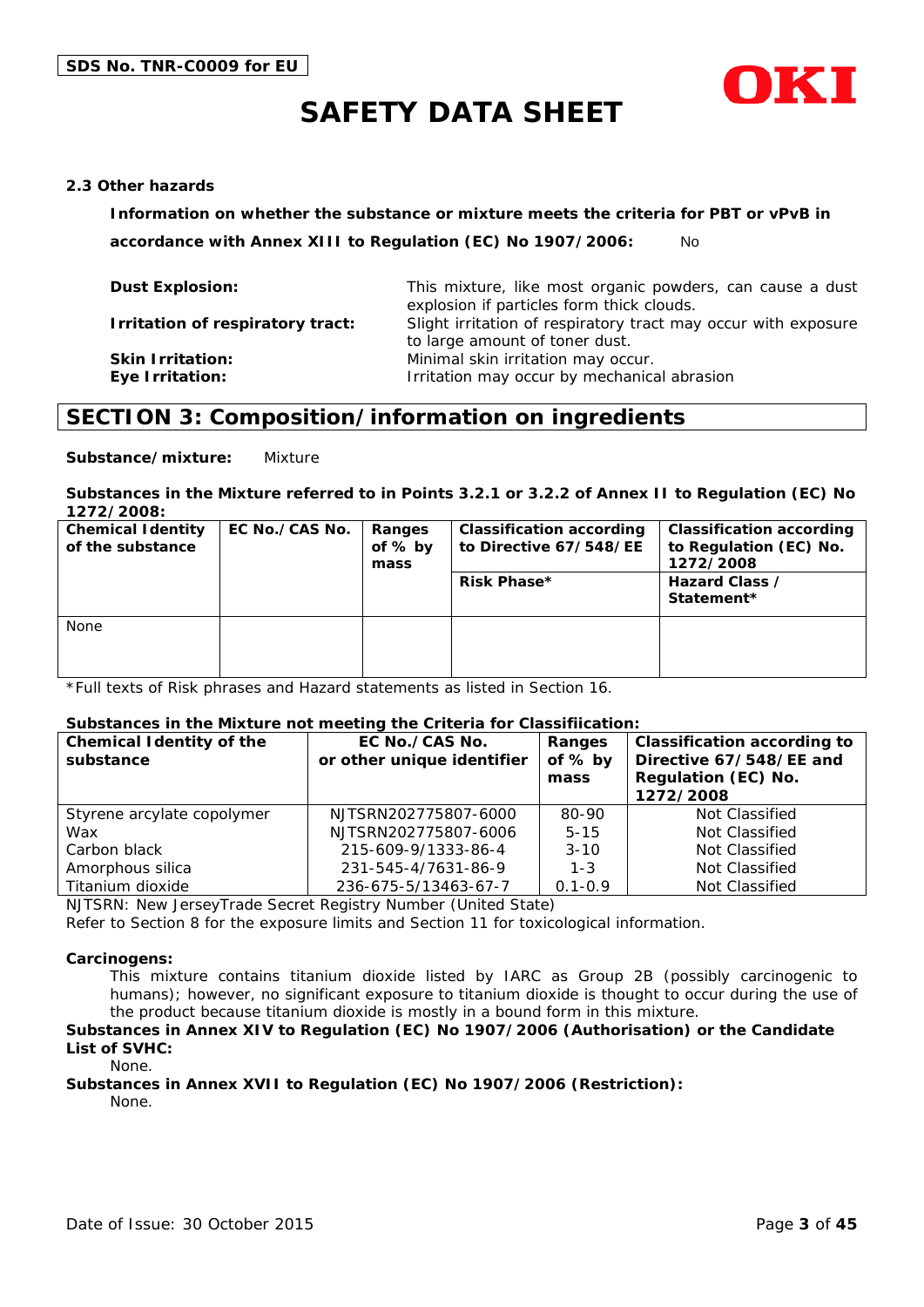

### **SECTION 4: First aid measures**

#### **4.1 Description of first aid measures**

| Inhalation:          | Provide fresh air immediately. If symptoms occur, seek medical advice.                                                                               |
|----------------------|------------------------------------------------------------------------------------------------------------------------------------------------------|
| <b>Skin contact:</b> | Wash out particles with plenty of water and soap. If irritation develops, seek<br>medical advice.                                                    |
| Eye contact:         | Do not rub eyes. Immediately rinse with plenty of clean running water until<br>particles are washed out. If irritation persists seek medical advice. |
| Ingestion:           | Clean mouth out with water. Drink several glasses of water. If sickness<br>develops, seek medical advice.                                            |

#### **4.2 Most important symptoms and effects, both acute and delayed**

- **Acute:** Exposure to excessive amounts of dust may cause physical irritation to respiratory tract.
- **Delayed:** Prolonged inhalation of excessive amounts of dust may damage lungs.

#### **4.3 Indication of any immediate medical attention and special treatment needed**

Immediate medical attention may be required in an unlikely event of extreme inhalation, eye contact or unusual reaction due to physical idiosyncrasy of the person.

### **SECTION 5: Firefighting measures**

#### **5.1 Extinguishing media**

| Suitable extinguishing media:   | Carbon dioxide, Water, Foam, Dry chemical |
|---------------------------------|-------------------------------------------|
| Unsuitable extinguishing media: | None known                                |

#### **5.2 Special hazards arising from the substance or mixture**

**Dust Explosion:** This mixture, like most organic powders, is capable of creating an explosive dust when particles are dispersed in air. **Hazardous Combustion Products:** Carbon Monoxide and carbon dioxide.

#### **5.3 Advice for firefighters**

Firefighters should wear protective equipment such as gloves, glasses, boots and respiratory mask as needed.

Do not breather fumes.

Keep containers cool with water spray if exposed to fire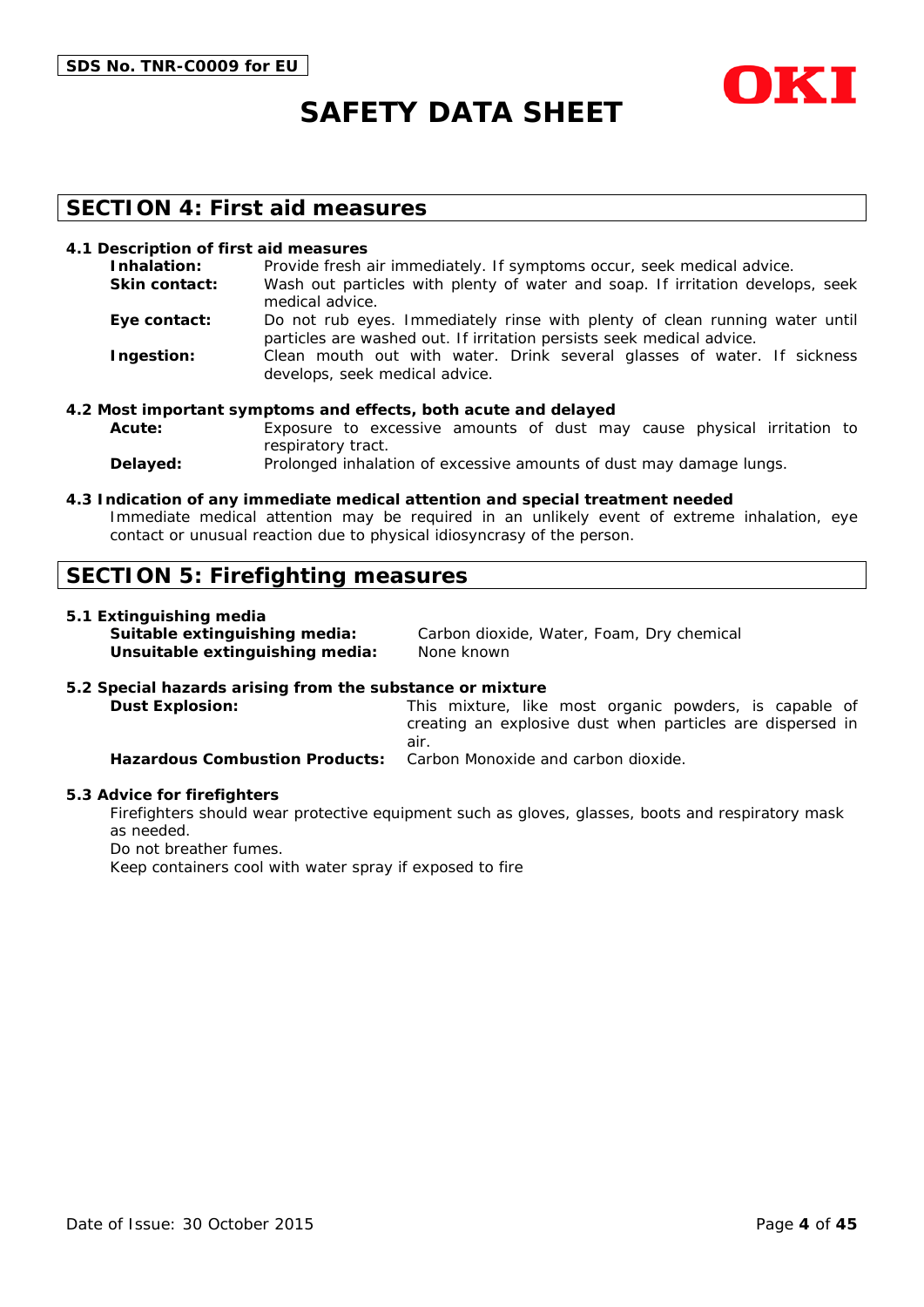



### **SECTION 6: Accidental release measures**

#### **6.1 Personal precautions, protective equipment and emergency procedures**

For Non-Emergency Personnel: Avoid Dust formation. Remove Ignition sources. Do not breathe dust. Wear personal protective equipment as described in Section 8. For Emergency Responders: Fabric for personal protective clothing should block particles of the product as small as 3um

#### **6.2 Environmental precautions**

Do not discharge into drains or the environment.

#### **6.3 Methods and materials for containment and cleaning up**

Eliminate sources of ignition and flammables. Vacuum or sweep the materials into a sealed container. If a vacuum cleaner or other tool is used, it must be dust explosion-proof. Dispose of the materials in accordance with EU/national/regional/regional requirements.

#### **6.4 Reference to other sections**

See Section 8 and 13.

### **SECTION 7: Handling and storage**

#### **7.1 Precautions for safe handling**

Keep out of reach of children

Avoid dust formation. Handle in adequately ventilated areas.

Do not breathe dust. Do not get in the eyes or on skin.

Wear personal protective equipment as recommended in Section 8.

Keep away from excessive heat and sources of ignition such as sparks and open flames.

Ensure all the equipment is electrically earthed / grounded before beginning operation.

Do not handle with strong oxidisers, which may vigorously oxidise organic materials in this mixture and cause a fire in an extreme case.

Avoid spills. Do not release to drains.

Do not eat, drink or smoke when handling this product.

Wash hands after handling this product.

Remove contaminated clothing and protective equipment before entering eating areas.

#### **7.2 Conditions for safe storage, including any incompatibilities**

Keep out of reach of children

Keep container closed and stored in a well ventilated dry place at room temperature.

Keep away from excessive heat and sources of ignition.

Do not store with strong oxidisers.

Avoid packaging materials with plasticiser, which may soften this product directly contacted.

#### **7.3 Specific end use(s)**

This product is a toner used in electrophotographic printers and copiers.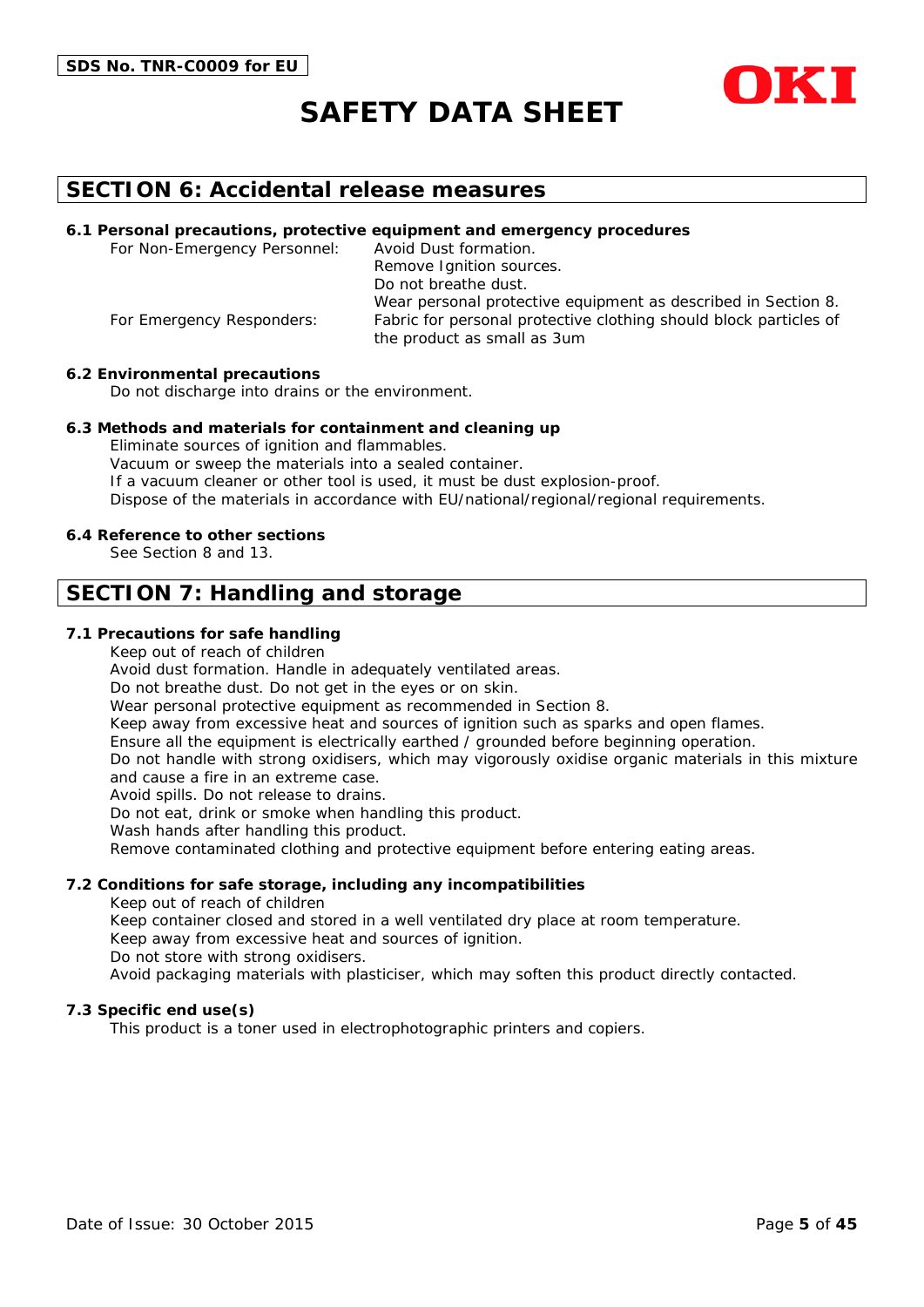

## **SECTION 8: Exposure controls/personal protection**

#### **8.1 Control parameters**

#### **Occupational Exposure Limits:**

| Product        | EU          | Germany        | <b>UK</b>      | Sweden          | <b>ACGIH</b>  | <b>USA</b>      |
|----------------|-------------|----------------|----------------|-----------------|---------------|-----------------|
|                | <b>OEL</b>  | <b>DFG MAK</b> | <b>HSE WEL</b> | <b>SWEA OEL</b> | <b>TLV</b>    | <b>OSHA PEL</b> |
|                |             | (8hr TWA)      | (8hr TWA)      | <b>LLV</b>      | (TWA)         | (TWA)           |
| General dust   | Not         | Inhalable      | Inhalable      | Dust and mist,  | Inhalable     | Total dust:     |
| or particulate | established | fraction:      | dust:          | organic total   | particulate:  | 15mg/m3         |
| not otherwise  |             | 4mg/m3         | 10mg/m3        | dust:           | $10$ mg/m $3$ | Respirable      |
| classified     |             |                | Respirable     | 5mg/m3          | Respirable    | fraction:       |
|                |             |                | dust:          |                 | particulate:  | 5mg/m3          |
|                |             |                | 4mg/m3         |                 | 3mg/m3        |                 |

| Ingredient          | EU<br><b>OEL</b>          | Germany<br><b>DFG MAK</b><br>(8hr TWA) | UK.<br><b>HSE WEL</b><br>(8hr TWA)                                           | Sweden<br><b>SWEA OEL</b><br>LLV (TWA) | <b>ACGIH</b><br><b>TLV</b><br>(TWA) | <b>USA</b><br><b>OSHA PEL</b><br>(TWA)                                                             |
|---------------------|---------------------------|----------------------------------------|------------------------------------------------------------------------------|----------------------------------------|-------------------------------------|----------------------------------------------------------------------------------------------------|
| Titanium<br>dioxide | <b>Not</b><br>established | Inhalable<br>fraction:<br>4mg/m3       | Inhalable<br>dust:<br>10mg/m3<br>Respirable<br>dust:<br>4mg/m3               | Total dust:<br>5mg/m3                  | 10mg/m3                             | Total dust:<br>15mg/m3                                                                             |
| Amorphous<br>silica | <b>Not</b><br>established | Inhalable<br>fraction:<br>4mg/m3       | Inhalable<br>dust:<br>6mg/m3<br>Respirable<br>dust:<br>2.4 <sub>mq</sub> /m3 | Not<br>established                     | <b>Not</b><br>established           | 20 mppcf*<br>or $80\frac{9}{6}$<br>$SiO2$ mg/m $3$<br>$(*$ million<br>particles per<br>cubic foot) |

EU: OEL (Occupational Exposure Limits at Community level under Directive 2004/37/EC Annex, 98/24/EC Annex, 91/322/EEC Annex, 2000/39/EC Annex, 2006/15/EC Annex and 2009/161/EU)

Germany: DFG (The Deutsche Forschungsgemeinschaft, German Research Institute) MAK (Maximale Arbeitsplatz-Konzentration, Maximum Workplace Concentration) UK: HSE (Health and Safety Executive) WEL (Workplace Exposure Limits)

Sweden: SWA (Swedish Work Environment Authority) OEL (Occupational Exposure Limits) LLV (Level Limit Values)

ACGIH (American Conference of Government Industrial Hygienists): TLV (Threshold Limit Value)

USA: OSHA (Occupational Safety and Health Administration) PEL (Permissible Exposure Limits)

| <b>Biological Limit Value:</b> | Not established |
|--------------------------------|-----------------|
| <b>PNECs and DNELs:</b>        | Not established |

**8.2 Exposure controls Appropriate engineering controls:** Good general ventilation should be sufficient under normal conditions of use. **Individual Protection Measures, such as Personal Protective Equipment:**

| THUIVIQUAL PTOLECTION MEASULES, SUCH AS PETSONAL PTOLECTIVE EQUIPMENT. |                                                                                                                                       |
|------------------------------------------------------------------------|---------------------------------------------------------------------------------------------------------------------------------------|
| Eye protection:                                                        | Protective goggles or safety glasses are recommended.                                                                                 |
| Skin protection:                                                       | Gloves are recommended.                                                                                                               |
| <b>Respiratory protection:</b>                                         | Personal respiratory mask is not required under normal<br>conditions of use, but a respirator is needed in case of<br>dust formation. |
| <b>Thermal Hazards:</b>                                                | None anticipated.                                                                                                                     |
| Environmental exposure controls: Avoid release to the environment.     |                                                                                                                                       |
| Date of Issue: 30 October 2015                                         | Page 6 of 45                                                                                                                          |
|                                                                        |                                                                                                                                       |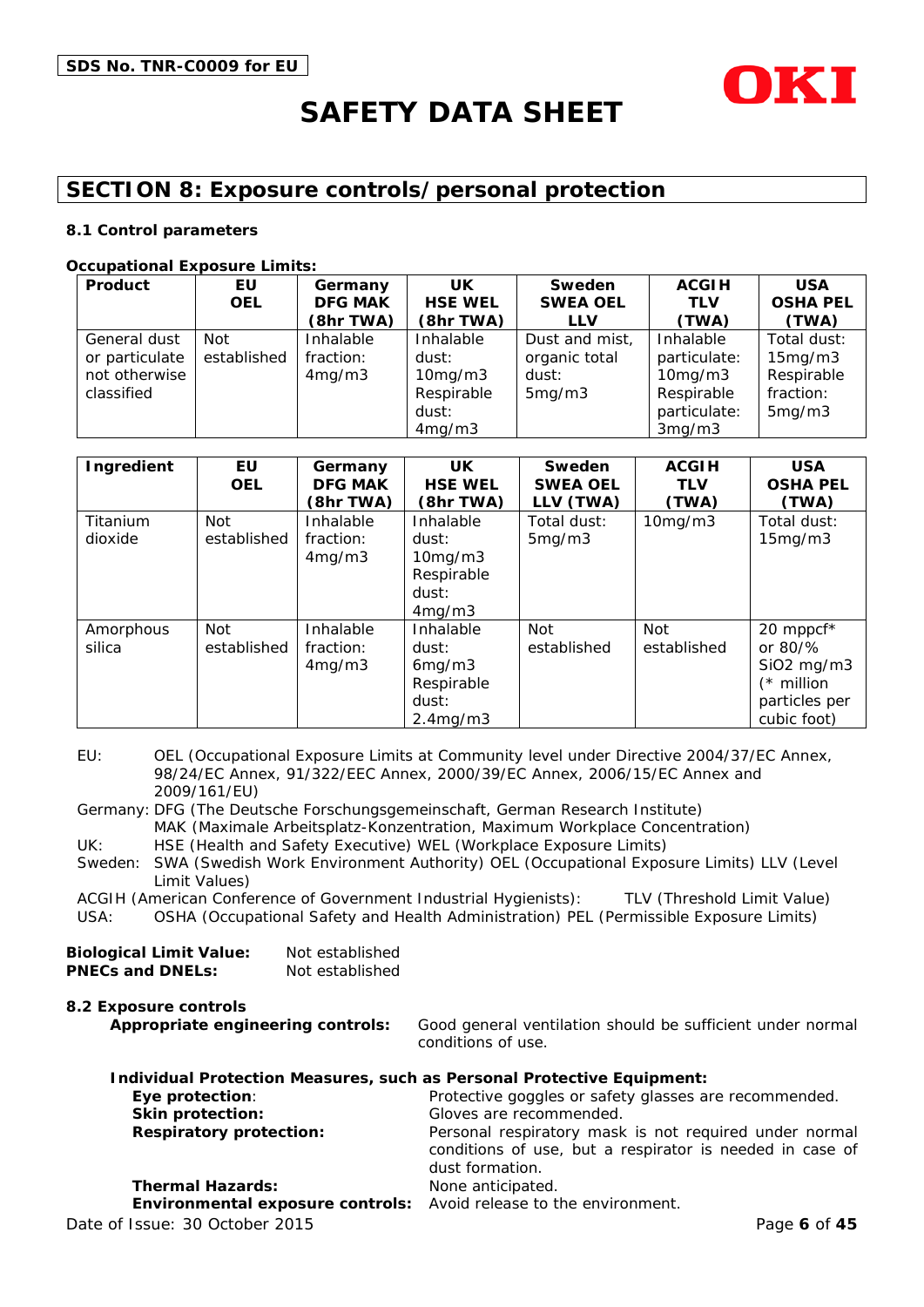

## **SECTION 9: Physical and chemical properties**

**9.1 Information on basic physical and chemical properties**

| Appearance:                                     |
|-------------------------------------------------|
| Odour:                                          |
| <b>Odour Threshold:</b>                         |
| pH:                                             |
| Melting point / Freezing Point:                 |
| <b>Initial Boiling Point and Boiling Range:</b> |
| <b>Flash Point:</b>                             |
| <b>Evaporation Rate:</b>                        |
| Flammability:                                   |
| Upper / Lower Flammability or Explosive Limits: |
| <b>Vapour Pressure:</b>                         |
| <b>Vapour Density:</b>                          |
| <b>Relative Density:</b>                        |
| Solubility(ies):                                |

**Partition Coefficient (n-Octanol/Water): Auto-ignition Temperature:** Not data available. **Decomposition Temperature:** Not data available. **Viscosity:** Not applicable. **Explosive Properties:** Finely dispersed particles form explosive

Fine yellow powder. None or slight plastic-like odour. **Odour Threshold:** No data available. Not applicable. **Not applicable. Not applicable.** Not applicable. Not applicable. No data available. No data available. Not applicable. **Not applicable.** about  $1.2$  (water  $= 1$ ) Negligible in water. Partially soluble in some organic solvents such as toluene and tetrahydrofuran.<br>Not data available. mixture with air.

**Oxidising Properties:** No data available.

**9.2 Other information**

None.

## **SECTION 10: Stability and reactivity**

| Stable under normal conditions.                                                                                               |
|-------------------------------------------------------------------------------------------------------------------------------|
| Stable under normal ambient, anticipated storage and<br>handling conditions of temperature and pressure.                      |
| None except dust explosion when finely dispersed.<br>Keep away from sources of ignition such as sparks and<br>open flames.    |
| Excessive heat, Dust formation                                                                                                |
| Strong oxidisers, which could vigorously oxidise organic<br>materials in this mixture and cause a fire in an extreme<br>case. |
| Carbon monoxide and carbon dioxide                                                                                            |
|                                                                                                                               |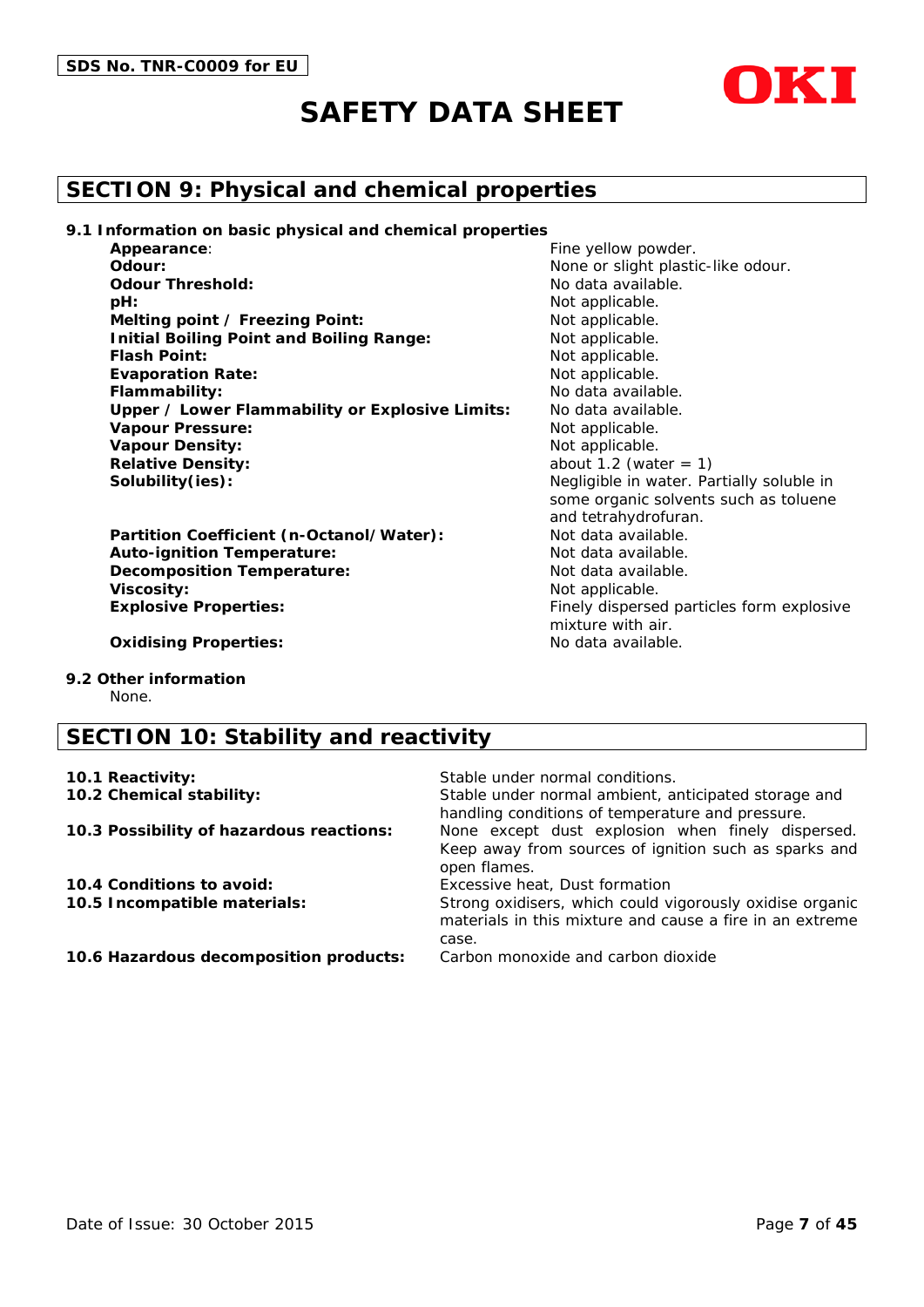

## **SECTION 11: Toxicological information**

According to our test results of this or similar mixture and the information provided by the suppliers about the substances contained in this mixture, seriously damaging effect is not expected when this mixture is treated in accordance with standard industrial practices and legal requirements. Refer to Section 2 for potential health effects and Section 4 for first aid measures.

#### **11.1 Information on toxicological effects**

| <b>Acute toxicity:</b>            |                                                                                            |
|-----------------------------------|--------------------------------------------------------------------------------------------|
| Ingestion:                        | LD50 rat>5,000mg/kg (OECD 425)                                                             |
| Inhalation:                       | No test data available.                                                                    |
| <b>Skin Contact:</b>              | No test data available.                                                                    |
| Irritation / Corrosivity:         |                                                                                            |
| Skin corrosion/irritation:        | This mixture is classified as a non irritant to the dermal<br>tissue of rabbit. (OECD 404) |
| Serious eye damage/irritation:    | No test data available.                                                                    |
| Sensitisation:                    |                                                                                            |
| <b>Skin Sensitisation:</b>        | Skin sensitising potential negative (guinea pigs,                                          |
|                                   | Magnusson & Klingsman's criteria) (OECD 406)                                               |
| <b>Respiratory Sensitisation:</b> | No test data available.                                                                    |

#### **Repeat Dose Toxicity:**

No test data available.

Inhalation test of a toner for two years showed no significant carcinogenicity. (Reference 1) In rats chronic exposure to toner concentrations 4mg/m3 and over lead to an accumulation of particles in the lung as well as to persistent inflammatory processes and slight to moderate fibrotic changes in the lungs of rats. In hamsters these effects were only observed at significantly higher concentrations (>20mg/m3). The particle accumulation in the lung tissue of the experimental animals is attributed to a damage and overload of the lung clearance mechanisms and is called "lung overloading". This is not an effect specific to toner dust but is generally observed when high concentrations of other, slightly soluble dusts are inhaled. The lowest-observable-effect-level (LOEL) was 4mg/m3 and the no-observable-effect-level (NOEL) was 1mg/m3 in rats. The NOEL was greater 6mg/m3 in hamsters. (Reference 2)

Toner concentration under the normal use of this product is estimated less than 1mg/m3.

#### **Carcinogenicity:**

No test data available.

Titanium dioxide is listed by as a Group 2B (possibly carcinogenic to humans); however, inhalation tests of titanium dioxide by Muhle et al. (Reference 2) showed no significant carcinogenicity. Moreover, IARC monograph vol. 93 states that exposure levels are assumed to be lower in the user industries, with the possible exception of workers who handle large quantities of titanium dioxide. Titanium oxide in this mixture is within small quantity and most in a bound form. Therefore, no significant exposure to titanium dioxide is thought to occur during the use of the product.

#### **Mutagenicity:**

Ames test (Salmonella typhimurium, Escherichia coli) negative.

#### **Toxicity for Reproduction:**

No test data available.

#### **STOT (Specific Target Organ Toxicity) - single exposure:**

No test data available.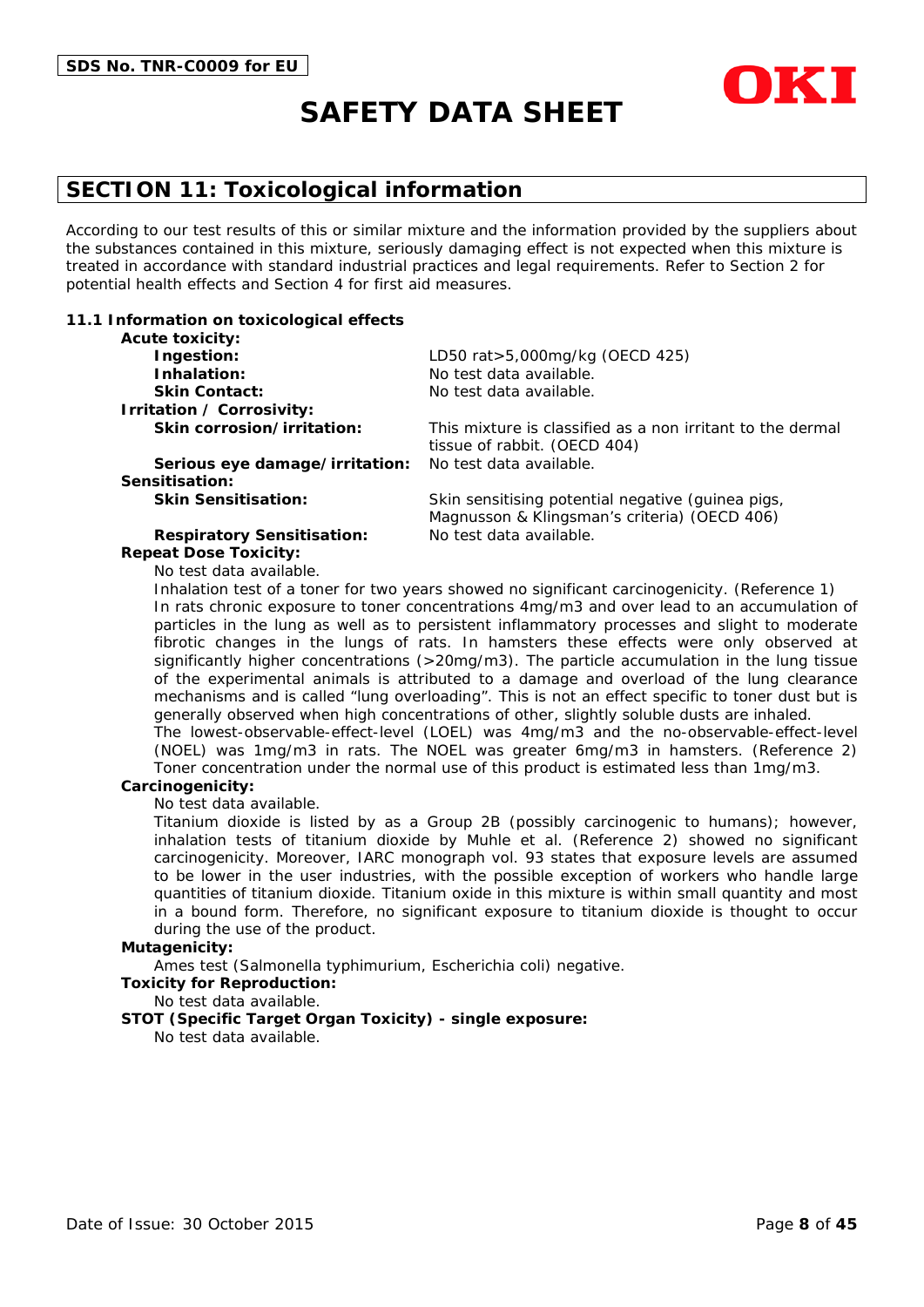

#### **STOT - repeated exposure:**

No test data available.

Inhalation test of a toner for two years showed no significant carcinogenicity. (1)

In rats chronic exposure to toner concentrations 4mg/m3 and over lead to an accumulation of particles in the lung as well as to persistent inflammatory processes and slight to moderate fibrotic changes in the lungs of rats. In hamsters these effects were only observed at significantly higher concentrations (>20mg/m3). The particle accumulation in the lung tissue of the experimental animals is attributed to a damage and overload of the lung clearance mechanisms and is called "lung overloading". This is not an effect specific to toner dust but is generally observed when high concentrations of other, slightly soluble dusts are inhaled.

The lowest-observable-effect-level (LOEL) was 4mg/m3 and the no-observable-effect-level (NOEL) was 1mg/m3 in rats. The NOEL was greater 6mg/m3 in hamsters. (2) Toner concentration under the normal use of this product is estimated less than 1mg/m3.

**Toxicokinetcs, Metabolism and Distribution:**

No information available.

**Other Information:**

None

## **SECTION 12: Ecological information**

According to the information provided by suppliers about the substances contained in this mixture, this mixture is not expected to be harmful to ecology.

- 
- **12.1 Toxicity:** Not data available.<br>**12.2 Persistence and degradability:** Not data available **12.2 Persistence and degradability:**
- **12.3 Bioaccumulative potential:** Not data available.

**12.4 Mobility in soil:** Not data available.<br>**12.5 Results of PBT and vPvB assessment:** No result that indic

No result that indicates of his product meet(s) the PBT or vPvB criteria under Regulation (EC) No 1907/2006.

#### **12.6 Other adverse effects:** Not data available.

### **SECTION 13: Disposal considerations**

#### **13.1 Waste treatment methods**

Waste material may be landfilled or incinerated in compliance with all EU/national/regional/local provisions.

Do not dump this product into sewers, on the ground, or into any body of water.

### **SECTION 14: Transport information**

| 14.1 UN number:                                                     | None assigned in accordance with UN Model Regulations.                                                                                                    |
|---------------------------------------------------------------------|-----------------------------------------------------------------------------------------------------------------------------------------------------------|
| 14.2 UN proper shipping name:                                       | None assigned in accordance with UN Model Regulations.                                                                                                    |
| 14.3 Transport hazard Class:                                        | None assigned in accordance with UN Model Regulations.                                                                                                    |
| 14.4 Packing group:                                                 | None assigned in accordance with UN Model Regulations.                                                                                                    |
| 14.5 Environmental hazards:                                         | Not classified as hazardous in accordance with UN Model<br>Regulations.<br>Not classified as marine pollutant in accordance with the<br><b>IMDG Code.</b> |
| 14.6 Special precautions for user:                                  | See Section 2.                                                                                                                                            |
| 14.7 Transport in bulk according to<br>Annex II of MARPOL 73/78 and |                                                                                                                                                           |
| the IBC Code:                                                       | Not applicable.                                                                                                                                           |
|                                                                     | UN Model Regulations: Recommendations on the TRANSPORT OF DANGEROUS GOODS issued by UN.                                                                   |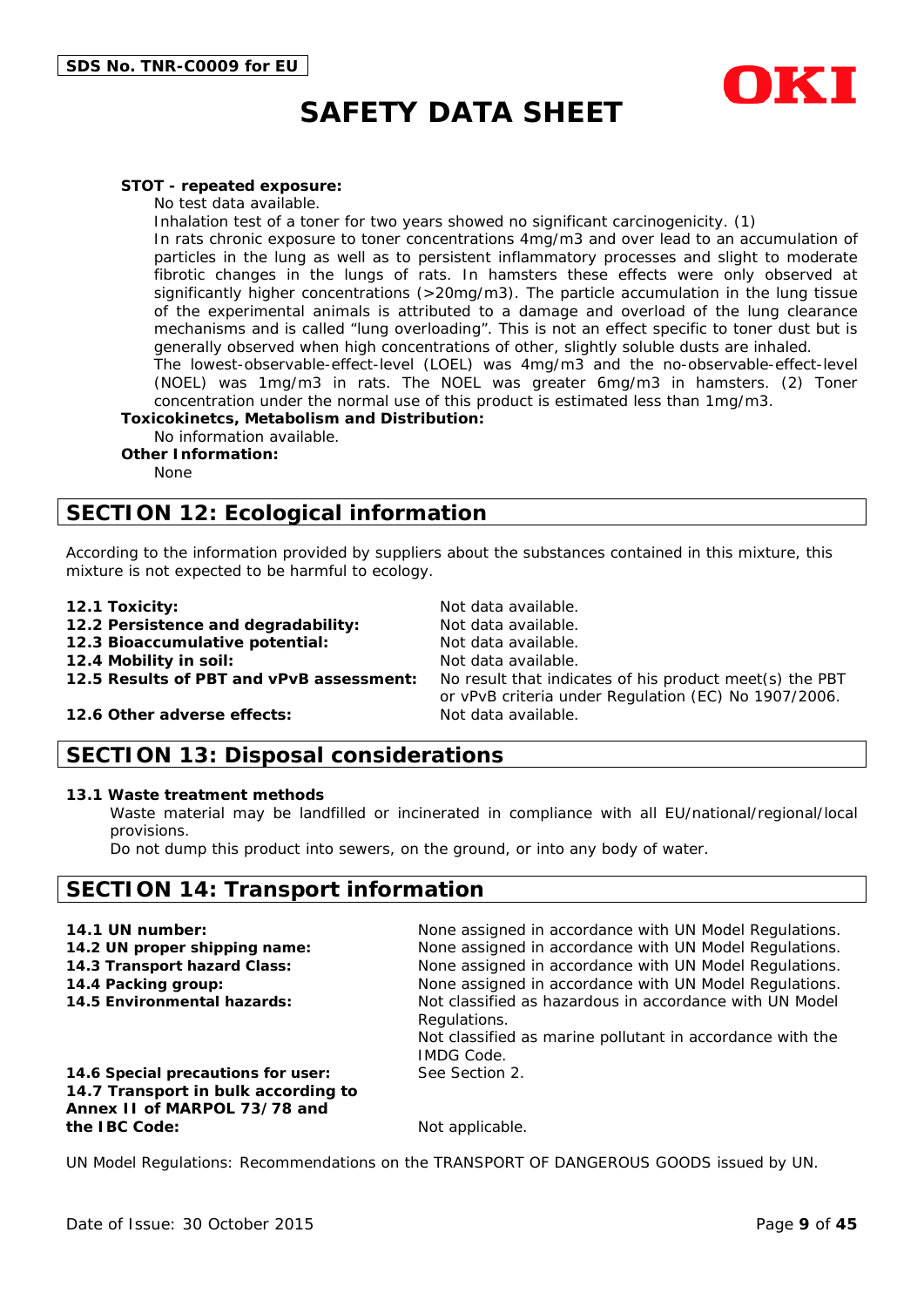



## **SECTION 15: Regulatory information**

#### **15.1 Safety, health and environmental regulations/legislation specific for the substance or mixture**

| <b>EU Information</b>                                                |                                                                                                                                                                         |
|----------------------------------------------------------------------|-------------------------------------------------------------------------------------------------------------------------------------------------------------------------|
| Directive 2011/65/EU (ROHS):                                         | This mixture complies with the RoHS Directive.                                                                                                                          |
| <b>Regulation (EC) No 850/2004:</b>                                  | Not subject to regulation.                                                                                                                                              |
| <b>Regulation (EC) No 689/2008:</b><br>Regulation (EC) No 1005/2009: | Not subject to regulation.<br>Not subject to regulation.                                                                                                                |
|                                                                      |                                                                                                                                                                         |
| 79/117/EEC                                                           | (EC) No 850/2004: Regulation (EC) No 850/2004 of the European Parliament and of the Council<br>of 29 April 2004 on persistent organic pollutants and amending Directive |
|                                                                      | (EC) No 689/2008: Regulation (EC) No 689/2008 of the European Parliament and of the Council                                                                             |
|                                                                      | of 17 June 2008 concerning the export and import of dangerous chemicals                                                                                                 |
|                                                                      | (EC) No 1005/2009: Regulation (EC) No 1005/2009 of the European Parliament and of the                                                                                   |
|                                                                      | Council of 16 September 2009 on substances that deplete the ozone layer                                                                                                 |
| <b>US Information</b><br><b>TSCA:</b>                                | All the substances in this mixture are listed or exempted in accordance with TSCA.                                                                                      |
|                                                                      |                                                                                                                                                                         |
| CERCLA Reportable Quantity (40 CFR 117, 302):                        | Not applicable.                                                                                                                                                         |
| <b>SARA Title III (EPRCA)</b>                                        |                                                                                                                                                                         |
| Section 302 (40 CFR 355):                                            | Not applicable.                                                                                                                                                         |
| Section 311/312 (40 CFR 370):                                        | Immediate health hazard: No                                                                                                                                             |
|                                                                      | (All the ingredients of this product are bound within the                                                                                                               |
|                                                                      | mixture.)                                                                                                                                                               |
|                                                                      | Chronic health hazard:<br>No<br>(All the ingredients of this product are bound within the<br>mixture.)                                                                  |
|                                                                      | Sudden release of pressure hazard:<br>N <sub>o</sub>                                                                                                                    |
|                                                                      | Reactive hazard:<br>No                                                                                                                                                  |
| Section 313 (40 CFR 372):                                            | Not applicable to this mixture.                                                                                                                                         |
| <b>California Proposition 65:</b>                                    | This product is in compliance with the regulation as all ingredients                                                                                                    |

**15.2 Chemical Safety Assessment:** No chemical safety assessment has been carried out for this mixture by the supplier.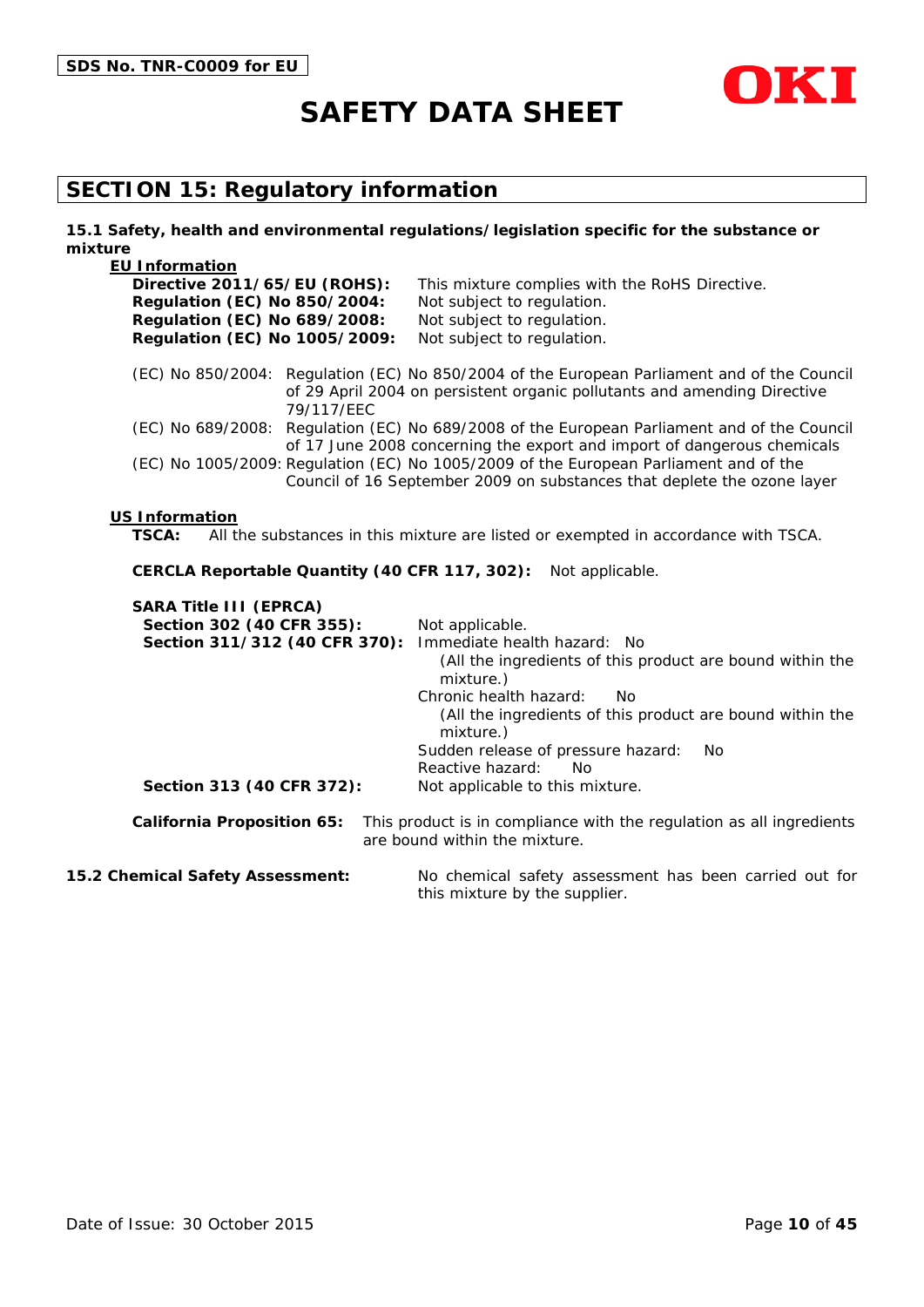

## **SECTION 16: Other information**

#### **Sections containing revisions and/or new statements:**

Fully revised in accordance with Regulations (EC) No 1907/2006 (REACH), 1272/2008 (CLP) and (EU) No 453/2010 (amending REACH).

#### **Annex to the extended Safety Data Sheet (eSDS):** None

#### **Legend to Abbreviations:**

| <b>AND</b>        | Accord European relatif au transport international des marchandises Dangereuses<br>par voies de Navigation interieures (European agreement concerning the |  |  |  |  |
|-------------------|-----------------------------------------------------------------------------------------------------------------------------------------------------------|--|--|--|--|
|                   | international carriage of dangerous goods by inland waterways)                                                                                            |  |  |  |  |
| <b>ADR</b>        | Accord European relatif au transport international des marchandises Dangereuses                                                                           |  |  |  |  |
|                   | par Route (The European agreement on cross-border transportation of dangerous                                                                             |  |  |  |  |
|                   | goods by road)                                                                                                                                            |  |  |  |  |
| CAS               | <b>Chemical Abstracts Service</b>                                                                                                                         |  |  |  |  |
| <b>CERCLA</b>     | Comprehensive Environmental Response Compensation and Liability Act                                                                                       |  |  |  |  |
| <b>CFR</b>        | Code of Federal Regulations                                                                                                                               |  |  |  |  |
| <b>CLP</b>        | Regulation (EC) No 1272/2008 of the European Parliament and of the Council of 16                                                                          |  |  |  |  |
|                   | December 2008 on classification, labelling and packaging of substances and                                                                                |  |  |  |  |
|                   | mixtures, amending and repealing Directives 67/548/EEC and 1999/45/EC, and                                                                                |  |  |  |  |
|                   | Regulation (EC) No 1907/2006.                                                                                                                             |  |  |  |  |
| <b>DNEL</b>       | Derived No-Effect Level                                                                                                                                   |  |  |  |  |
| DOT.              | Department of Transport                                                                                                                                   |  |  |  |  |
| EC                | <b>European Community</b>                                                                                                                                 |  |  |  |  |
| EC50              | Half maximal (50%) Effective Concentration                                                                                                                |  |  |  |  |
| ErC <sub>50</sub> | EC50 in terms of reduction of growth rate                                                                                                                 |  |  |  |  |
| EEC               | European Economic Community                                                                                                                               |  |  |  |  |
| <b>EPCRA</b>      | Emergency Planning and Community Right-to-know Act                                                                                                        |  |  |  |  |
| EU                | European Union                                                                                                                                            |  |  |  |  |
| <b>GHS</b>        | Globally Harmonised System of Classification and Labelling of Chemicals                                                                                   |  |  |  |  |
| <b>IARC</b>       | International Agency for Research on Cancer                                                                                                               |  |  |  |  |
| <b>IATA</b>       | International Air Transport Association                                                                                                                   |  |  |  |  |
| <b>ICAO</b>       | International Civil Aviation Organisation                                                                                                                 |  |  |  |  |
| <b>IC50</b>       | Half maximal (50%) Inhibitory Concentration                                                                                                               |  |  |  |  |
| <b>IMDG</b>       | International Medical Guide for Ships                                                                                                                     |  |  |  |  |
| LD50              | Lethal Dose, 50% kill                                                                                                                                     |  |  |  |  |
| OECD              | Organisation for Economic Co-operation and Development                                                                                                    |  |  |  |  |
| <b>OSHA</b>       | Occupational Safety and Health Administration                                                                                                             |  |  |  |  |
| <b>PELS</b>       | Permissible Exposure Limits                                                                                                                               |  |  |  |  |
| PBT               | Persistent, Bio accumulative and Toxic                                                                                                                    |  |  |  |  |
| <b>PNEC</b>       | Predicted No-Effect Concentration                                                                                                                         |  |  |  |  |
| <b>REACH</b>      | Regulation (EC) No 1907/2006 of the European Parliament and of the Council of 18                                                                          |  |  |  |  |
|                   | December 2006 concerning the Registration, Evaluation, Authorisation and<br>Restriction of Chemicals (REACH), establishing a European Chemicals Agency,   |  |  |  |  |
|                   | amending Directive 1999/45/EC and repealing Council Regulation (EEC) No 793/93                                                                            |  |  |  |  |
|                   | and Commission Regulation (EC) No 1488/94 as well as Council Directive                                                                                    |  |  |  |  |
|                   | 76/769/EEC and Commission Directives 91/155/EEC, 93/67/EEC, 93/105/EC and                                                                                 |  |  |  |  |
|                   | 2000/21/EC                                                                                                                                                |  |  |  |  |
| <b>RID</b>        | Reglement International concernant le transport des marchandises Dangereuses                                                                              |  |  |  |  |
|                   | par chemin de fer (The international regulations covering transportation of                                                                               |  |  |  |  |
|                   | dangerous goods by rail)                                                                                                                                  |  |  |  |  |
| <b>RoHS</b>       | Directive 2011/65/EC of the European Parliament and of the Council of 8 June 2011                                                                         |  |  |  |  |
|                   | on the Restriction of the use of certain Hazardous Substances in electrical and                                                                           |  |  |  |  |
|                   | electronic equipment                                                                                                                                      |  |  |  |  |
| <b>SARA</b>       | Superfund Amendments and Reauthorisation Act of 1986                                                                                                      |  |  |  |  |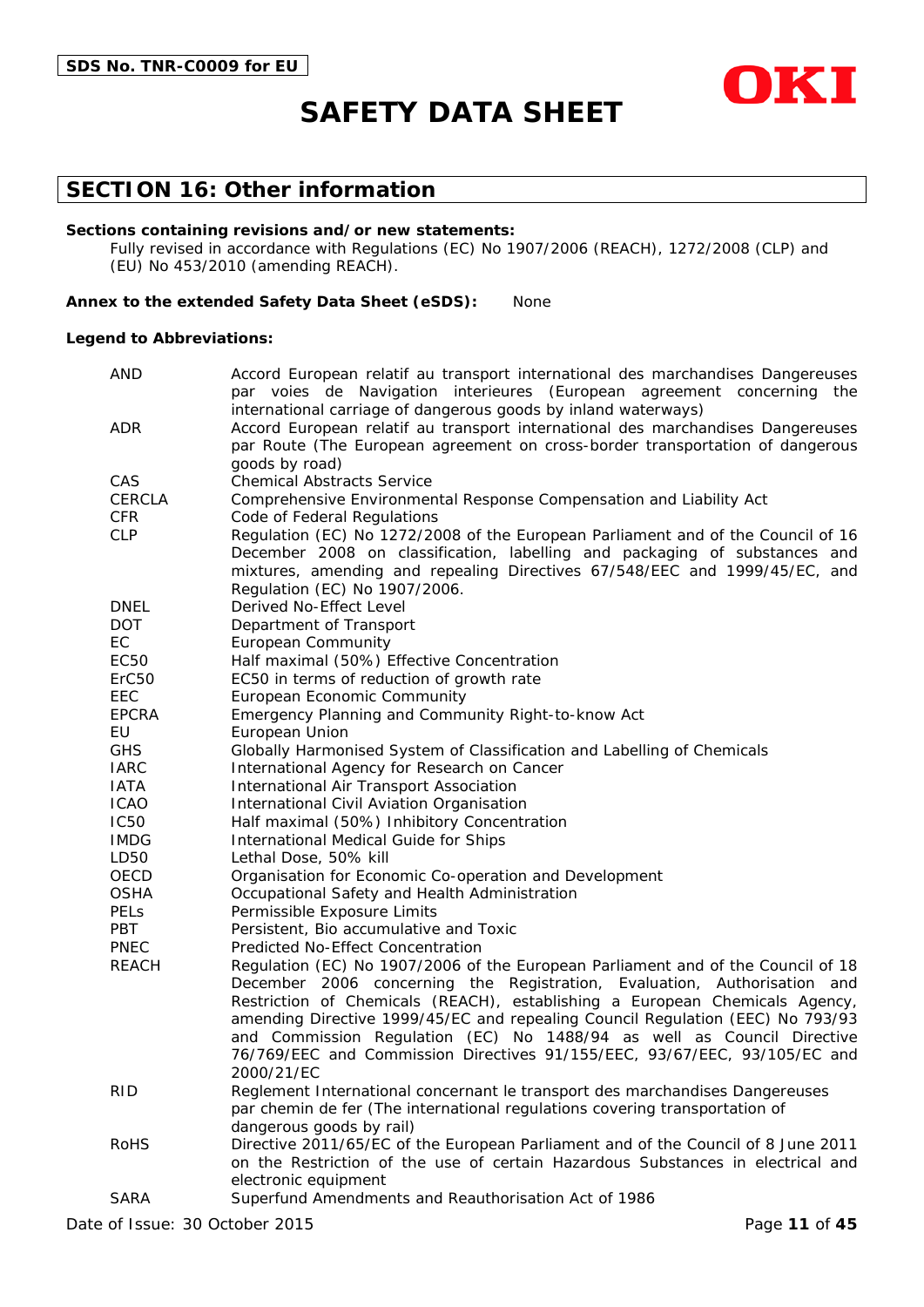

| SDS.        | Safety Data Sheet                         |
|-------------|-------------------------------------------|
| <b>SVHC</b> | Substances of Very High Concern           |
| TSCA        | <b>Toxic Substances Control Act</b>       |
| TLV         | <b>Threshold Limit Value</b>              |
| TWA         | Time Weighted Average                     |
| UN          | <b>United Nations</b>                     |
| vPvB        | very Persistent and very Bio accumulative |

#### **Literature References:**

(1)"Negative Effect of Long-term Inhalation of Toner on Formation of 8-Hydroxydeooxyguanosine in DNA in the Lungs of Rats in Vivo."

Yasuo Morimoto, et. Al., Inhalation Toxicology, Vol. 17 (13) 749-753 (2005)

(2)Studies by Muhle, Bellmann, Cruetzenberg et al. "Lung clearance and retention of toner, utilising a tracer technique during chronic inhalation exposure in rats" Fundam. Appl. Toxicol 17 (1991) p.300-313 "Lung clearance and retention of toner, TiO2, and crystalline silica, utilising a tracer technique during chronic inhalation exposure in Syrian golden hamsters." Inhal. Toxicol 10 (1998) p.731-751 "Subchronic inhalation study of toner in rats" Inhal. Toxicol 2 (1990) p.341-360 "Pulmonary response to toner upon chronic inhalation exposure in rats" Fundam. Appl. Toxicol 17 (1991) p.280-299 "Pulmonary response to toner, utilising TiO2, and crystalline silica, upon chronic inhalation exposure in Syrian golden hamsters." Inhal. Toxicol 10 (1998) p.699-729

#### **Full texts of Risk Phrases, Hazard Statements, Safety Phrases and/or Precautionary Statements in Section 3:**

None

*This information is based on our current knowledge and is intended to describe the product for the purposes of health, safety and environmental requirements only. It should not therefore be construed as guaranteeing any specific property of the product*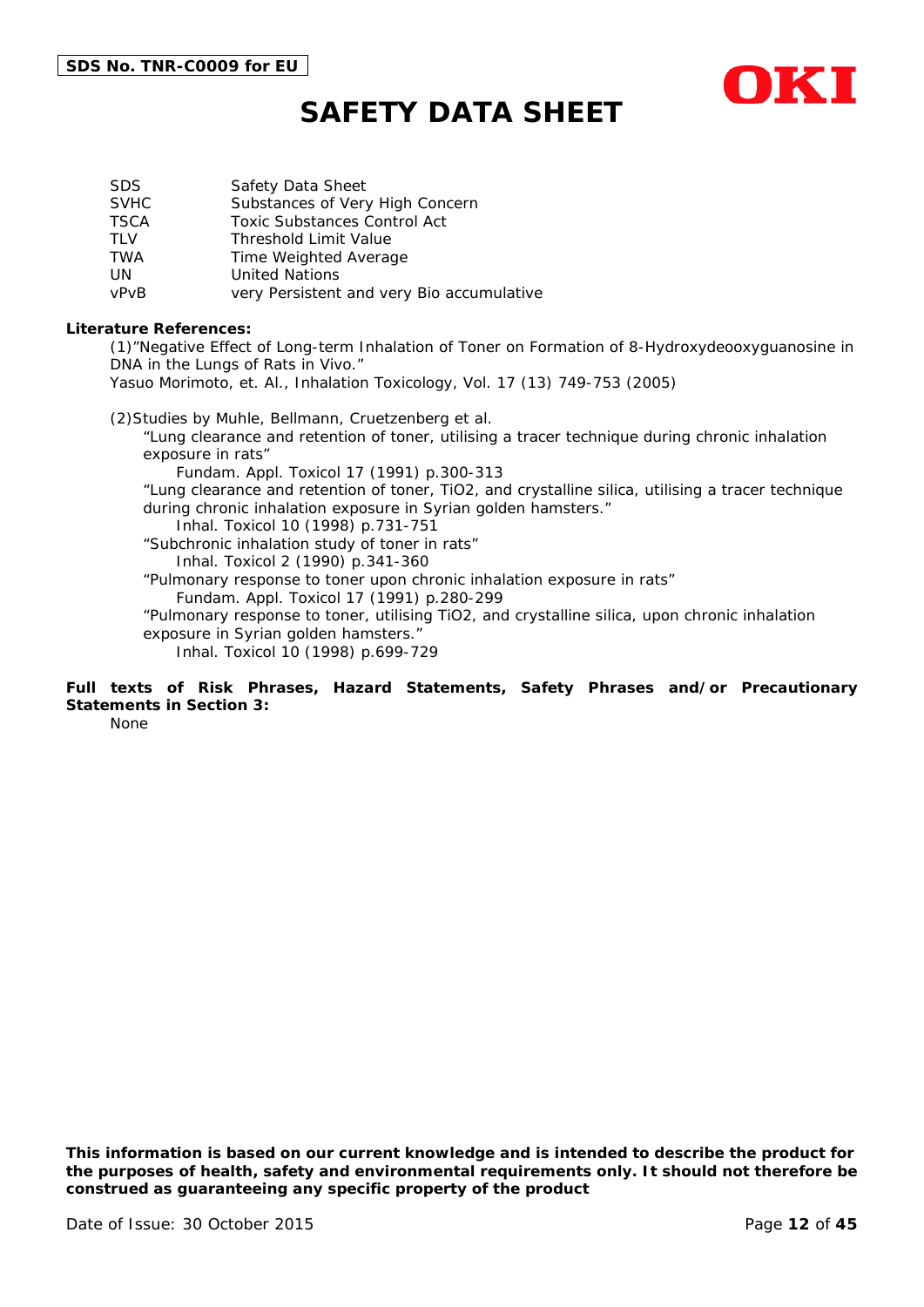

## **SECTION 1: Identification of the substance/mixture and of the company/undertaking**

| 1.1 Product identifier                               |                                                                                                                               |
|------------------------------------------------------|-------------------------------------------------------------------------------------------------------------------------------|
| <b>Product name:</b>                                 | Magenta toner powder (cartridge) for<br>C911/C931                                                                             |
|                                                      | ES9411/ES9431/ES9541                                                                                                          |
|                                                      | Pro9431/Pro9541                                                                                                               |
|                                                      | (Toner powder name: OKT5M)                                                                                                    |
| <b>Product description:</b>                          | Magenta Toner                                                                                                                 |
| Material uses:                                       | 1.2 Relevant identified uses of the substance or mixture and uses advised against<br>For electrophotographic printing systems |
|                                                      |                                                                                                                               |
| 1.3 Details of the supplier of the safety data sheet |                                                                                                                               |
| Manufacturer:                                        | <b>OKI Data Corporation</b>                                                                                                   |
|                                                      | 3-1 Futaba-cho, Takasaki-shi, Gunma. 370-8585 Japan<br>Tel: +81 27-328-6366 Fax: +81-27-328-6398                              |
| Supplier:                                            | <b>OKI Europe Limited</b>                                                                                                     |
|                                                      | Blays House, Wick Road, Egham, Surrey, TW20 OHJ, UK                                                                           |
|                                                      | Tel: +44 (0) 208 219 2190 Fax: +44 (0) 208 219 2199                                                                           |
|                                                      | e-mail: SDSQuestions@okieurope.com                                                                                            |
| 1.4 Emergency telephone number                       |                                                                                                                               |
| <b>OKI Europe Limited:</b>                           | $+44$ (0) 208 219 2190                                                                                                        |
|                                                      | (Supported 09:00 to 17:00 UK Time, Monday to Friday                                                                           |

except Bank Holidays)

## **SECTION 2: Hazards identification**

#### **2.1 Classification of the substance or mixture Product definition:** Mixture

**Directive 67/548/EEC and 1999/45/EC:** Not classified as dangerous. **Regulation (EC) No. 1272/2008:** Not classified as hazardous.

#### **2.2 Label elements**

**Symbol & Indication of Danger:** Not Required **Risk Phrase:** Not Required **Safety Advice:** Not Required **Dangerous Component:** Not Required

**Applicable Label Elements in accordance with Section A and B of Annex V to Directive** 

**1999/45/EC:** Not Required

**Applicable Label Elements in accordance with Part2 of Annex II to Regulation (EC) No** 

**1272/2008:** Not Required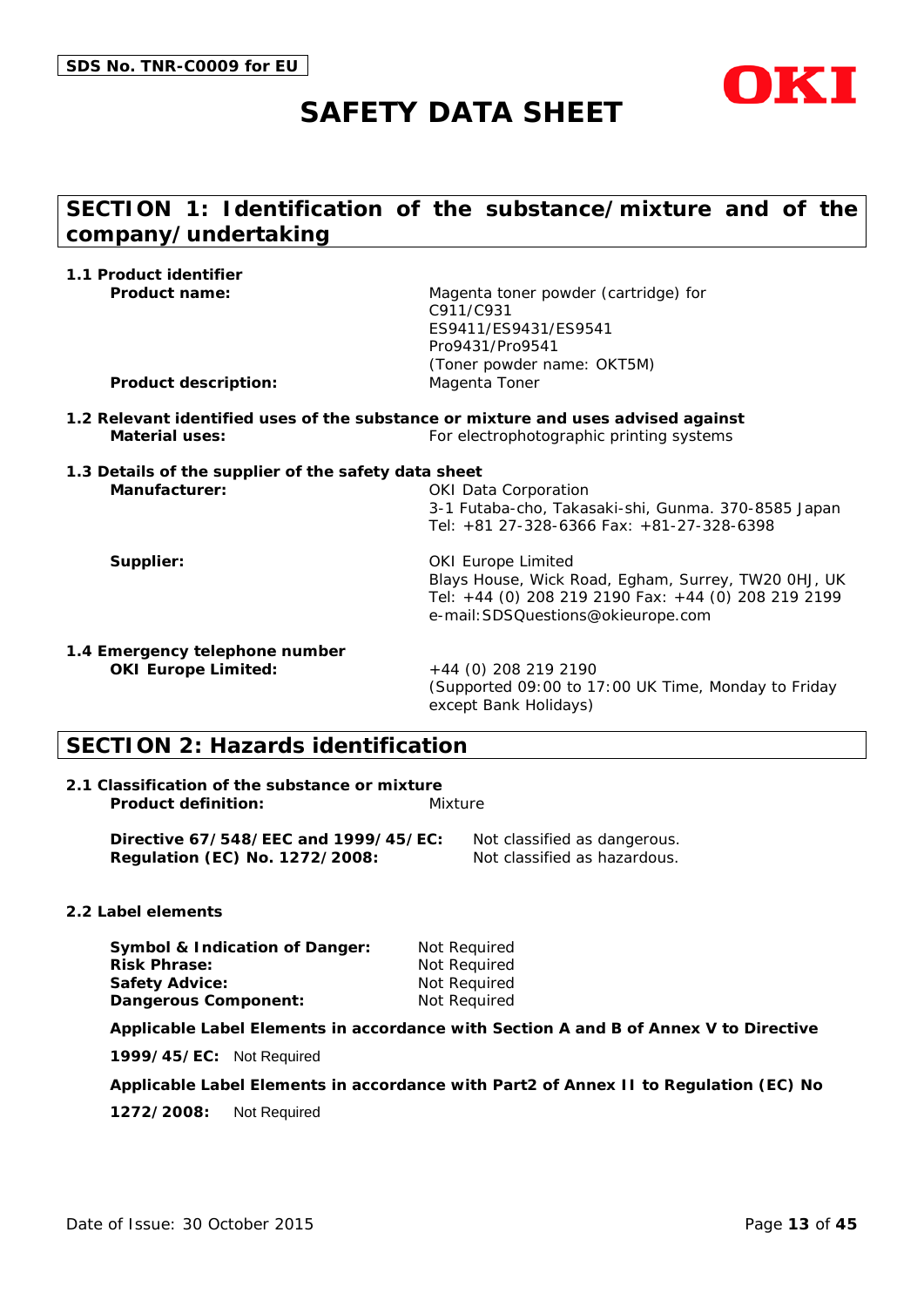

#### **2.3 Other hazards**

**Information on whether the substance or mixture meets the criteria for PBT or vPvB in** 

**accordance with Annex XIII to Regulation (EC) No 1907/2006:** No

| <b>Dust Explosion:</b>           | This mixture, like most organic powders, can cause a dust<br>explosion if particles form thick clouds. |
|----------------------------------|--------------------------------------------------------------------------------------------------------|
| Irritation of respiratory tract: | Slight irritation of respiratory tract may occur with exposure<br>to large amount of toner dust.       |
| <b>Skin Irritation:</b>          | Minimal skin irritation may occur.                                                                     |
| Eye Irritation:                  | Irritation may occur by mechanical abrasion                                                            |

### **SECTION 3: Composition/information on ingredients**

**Substance/mixture:** Mixture

#### **Substances in the Mixture referred to in Points 3.2.1 or 3.2.2 of Annex II to Regulation (EC) No 1272/2008:**

| <b>Chemical Identity</b><br>of the substance | EC No./CAS No. | Ranges<br>of $%$ by<br>mass | <b>Classification according</b><br>to Directive 67/548/EE<br>Risk Phase* | <b>Classification according</b><br>to Regulation (EC) No.<br>1272/2008<br>Hazard Class /<br>Statement* |
|----------------------------------------------|----------------|-----------------------------|--------------------------------------------------------------------------|--------------------------------------------------------------------------------------------------------|
| None                                         |                |                             |                                                                          |                                                                                                        |

\*Full texts of Risk phrases and Hazard statements as listed in Section 16.

#### **Substances in the Mixture not meeting the Criteria for Classifiication:**

| <b>Chemical Identity of the</b><br>substance | EC No./CAS No.<br>or other unique identifier | Ranges<br>of $%$ by<br>mass | <b>Classification according to</b><br>Directive 67/548/EE and<br>Regulation (EC) No.<br>1272/2008 |
|----------------------------------------------|----------------------------------------------|-----------------------------|---------------------------------------------------------------------------------------------------|
| Styrene arcylate copolymer                   | NJTSRN202775807-6000                         | 80-90                       | Not Classified                                                                                    |
| Wax                                          | NJTSRN202775807-6006                         | $5 - 15$                    | Not Classified                                                                                    |
| Carbon black                                 | 215-609-9/1333-86-4                          | $3 - 10$                    | Not Classified                                                                                    |
| Amorphous silica                             | 231-545-4/7631-86-9                          | $1 - 3$                     | Not Classified                                                                                    |
| Titanium dioxide                             | 236-675-5/13463-67-7                         | $0.1 - 0.9$                 | Not Classified                                                                                    |

NJTSRN: New JerseyTrade Secret Registry Number (United State)

Refer to Section 8 for the exposure limits and Section 11 for toxicological information.

#### **Carcinogens:**

This mixture contains titanium dioxide listed by IARC as Group 2B (possibly carcinogenic to humans); however, no significant exposure to titanium dioxide is thought to occur during the use of the product because titanium dioxide is mostly in a bound form in this mixture.

#### **Substances in Annex XIV to Regulation (EC) No 1907/2006 (Authorisation) or the Candidate List of SVHC:**

None.

### **Substances in Annex XVII to Regulation (EC) No 1907/2006 (Restriction):**

None.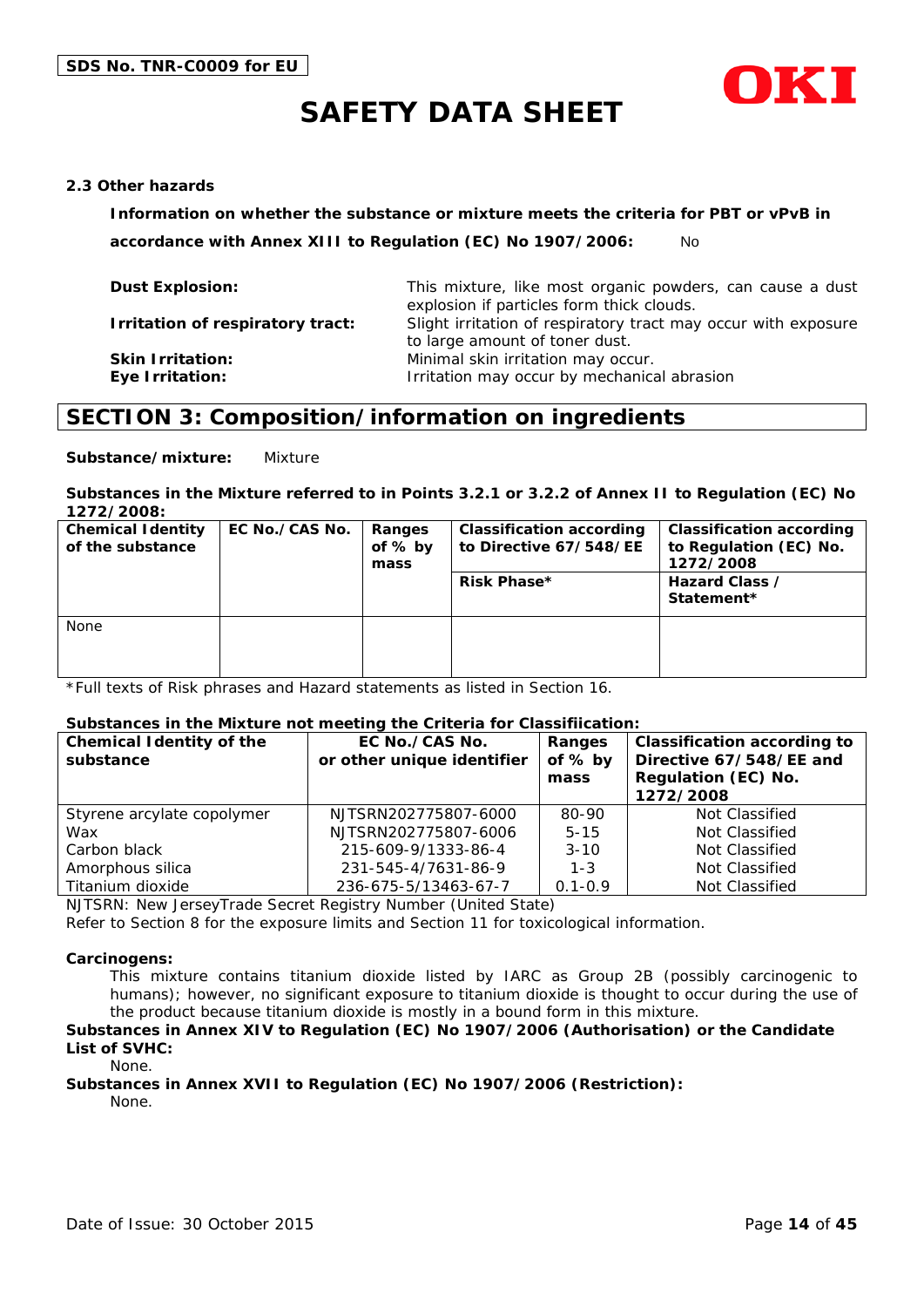



### **SECTION 4: First aid measures**

#### **4.1 Description of first aid measures**

| Inhalation:          | Provide fresh air immediately. If symptoms occur, seek medical advice.                                                                               |
|----------------------|------------------------------------------------------------------------------------------------------------------------------------------------------|
| <b>Skin contact:</b> | Wash out particles with plenty of water and soap. If irritation develops, seek<br>medical advice.                                                    |
| Eye contact:         | Do not rub eyes. Immediately rinse with plenty of clean running water until<br>particles are washed out. If irritation persists seek medical advice. |
| Ingestion:           | Clean mouth out with water. Drink several glasses of water. If sickness<br>develops, seek medical advice.                                            |

#### **4.2 Most important symptoms and effects, both acute and delayed**

**Acute:** Exposure to excessive amounts of dust may cause physical irritation to respiratory tract.

**Delayed:** Prolonged inhalation of excessive amounts of dust may damage lungs.

#### **4.3 Indication of any immediate medical attention and special treatment needed**

Immediate medical attention may be required in an unlikely event of extreme inhalation, eye contact or unusual reaction due to physical idiosyncrasy of the person.

#### **SECTION 5: Firefighting measures**

#### **5.1 Extinguishing media**

**Unsuitable extinguishing media:** None known

**Suitable extinguishing media:** Carbon dioxide, Water, Foam, Dry chemical

#### **5.2 Special hazards arising from the substance or mixture**

**Dust Explosion:** This mixture, like most organic powders, is capable of creating an explosive dust when particles are dispersed in air. **Hazardous Combustion Products:** Carbon Monoxide and carbon dioxide.

#### **5.3 Advice for firefighters**

Firefighters should wear protective equipment such as gloves, glasses, boots and respiratory mask as needed.

Do not breather fumes.

Keep containers cool with water spray if exposed to fire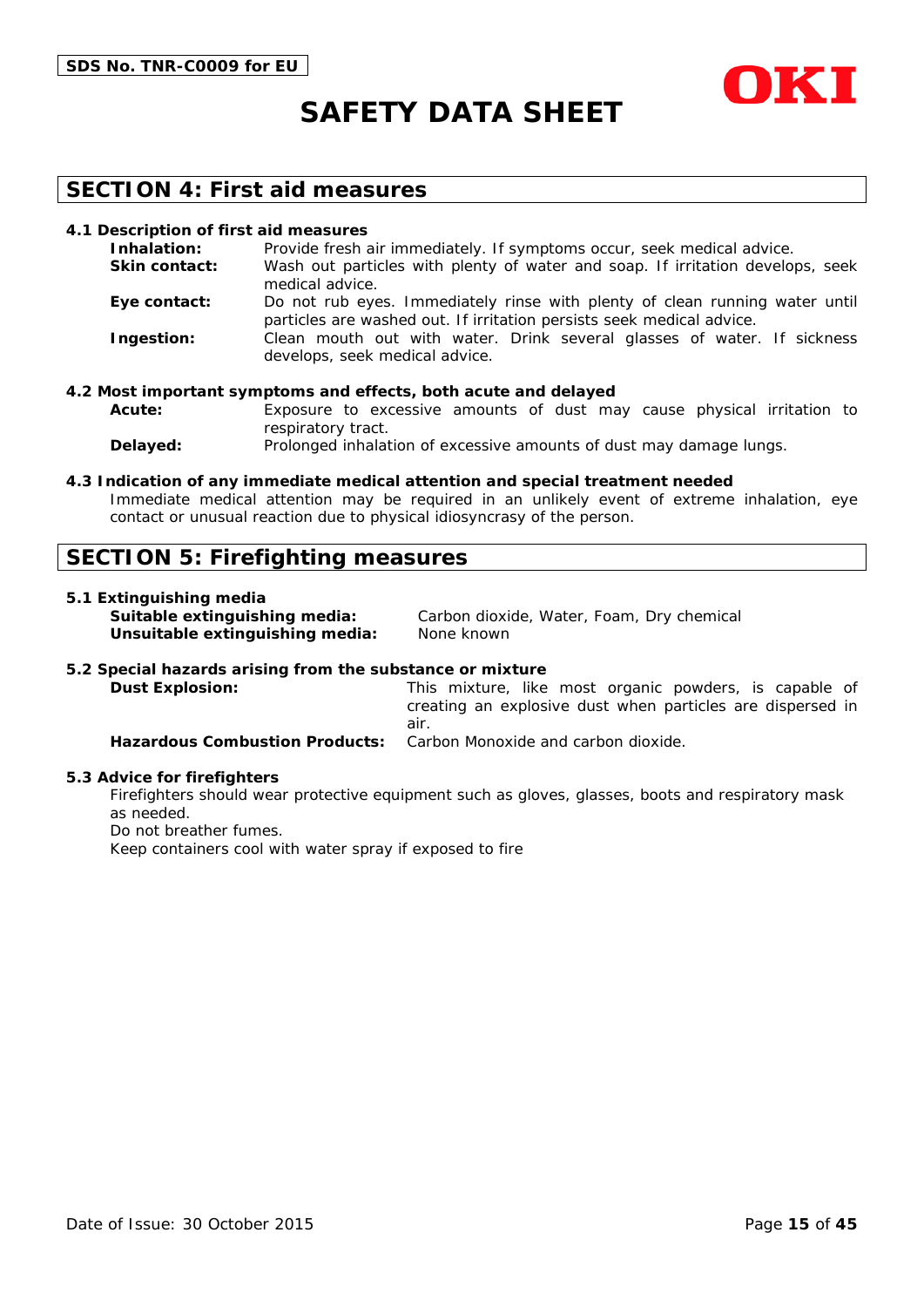



### **SECTION 6: Accidental release measures**

#### **6.1 Personal precautions, protective equipment and emergency procedures**

For Non-Emergency Personnel: Avoid Dust formation. Remove Ignition sources. Do not breathe dust. Wear personal protective equipment as described in Section 8. For Emergency Responders: Fabric for personal protective clothing should block particles of the product as small as 3um

#### **6.2 Environmental precautions**

Do not discharge into drains or the environment.

#### **6.3 Methods and materials for containment and cleaning up**

Eliminate sources of ignition and flammables. Vacuum or sweep the materials into a sealed container. If a vacuum cleaner or other tool is used, it must be dust explosion-proof. Dispose of the materials in accordance with EU/national/regional/regional requirements.

#### **6.4 Reference to other sections**

See Section 8 and 13.

### **SECTION 7: Handling and storage**

#### **7.1 Precautions for safe handling**

Keep out of reach of children

Avoid dust formation. Handle in adequately ventilated areas.

Do not breathe dust. Do not get in the eyes or on skin.

Wear personal protective equipment as recommended in Section 8.

Keep away from excessive heat and sources of ignition such as sparks and open flames.

Ensure all the equipment is electrically earthed / grounded before beginning operation.

Do not handle with strong oxidisers, which may vigorously oxidise organic materials in this mixture and cause a fire in an extreme case.

Avoid spills. Do not release to drains.

Do not eat, drink or smoke when handling this product.

Wash hands after handling this product.

Remove contaminated clothing and protective equipment before entering eating areas.

#### **7.2 Conditions for safe storage, including any incompatibilities**

Keep out of reach of children

Keep container closed and stored in a well ventilated dry place at room temperature.

Keep away from excessive heat and sources of ignition.

Do not store with strong oxidisers.

Avoid packaging materials with plasticiser, which may soften this product directly contacted.

#### **7.3 Specific end use(s)**

This product is a toner used in electrophotographic printers and copiers.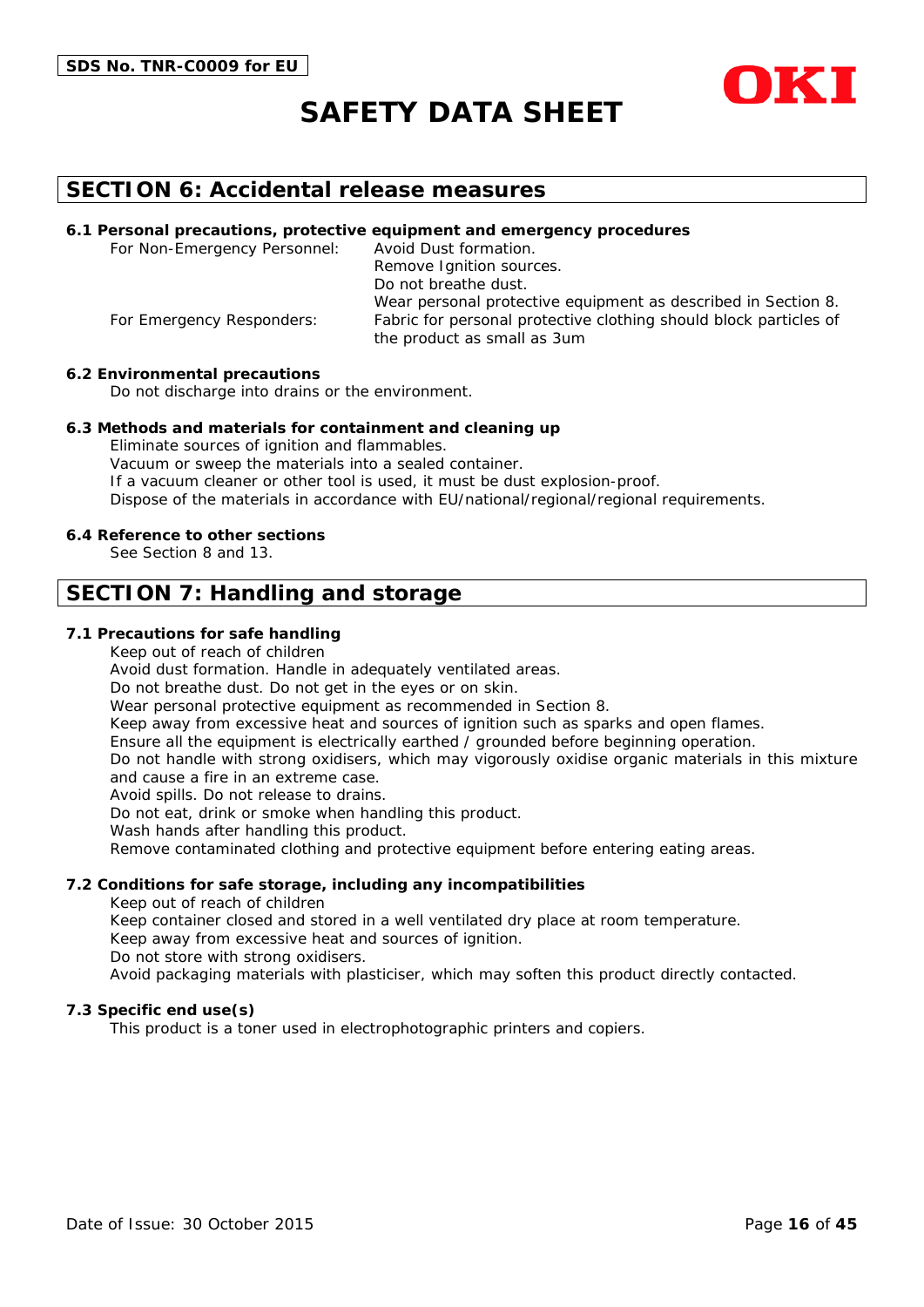

## **SECTION 8: Exposure controls/personal protection**

#### **8.1 Control parameters**

#### **Occupational Exposure Limits:**

| Product        | EU          | Germany        | UK             | Sweden          | <b>ACGIH</b>  | <b>USA</b>      |
|----------------|-------------|----------------|----------------|-----------------|---------------|-----------------|
|                | <b>OEL</b>  | <b>DFG MAK</b> | <b>HSE WEL</b> | <b>SWEA OEL</b> | <b>TLV</b>    | <b>OSHA PEL</b> |
|                |             | (8hr TWA)      | (8hr TWA)      | <b>LLV</b>      | (TWA)         | (TWA)           |
| General dust   | Not         | Inhalable      | Inhalable      | Dust and mist,  | Inhalable     | Total dust:     |
| or particulate | established | fraction:      | dust:          | organic total   | particulate:  | 15mg/m3         |
| not otherwise  |             | 4mg/m3         | 10mg/m3        | dust:           | $10$ mg/m $3$ | Respirable      |
| classified     |             |                | Respirable     | 5mg/m3          | Respirable    | fraction:       |
|                |             |                | dust:          |                 | particulate:  | 5mg/m3          |
|                |             |                | 4mg/m3         |                 | 3mg/m3        |                 |

| Ingredient          | EU<br><b>OEL</b>          | Germany<br><b>DFG MAK</b><br>(8hr TWA) | UK.<br><b>HSE WEL</b><br>(8hr TWA)                                           | Sweden<br><b>SWEA OEL</b><br>LLV (TWA) | <b>ACGIH</b><br><b>TLV</b><br>(TWA) | <b>USA</b><br><b>OSHA PEL</b><br>(TWA)                                                             |
|---------------------|---------------------------|----------------------------------------|------------------------------------------------------------------------------|----------------------------------------|-------------------------------------|----------------------------------------------------------------------------------------------------|
| Titanium<br>dioxide | <b>Not</b><br>established | Inhalable<br>fraction:<br>4mg/m3       | Inhalable<br>dust:<br>10mg/m3<br>Respirable<br>dust:<br>4mg/m3               | Total dust:<br>5mg/m3                  | 10mg/m3                             | Total dust:<br>15mg/m3                                                                             |
| Amorphous<br>silica | <b>Not</b><br>established | Inhalable<br>fraction:<br>4mg/m3       | Inhalable<br>dust:<br>6mg/m3<br>Respirable<br>dust:<br>2.4 <sub>mq</sub> /m3 | Not<br>established                     | <b>Not</b><br>established           | 20 mppcf*<br>or $80\frac{9}{6}$<br>$SiO2$ mg/m $3$<br>$(*$ million<br>particles per<br>cubic foot) |

EU: OEL (Occupational Exposure Limits at Community level under Directive 2004/37/EC Annex, 98/24/EC Annex, 91/322/EEC Annex, 2000/39/EC Annex, 2006/15/EC Annex and 2009/161/EU)

Germany: DFG (The Deutsche Forschungsgemeinschaft, German Research Institute) MAK (Maximale Arbeitsplatz-Konzentration, Maximum Workplace Concentration) UK: HSE (Health and Safety Executive) WEL (Workplace Exposure Limits)

Sweden: SWA (Swedish Work Environment Authority) OEL (Occupational Exposure Limits) LLV (Level Limit Values)

ACGIH (American Conference of Government Industrial Hygienists): TLV (Threshold Limit Value)

USA: OSHA (Occupational Safety and Health Administration) PEL (Permissible Exposure Limits)

| <b>Biological Limit Value:</b> | Not established |
|--------------------------------|-----------------|
| <b>PNECs and DNELs:</b>        | Not established |

**8.2 Exposure controls Appropriate engineering controls:** Good general ventilation should be sufficient under normal conditions of use. **Individual Protection Measures, such as Personal Protective Equipment:**

| Thurviqual Protection Measures, such as Personal Protective Equipment:                                                                |
|---------------------------------------------------------------------------------------------------------------------------------------|
| Protective goggles or safety glasses are recommended.                                                                                 |
| Gloves are recommended.                                                                                                               |
| Personal respiratory mask is not required under normal<br>conditions of use, but a respirator is needed in case of<br>dust formation. |
| None anticipated.                                                                                                                     |
| Environmental exposure controls: Avoid release to the environment.                                                                    |
| Page 17 of 45                                                                                                                         |
|                                                                                                                                       |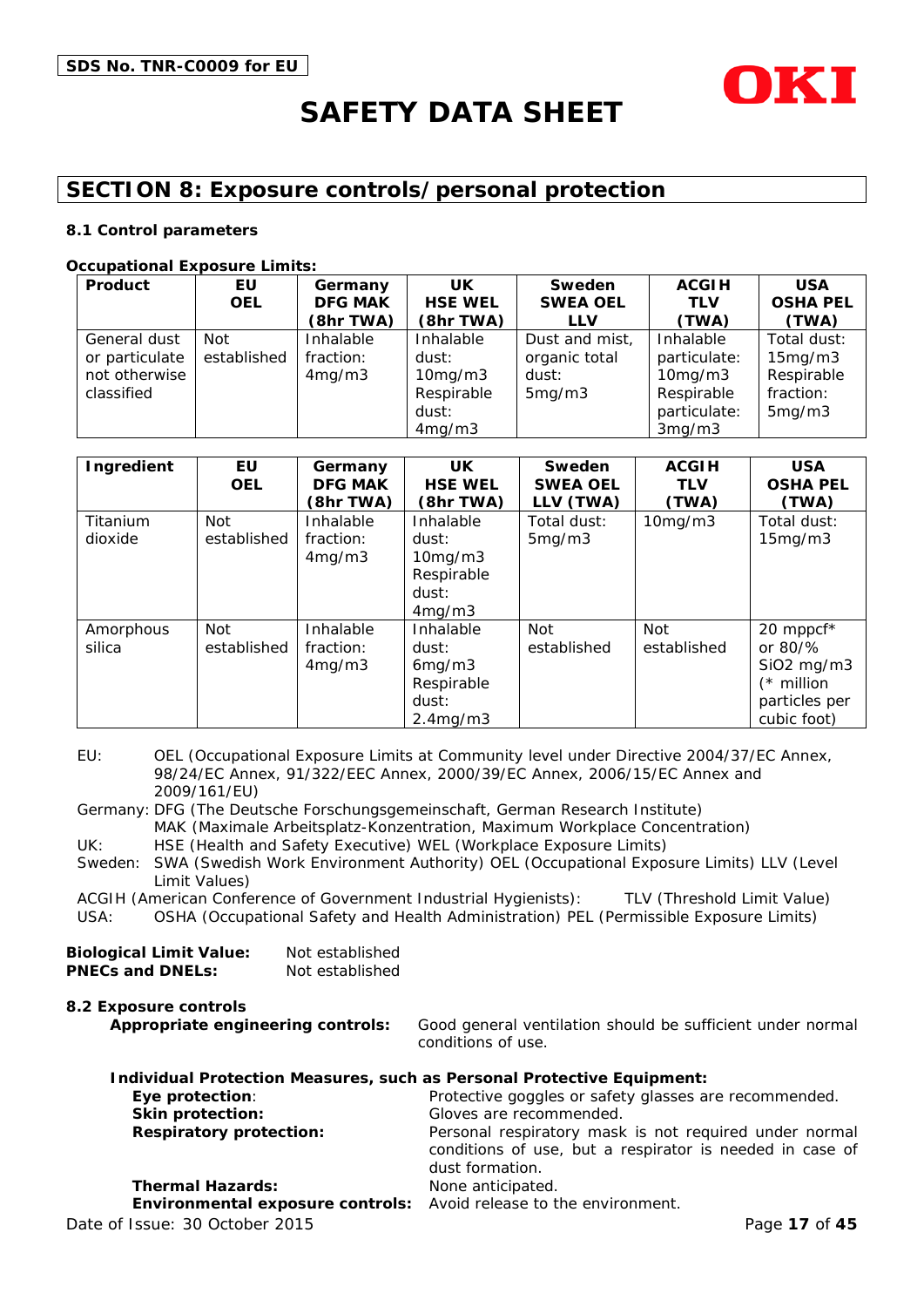

## **SECTION 9: Physical and chemical properties**

**9.1 Information on basic physical and chemical properties**

| Appearance:                                     |
|-------------------------------------------------|
| Odour:                                          |
| <b>Odour Threshold:</b>                         |
| pH:                                             |
| Melting point / Freezing Point:                 |
| <b>Initial Boiling Point and Boiling Range:</b> |
| <b>Flash Point:</b>                             |
| <b>Evaporation Rate:</b>                        |
| Flammability:                                   |
| Upper / Lower Flammability or Explosive Limits: |
| <b>Vapour Pressure:</b>                         |
| <b>Vapour Density:</b>                          |
| <b>Relative Density:</b>                        |
| Solubility(ies):                                |

Partition Coefficient (n-Octanol/Water): Not data available. **Auto-ignition Temperature:** Not data available. **Decomposition Temperature:** Not data available. **Viscosity:** Not applicable. **Explosive Properties:** Finely dispersed particles form explosive

None or slight plastic-like odour. No data available. Not applicable. **Not applicable. Not applicable.** Not applicable. Not applicable. **Flammability:** No data available. No data available. **Not applicable. Not applicable.** about  $1.2$  (water  $= 1$ ) Negligible in water. Partially soluble in some organic solvents such as toluene and tetrahydrofuran. mixture with air.

Fine magenta powder.

**Oxidising Properties:** No data available.

**9.2 Other information**

None.

## **SECTION 10: Stability and reactivity**

| 10.1 Reactivity:                         | Stable under normal conditions.                                                                                               |
|------------------------------------------|-------------------------------------------------------------------------------------------------------------------------------|
| 10.2 Chemical stability:                 | Stable under normal ambient, anticipated storage and<br>handling conditions of temperature and pressure.                      |
| 10.3 Possibility of hazardous reactions: | None except dust explosion when finely dispersed.<br>Keep away from sources of ignition such as sparks and<br>open flames.    |
| 10.4 Conditions to avoid:                | Excessive heat, Dust formation                                                                                                |
| 10.5 Incompatible materials:             | Strong oxidisers, which could vigorously oxidise organic<br>materials in this mixture and cause a fire in an extreme<br>case. |
| 10.6 Hazardous decomposition products:   | Carbon monoxide and carbon dioxide                                                                                            |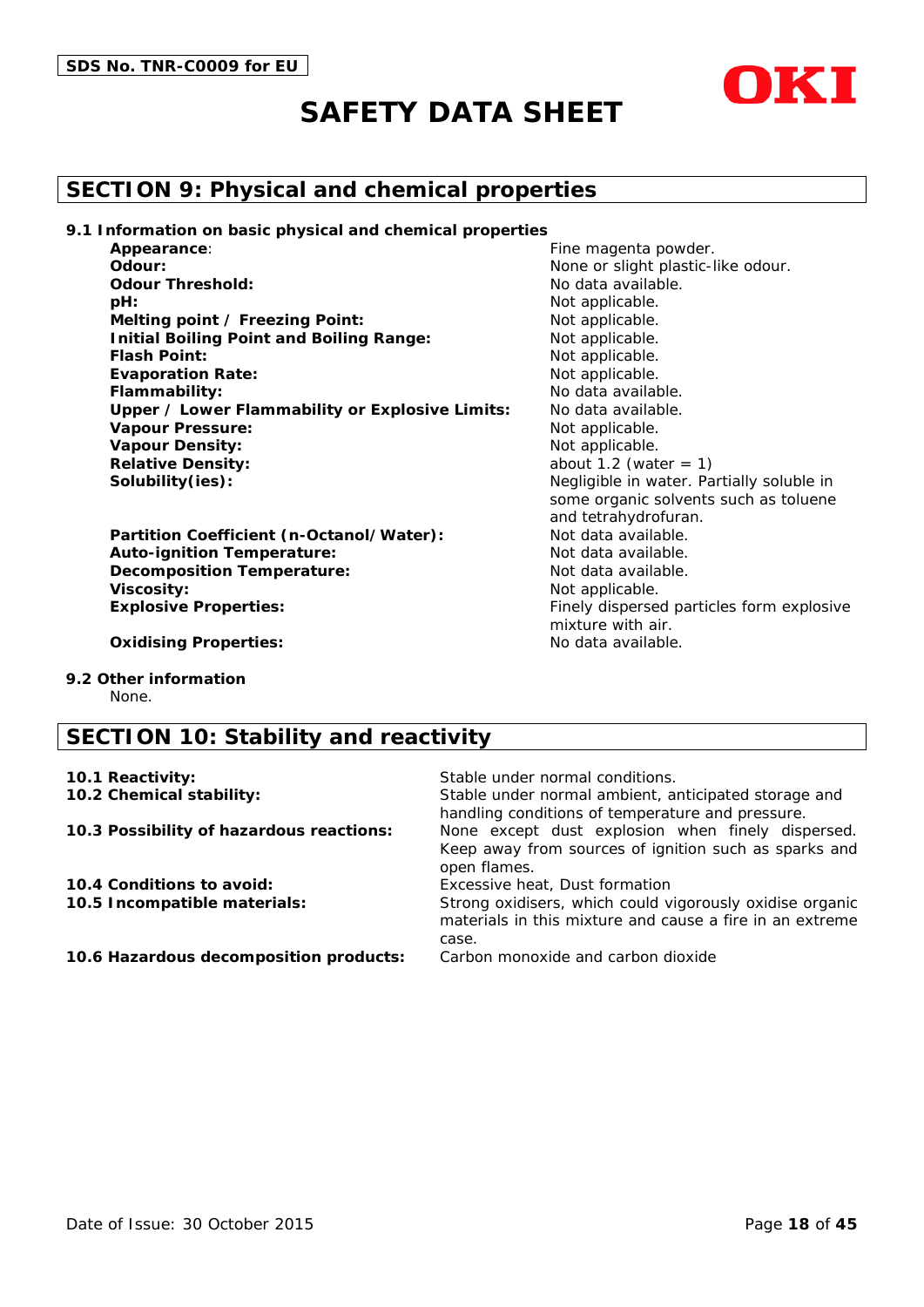

## **SECTION 11: Toxicological information**

According to our test results of this or similar mixture and the information provided by the suppliers about the substances contained in this mixture, seriously damaging effect is not expected when this mixture is treated in accordance with standard industrial practices and legal requirements. Refer to Section 2 for potential health effects and Section 4 for first aid measures.

#### **11.1 Information on toxicological effects**

| <b>Acute toxicity:</b>            |                                                                                                   |
|-----------------------------------|---------------------------------------------------------------------------------------------------|
| Ingestion:                        | LD50 rat > 5,000mg/kg (OECD 425)                                                                  |
| Inhalation:                       | No test data available.                                                                           |
| <b>Skin Contact:</b>              | No test data available.                                                                           |
| Irritation / Corrosivity:         |                                                                                                   |
| Skin corrosion/irritation:        | This mixture is classified as a non irritant to the dermal<br>tissue of rabbit. (OECD 404)        |
| Serious eye damage/irritation:    | No test data available.                                                                           |
| Sensitisation:                    |                                                                                                   |
| <b>Skin Sensitisation:</b>        | Skin sensitising potential negative (guinea pigs,<br>Magnusson & Klingsman's criteria) (OECD 406) |
| <b>Respiratory Sensitisation:</b> | No test data available.                                                                           |
| <b>Repeat Dose Toxicity:</b>      |                                                                                                   |

No test data available.

Inhalation test of a toner for two years showed no significant carcinogenicity. (Reference 1) In rats chronic exposure to toner concentrations 4mg/m3 and over lead to an accumulation of particles in the lung as well as to persistent inflammatory processes and slight to moderate fibrotic changes in the lungs of rats. In hamsters these effects were only observed at significantly higher concentrations (>20mg/m3). The particle accumulation in the lung tissue of the experimental animals is attributed to a damage and overload of the lung clearance mechanisms and is called "lung overloading". This is not an effect specific to toner dust but is generally observed when high concentrations of other, slightly soluble dusts are inhaled. The lowest-observable-effect-level (LOEL) was 4mg/m3 and the no-observable-effect-level

(NOEL) was 1mg/m3 in rats. The NOEL was greater 6mg/m3 in hamsters. (Reference 2) Toner concentration under the normal use of this product is estimated less than 1mg/m3.

#### **Carcinogenicity:**

No test data available.

Titanium dioxide is listed by as a Group 2B (possibly carcinogenic to humans); however, inhalation tests of titanium dioxide by Muhle et al. (Reference 2) showed no significant carcinogenicity. Moreover, IARC monograph vol. 93 states that exposure levels are assumed to be lower in the user industries, with the possible exception of workers who handle large quantities of titanium dioxide. Titanium oxide in this mixture is within small quantity and most in a bound form. Therefore, no significant exposure to titanium dioxide is thought to occur during the use of the product.

#### **Mutagenicity:**

Ames test (Salmonella typhimurium, Escherichia coli) negative.

#### **Toxicity for Reproduction:**

No test data available.

#### **STOT (Specific Target Organ Toxicity) - single exposure:**

No test data available.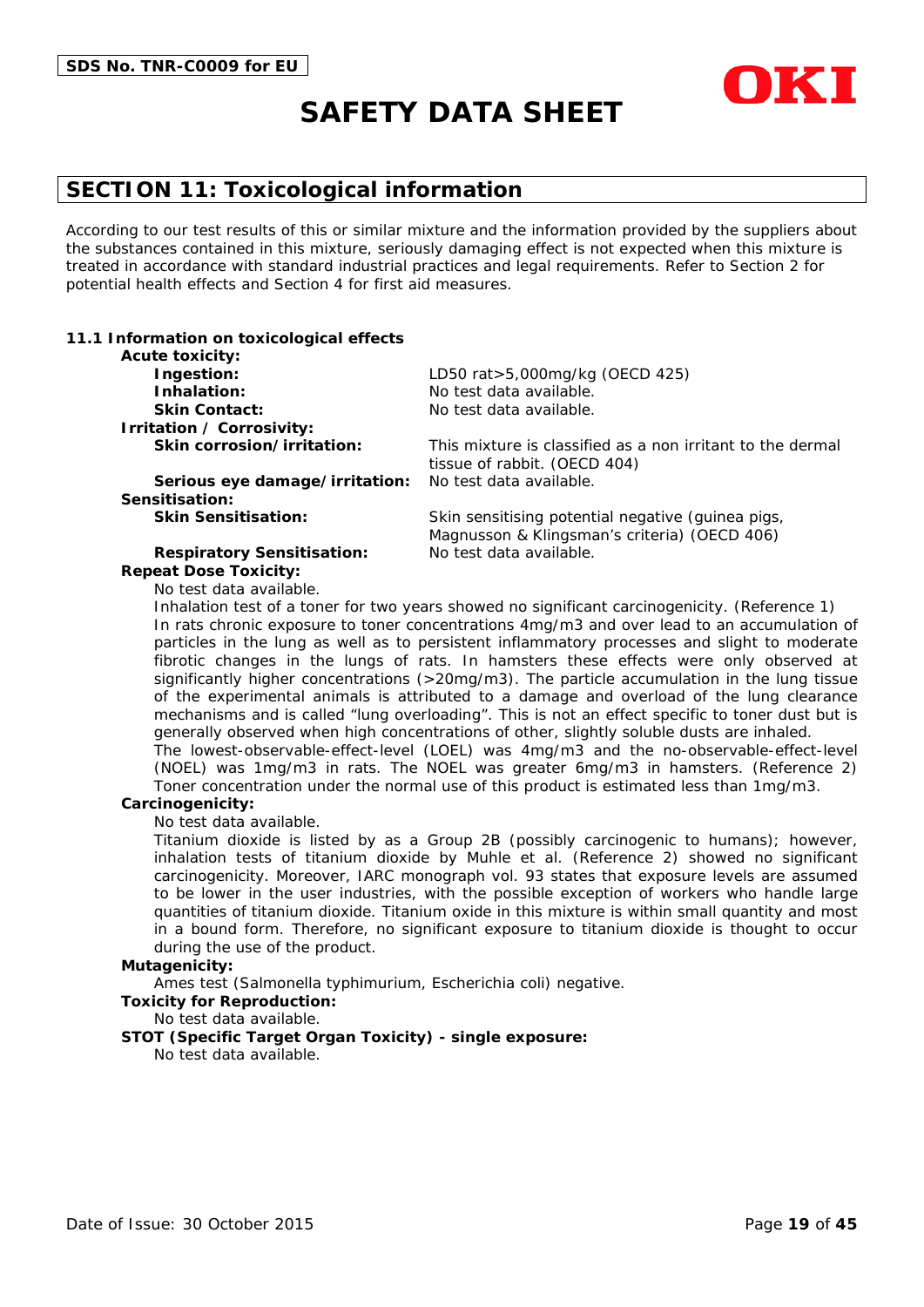

#### **STOT - repeated exposure:**

No test data available.

Inhalation test of a toner for two years showed no significant carcinogenicity. (1)

In rats chronic exposure to toner concentrations 4mg/m3 and over lead to an accumulation of particles in the lung as well as to persistent inflammatory processes and slight to moderate fibrotic changes in the lungs of rats. In hamsters these effects were only observed at significantly higher concentrations (>20mg/m3). The particle accumulation in the lung tissue of the experimental animals is attributed to a damage and overload of the lung clearance mechanisms and is called "lung overloading". This is not an effect specific to toner dust but is generally observed when high concentrations of other, slightly soluble dusts are inhaled.

The lowest-observable-effect-level (LOEL) was 4mg/m3 and the no-observable-effect-level (NOEL) was 1mg/m3 in rats. The NOEL was greater 6mg/m3 in hamsters. (2) Toner concentration under the normal use of this product is estimated less than 1mg/m3.

**Toxicokinetcs, Metabolism and Distribution:**

No information available.

**Other Information:**

None

## **SECTION 12: Ecological information**

According to the information provided by suppliers about the substances contained in this mixture, this mixture is not expected to be harmful to ecology.

- 
- **12.1 Toxicity:** Not data available.<br>**12.2 Persistence and degradability:** Not data available **12.2 Persistence and degradability:**
- **12.3 Bioaccumulative potential:** Not data available.

**12.4 Mobility in soil:** Not data available.

**12.5 Results of PBT and vPvB assessment:** No result that indicates of his product meet(s) the PBT or vPvB criteria under Regulation (EC) No 1907/2006.

#### **12.6 Other adverse effects:** Not data available.

### **SECTION 13: Disposal considerations**

#### **13.1 Waste treatment methods**

Waste material may be landfilled or incinerated in compliance with all EU/national/regional/local provisions.

Do not dump this product into sewers, on the ground, or into any body of water.

### **SECTION 14: Transport information**

| 14.1 UN number:                                                                                           | None assigned in accordance with UN Model Regulations.                                                                                                    |
|-----------------------------------------------------------------------------------------------------------|-----------------------------------------------------------------------------------------------------------------------------------------------------------|
| 14.2 UN proper shipping name:                                                                             | None assigned in accordance with UN Model Regulations.                                                                                                    |
| 14.3 Transport hazard Class:                                                                              | None assigned in accordance with UN Model Regulations.                                                                                                    |
| 14.4 Packing group:                                                                                       | None assigned in accordance with UN Model Regulations.                                                                                                    |
| 14.5 Environmental hazards:                                                                               | Not classified as hazardous in accordance with UN Model<br>Regulations.<br>Not classified as marine pollutant in accordance with the<br><b>IMDG Code.</b> |
| 14.6 Special precautions for user:<br>14.7 Transport in bulk according to<br>Annex II of MARPOL 73/78 and | See Section 2.                                                                                                                                            |
| the IBC Code:                                                                                             | Not applicable.                                                                                                                                           |

UN Model Regulations: Recommendations on the TRANSPORT OF DANGEROUS GOODS issued by UN.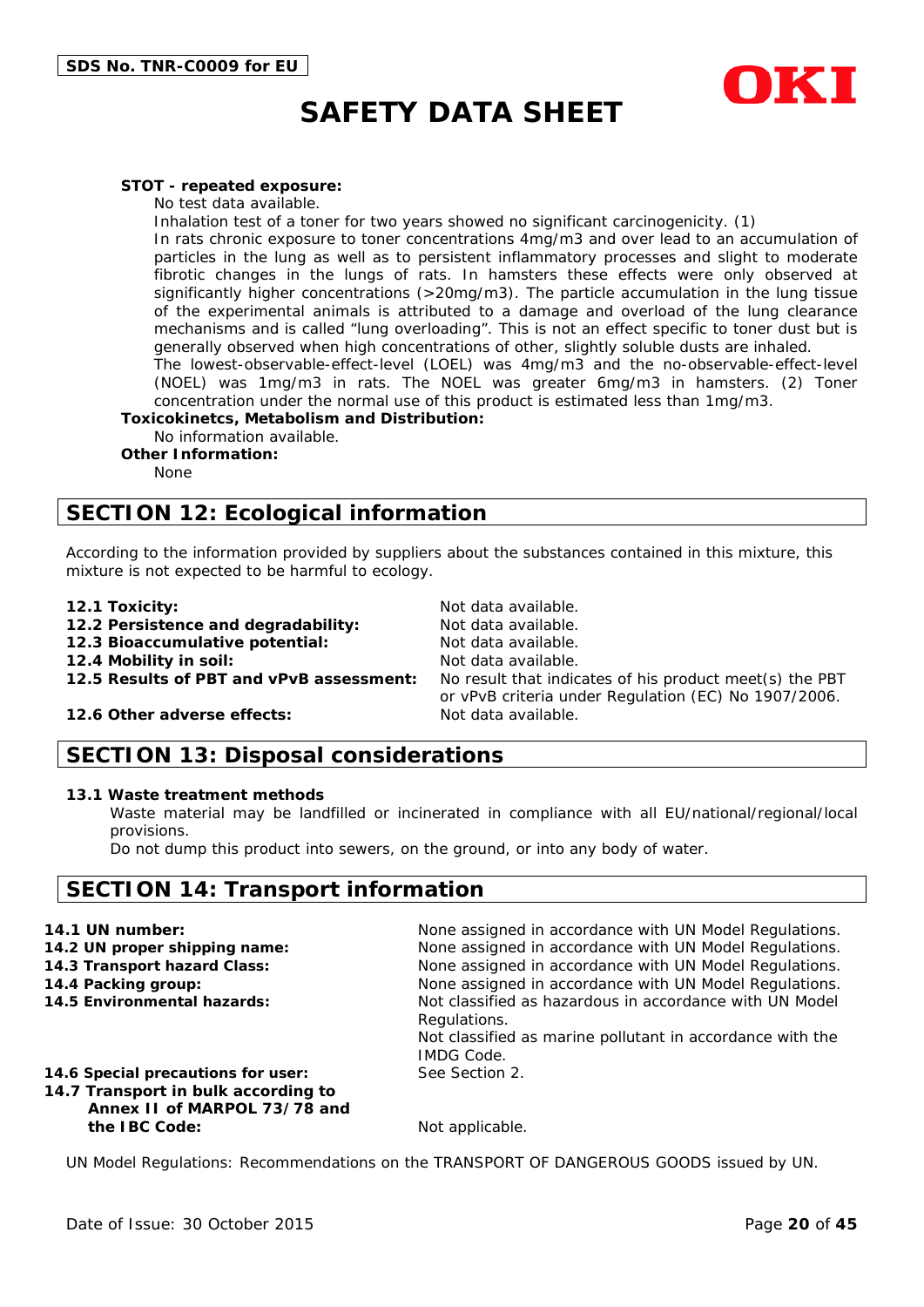



## **SECTION 15: Regulatory information**

#### **15.1 Safety, health and environmental regulations/legislation specific for the substance or mixture**

| <b>EU Information</b>                                                                                                       |                                                                                                                                                                         |  |  |
|-----------------------------------------------------------------------------------------------------------------------------|-------------------------------------------------------------------------------------------------------------------------------------------------------------------------|--|--|
| Directive 2011/65/EU (ROHS):                                                                                                | This mixture complies with the RoHS Directive.                                                                                                                          |  |  |
| <b>Regulation (EC) No 850/2004:</b>                                                                                         | Not subject to regulation.                                                                                                                                              |  |  |
| <b>Regulation (EC) No 689/2008:</b>                                                                                         | Not subject to regulation.                                                                                                                                              |  |  |
| Regulation (EC) No 1005/2009:                                                                                               | Not subject to regulation.                                                                                                                                              |  |  |
| 79/117/EEC                                                                                                                  | (EC) No 850/2004: Regulation (EC) No 850/2004 of the European Parliament and of the Council<br>of 29 April 2004 on persistent organic pollutants and amending Directive |  |  |
|                                                                                                                             | (EC) No 689/2008: Regulation (EC) No 689/2008 of the European Parliament and of the Council<br>of 17 June 2008 concerning the export and import of dangerous chemicals  |  |  |
|                                                                                                                             | (EC) No 1005/2009: Regulation (EC) No 1005/2009 of the European Parliament and of the<br>Council of 16 September 2009 on substances that deplete the ozone layer        |  |  |
| <b>US Information</b><br><b>TSCA:</b><br>All the substances in this mixture are listed or exempted in accordance with TSCA. |                                                                                                                                                                         |  |  |
| CERCLA Reportable Quantity (40 CFR 117, 302):<br>Not applicable.                                                            |                                                                                                                                                                         |  |  |
| <b>SARA Title III (EPRCA)</b>                                                                                               |                                                                                                                                                                         |  |  |
| Section 302 (40 CFR 355):                                                                                                   | Not applicable.                                                                                                                                                         |  |  |
| Section 311/312 (40 CFR 370):                                                                                               | Immediate health hazard: No                                                                                                                                             |  |  |
|                                                                                                                             | (All the ingredients of this product are bound within the<br>mixture.)                                                                                                  |  |  |
|                                                                                                                             | Chronic health hazard:<br>No.                                                                                                                                           |  |  |
|                                                                                                                             | (All the ingredients of this product are bound within the<br>mixture.)                                                                                                  |  |  |
|                                                                                                                             | Sudden release of pressure hazard:<br><b>No</b>                                                                                                                         |  |  |
|                                                                                                                             | Reactive hazard:<br>No                                                                                                                                                  |  |  |
| Section 313 (40 CFR 372):                                                                                                   | Not applicable to this mixture.                                                                                                                                         |  |  |
| <b>California Proposition 65:</b>                                                                                           | This product is in compliance with the regulation as all ingredients<br>are bound within the mixture.                                                                   |  |  |
|                                                                                                                             |                                                                                                                                                                         |  |  |

**15.2 Chemical Safety Assessment:** No chemical safety assessment has been carried out for this mixture by the supplier.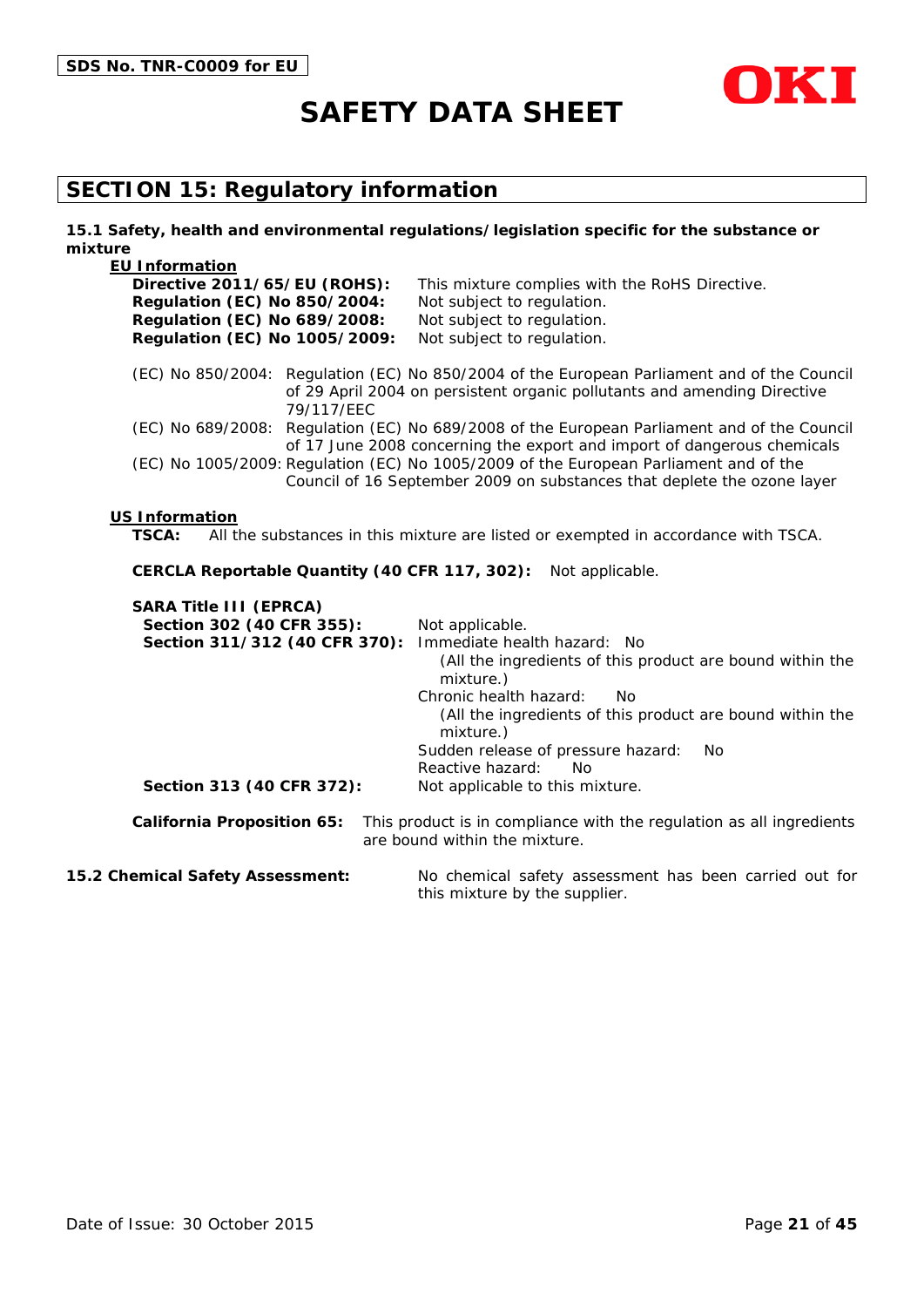

### **SECTION 16: Other information**

#### **Sections containing revisions and/or new statements:**

Fully revised in accordance with Regulations (EC) No 1907/2006 (REACH), 1272/2008 (CLP) and (EU) No 453/2010 (amending REACH).

#### **Annex to the extended Safety Data Sheet (eSDS):** None

#### **Legend to Abbreviations:**

| <b>AND</b>        | Accord European relatif au transport international des marchandises Dangereuses                                                                             |
|-------------------|-------------------------------------------------------------------------------------------------------------------------------------------------------------|
|                   | par voies de Navigation interieures (European agreement concerning the                                                                                      |
| <b>ADR</b>        | international carriage of dangerous goods by inland waterways)<br>Accord European relatif au transport international des marchandises Dangereuses           |
|                   | par Route (The European agreement on cross-border transportation of dangerous                                                                               |
|                   | goods by road)                                                                                                                                              |
| CAS               | <b>Chemical Abstracts Service</b>                                                                                                                           |
| <b>CERCLA</b>     | Comprehensive Environmental Response Compensation and Liability Act                                                                                         |
| <b>CFR</b>        | Code of Federal Regulations                                                                                                                                 |
| <b>CLP</b>        | Regulation (EC) No 1272/2008 of the European Parliament and of the Council of 16                                                                            |
|                   | December 2008 on classification, labelling and packaging of substances and                                                                                  |
|                   | mixtures, amending and repealing Directives 67/548/EEC and 1999/45/EC, and                                                                                  |
|                   | Regulation (EC) No 1907/2006.                                                                                                                               |
| <b>DNEL</b>       | Derived No-Effect Level                                                                                                                                     |
| DOT.              | Department of Transport                                                                                                                                     |
| EC                | <b>European Community</b>                                                                                                                                   |
| EC50              | Half maximal (50%) Effective Concentration                                                                                                                  |
| ErC <sub>50</sub> | EC50 in terms of reduction of growth rate                                                                                                                   |
| EEC               | European Economic Community                                                                                                                                 |
| <b>EPCRA</b>      | Emergency Planning and Community Right-to-know Act                                                                                                          |
| EU                | European Union                                                                                                                                              |
| <b>GHS</b>        | Globally Harmonised System of Classification and Labelling of Chemicals                                                                                     |
| <b>IARC</b>       | International Agency for Research on Cancer                                                                                                                 |
| <b>IATA</b>       | International Air Transport Association                                                                                                                     |
| <b>ICAO</b>       | International Civil Aviation Organisation                                                                                                                   |
| <b>IC50</b>       | Half maximal (50%) Inhibitory Concentration                                                                                                                 |
| <b>IMDG</b>       | International Medical Guide for Ships                                                                                                                       |
| LD50              | Lethal Dose, 50% kill                                                                                                                                       |
| OECD              | Organisation for Economic Co-operation and Development                                                                                                      |
| <b>OSHA</b>       | Occupational Safety and Health Administration                                                                                                               |
| PELs              | Permissible Exposure Limits                                                                                                                                 |
| PBT               | Persistent, Bio accumulative and Toxic                                                                                                                      |
| <b>PNEC</b>       | Predicted No-Effect Concentration                                                                                                                           |
| <b>REACH</b>      | Regulation (EC) No 1907/2006 of the European Parliament and of the Council of 18                                                                            |
|                   | December 2006 concerning the Registration, Evaluation, Authorisation and                                                                                    |
|                   | Restriction of Chemicals (REACH), establishing a European Chemicals Agency,                                                                                 |
|                   | amending Directive 1999/45/EC and repealing Council Regulation (EEC) No 793/93                                                                              |
|                   | and Commission Regulation (EC) No 1488/94 as well as Council Directive<br>76/769/EEC and Commission Directives 91/155/EEC, 93/67/EEC, 93/105/EC and         |
|                   |                                                                                                                                                             |
|                   | 2000/21/EC                                                                                                                                                  |
| <b>RID</b>        | Reglement International concernant le transport des marchandises Dangereuses<br>par chemin de fer (The international regulations covering transportation of |
|                   | dangerous goods by rail)                                                                                                                                    |
| <b>RoHS</b>       | Directive 2011/65/EC of the European Parliament and of the Council of 8 June 2011                                                                           |
|                   | on the Restriction of the use of certain Hazardous Substances in electrical and                                                                             |
|                   | electronic equipment                                                                                                                                        |
| <b>SARA</b>       | Superfund Amendments and Reauthorisation Act of 1986                                                                                                        |
|                   |                                                                                                                                                             |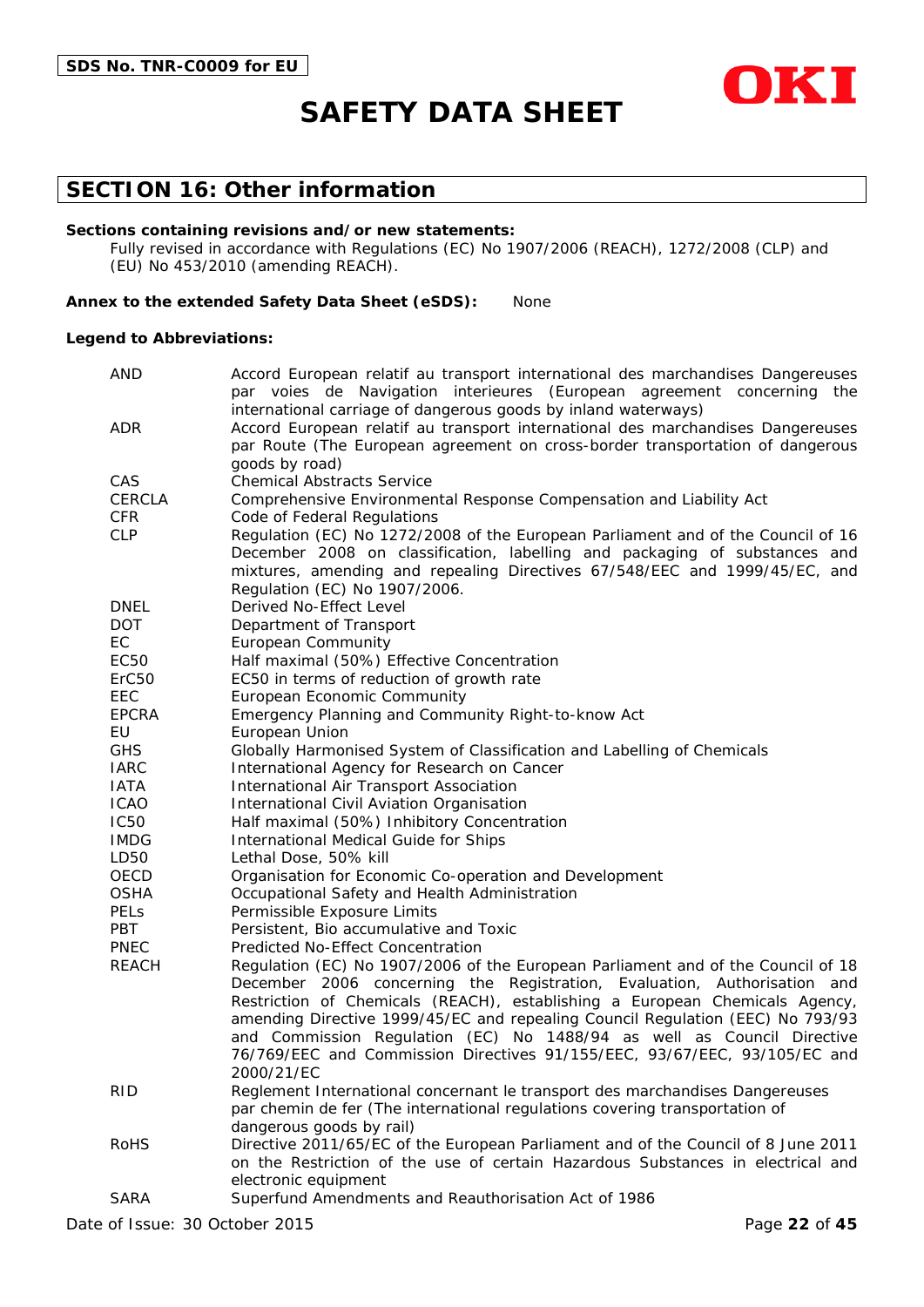

| SDS.        | Safety Data Sheet                         |
|-------------|-------------------------------------------|
| <b>SVHC</b> | Substances of Very High Concern           |
| TSCA        | <b>Toxic Substances Control Act</b>       |
| TLV         | <b>Threshold Limit Value</b>              |
| TWA         | Time Weighted Average                     |
| UN          | <b>United Nations</b>                     |
| vPvB        | very Persistent and very Bio accumulative |

#### **Literature References:**

(1)"Negative Effect of Long-term Inhalation of Toner on Formation of 8-Hydroxydeooxyguanosine in DNA in the Lungs of Rats in Vivo."

Yasuo Morimoto, et. Al., Inhalation Toxicology, Vol. 17 (13) 749-753 (2005)

(2)Studies by Muhle, Bellmann, Cruetzenberg et al. "Lung clearance and retention of toner, utilising a tracer technique during chronic inhalation exposure in rats" Fundam. Appl. Toxicol 17 (1991) p.300-313 "Lung clearance and retention of toner, TiO2, and crystalline silica, utilising a tracer technique during chronic inhalation exposure in Syrian golden hamsters." Inhal. Toxicol 10 (1998) p.731-751 "Subchronic inhalation study of toner in rats" Inhal. Toxicol 2 (1990) p.341-360 "Pulmonary response to toner upon chronic inhalation exposure in rats" Fundam. Appl. Toxicol 17 (1991) p.280-299 "Pulmonary response to toner, utilising TiO2, and crystalline silica, upon chronic inhalation exposure in Syrian golden hamsters." Inhal. Toxicol 10 (1998) p.699-729

#### **Full texts of Risk Phrases, Hazard Statements, Safety Phrases and/or Precautionary Statements in Section 3:**

None

*This information is based on our current knowledge and is intended to describe the product for the purposes of health, safety and environmental requirements only. It should not therefore be construed as guaranteeing any specific property of the product*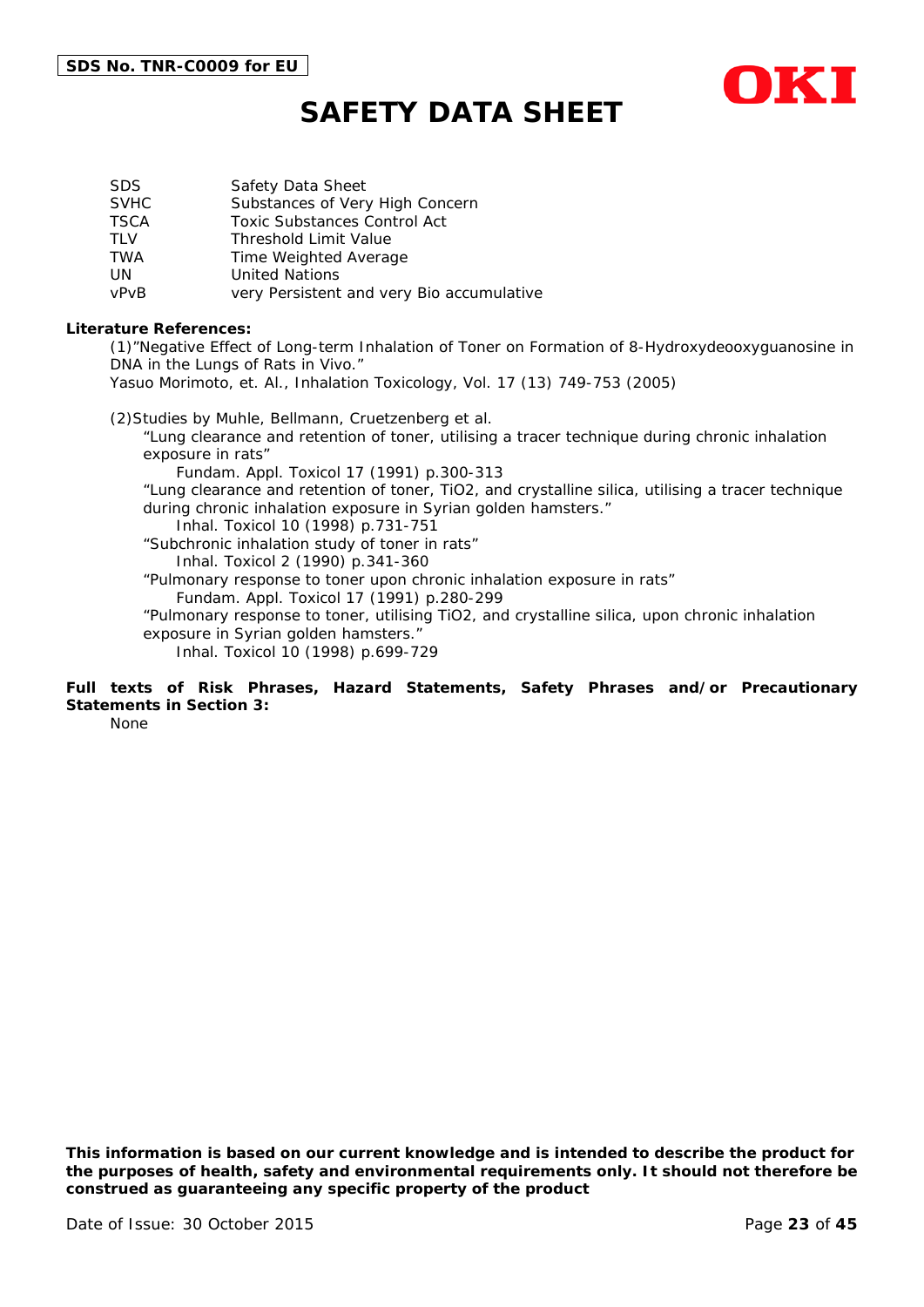

## **SECTION 1: Identification of the substance/mixture and of the company/undertaking**

| 1.1 Product identifier                               |                                                                                   |
|------------------------------------------------------|-----------------------------------------------------------------------------------|
| Product name:                                        | Cyan toner powder (cartridge) for                                                 |
|                                                      | C911/C931                                                                         |
|                                                      | ES9411/ES9431/ES9541                                                              |
|                                                      | Pro9431/Pro9541                                                                   |
|                                                      | (Toner powder name: OKT5C)                                                        |
| <b>Product description:</b>                          | Cyan Toner                                                                        |
|                                                      | 1.2 Relevant identified uses of the substance or mixture and uses advised against |
| <b>Material uses:</b>                                | For electrophotographic printing systems                                          |
| 1.3 Details of the supplier of the safety data sheet |                                                                                   |
| Manufacturer:                                        | <b>OKI Data Corporation</b>                                                       |
|                                                      | 3-1 Futaba-cho, Takasaki-shi, Gunma. 370-8585 Japan                               |
|                                                      | Tel: +81 27-328-6366 Fax: +81-27-328-6398                                         |
| Supplier:                                            | <b>OKI Europe Limited</b>                                                         |
|                                                      | Blays House, Wick Road, Egham, Surrey, TW20 OHJ, UK                               |
|                                                      | Tel: +44 (0) 208 219 2190 Fax: +44 (0) 208 219 2199                               |
|                                                      | e-mail: SDSQuestions@okieurope.com                                                |
| 1.4 Emergency telephone number                       |                                                                                   |
| <b>OKI Europe Limited:</b>                           | +44 (0) 208 219 2190                                                              |
|                                                      | (Supported 09:00 to 17:00 UK Time, Monday to Friday                               |
|                                                      | except Bank Holidays)                                                             |

## **SECTION 2: Hazards identification**

#### **2.1 Classification of the substance or mixture Product definition:** Mixture

**Directive 67/548/EEC and 1999/45/EC:** Not classified as dangerous. **Regulation (EC) No. 1272/2008:** Not classified as hazardous.

#### **2.2 Label elements**

**Symbol & Indication of Danger:** Not Required **Risk Phrase:** Not Required **Safety Advice:** Not Required **Dangerous Component:** Not Required

**Applicable Label Elements in accordance with Section A and B of Annex V to Directive** 

**1999/45/EC:** Not Required

**Applicable Label Elements in accordance with Part2 of Annex II to Regulation (EC) No** 

**1272/2008:** Not Required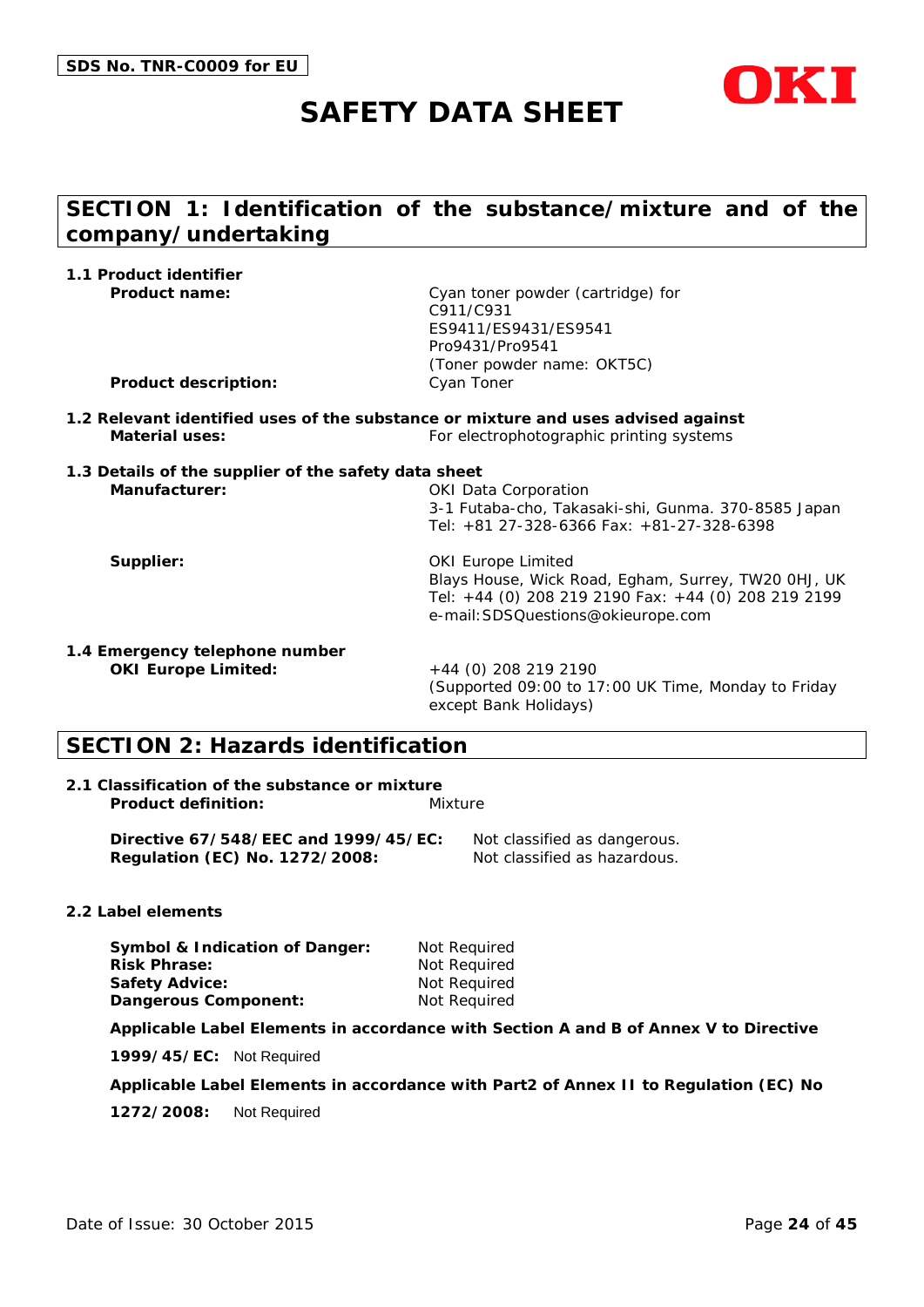

#### **2.3 Other hazards**

**Information on whether the substance or mixture meets the criteria for PBT or vPvB in** 

**accordance with Annex XIII to Regulation (EC) No 1907/2006:**

No

| <b>Dust Explosion:</b>                     | This mixture, like most organic powders, can cause a dust<br>explosion if particles form thick clouds. |
|--------------------------------------------|--------------------------------------------------------------------------------------------------------|
| Irritation of respiratory tract:           | Slight irritation of respiratory tract may occur with exposure<br>to large amount of toner dust.       |
| <b>Skin Irritation:</b><br>Eye Irritation: | Minimal skin irritation may occur.<br>Irritation may occur by mechanical abrasion                      |

### **SECTION 3: Composition/information on ingredients**

**Substance/mixture:** Mixture

#### **Substances in the Mixture referred to in Points 3.2.1 or 3.2.2 of Annex II to Regulation (EC) No 1272/2008:**

| <b>Chemical Identity</b><br>of the substance | EC No./CAS No. | Ranges<br>of % by<br>mass | <b>Classification according</b><br>to Directive 67/548/EE<br><b>Risk Phase*</b> | <b>Classification according</b><br>to Regulation (EC) No.<br>1272/2008<br>Hazard Class /<br>Statement* |
|----------------------------------------------|----------------|---------------------------|---------------------------------------------------------------------------------|--------------------------------------------------------------------------------------------------------|
| <b>None</b>                                  |                |                           |                                                                                 |                                                                                                        |

\*Full texts of Risk phrases and Hazard statements as listed in Section 16.

#### **Substances in the Mixture not meeting the Criteria for Classifiication:**

| <b>Chemical Identity of the</b><br>substance | EC No./CAS No.<br>or other unique identifier | Ranges<br>of % by<br>mass | <b>Classification according to</b><br>Directive 67/548/EE and<br>Regulation (EC) No.<br>1272/2008 |
|----------------------------------------------|----------------------------------------------|---------------------------|---------------------------------------------------------------------------------------------------|
| Styrene arcylate copolymer                   | NJTSRN202775807-6000                         | 80-90                     | Not Classified                                                                                    |
| Wax                                          | NJTSRN202775807-6006                         | $5 - 15$                  | Not Classified                                                                                    |
| Carbon black                                 | 215-609-9/1333-86-4                          | $3 - 10$                  | Not Classified                                                                                    |
| Amorphous silica                             | 231-545-4/7631-86-9                          | $1 - 3$                   | Not Classified                                                                                    |
| Titanium dioxide                             | 236-675-5/13463-67-7                         | $0.1 - 0.9$               | Not Classified                                                                                    |

NJTSRN: New JerseyTrade Secret Registry Number (United State)

Refer to Section 8 for the exposure limits and Section 11 for toxicological information.

#### **Carcinogens:**

This mixture contains titanium dioxide listed by IARC as Group 2B (possibly carcinogenic to humans); however, no significant exposure to titanium dioxide is thought to occur during the use of the product because titanium dioxide is mostly in a bound form in this mixture.

#### **Substances in Annex XIV to Regulation (EC) No 1907/2006 (Authorisation) or the Candidate List of SVHC:**

None.

### **Substances in Annex XVII to Regulation (EC) No 1907/2006 (Restriction):**

None.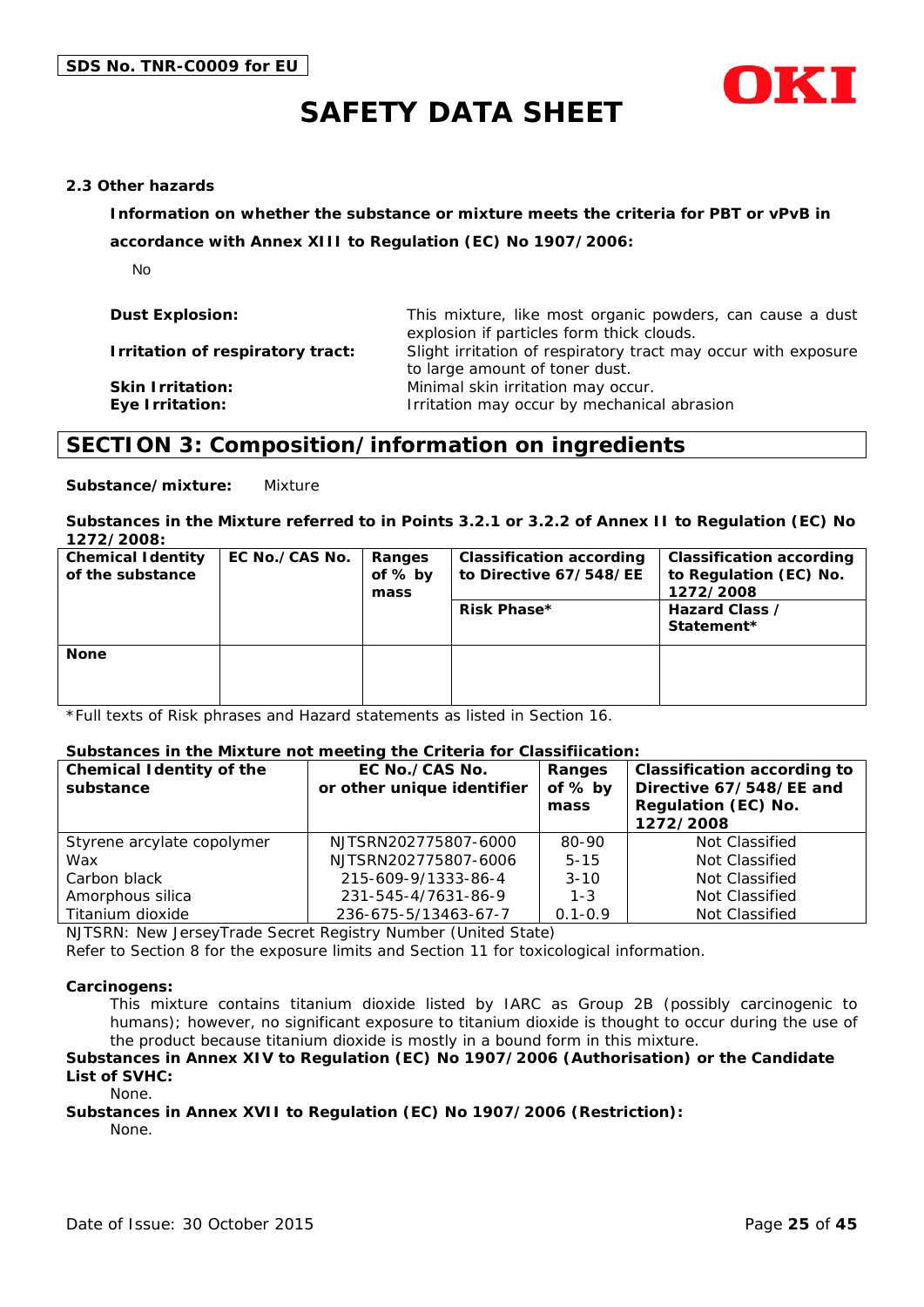



### **SECTION 4: First aid measures**

#### **4.1 Description of first aid measures**

| Inhalation:          | Provide fresh air immediately. If symptoms occur, seek medical advice.                                                                               |
|----------------------|------------------------------------------------------------------------------------------------------------------------------------------------------|
| <b>Skin contact:</b> | Wash out particles with plenty of water and soap. If irritation develops, seek<br>medical advice.                                                    |
| Eye contact:         | Do not rub eyes. Immediately rinse with plenty of clean running water until<br>particles are washed out. If irritation persists seek medical advice. |
| Ingestion:           | Clean mouth out with water. Drink several glasses of water. If sickness<br>develops, seek medical advice.                                            |

#### **4.2 Most important symptoms and effects, both acute and delayed**

**Acute:** Exposure to excessive amounts of dust may cause physical irritation to respiratory tract.

**Delayed:** Prolonged inhalation of excessive amounts of dust may damage lungs.

#### **4.3 Indication of any immediate medical attention and special treatment needed**

Immediate medical attention may be required in an unlikely event of extreme inhalation, eye contact or unusual reaction due to physical idiosyncrasy of the person.

### **SECTION 5: Firefighting measures**

#### **5.1 Extinguishing media**

**Unsuitable extinguishing media:** None known

**Suitable extinguishing media:** Carbon dioxide, Water, Foam, Dry chemical

#### **5.2 Special hazards arising from the substance or mixture**

**Dust Explosion:** This mixture, like most organic powders, is capable of creating an explosive dust when particles are dispersed in air. **Hazardous Combustion Products:** Carbon Monoxide and carbon dioxide.

#### **5.3 Advice for firefighters**

Firefighters should wear protective equipment such as gloves, glasses, boots and respiratory mask as needed.

Do not breather fumes.

Keep containers cool with water spray if exposed to fire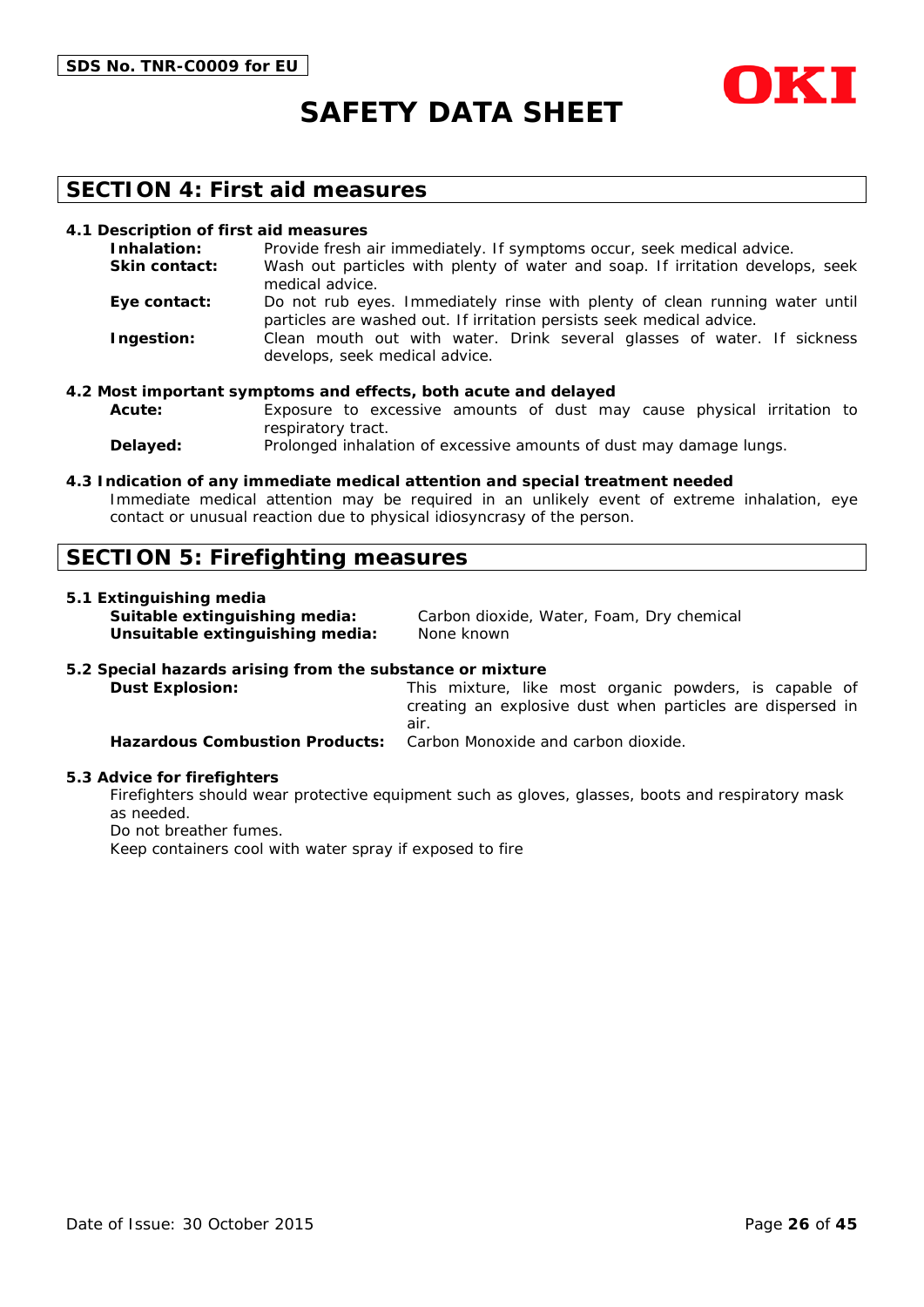

### **SECTION 6: Accidental release measures**

**6.1 Personal precautions, protective equipment and emergency procedures For Non-Emergency Personnel:** Avoid Dust formation.

Remove Ignition sources. Do not breathe dust. Wear personal protective equipment as described in Section 8. **For Emergency Responders:** Fabric for personal protective clothing should block particles of the product as small as 3um

**6.2 Environmental precautions**

Do not discharge into drains or the environment.

#### **6.3 Methods and materials for containment and cleaning up**

Eliminate sources of ignition and flammables. Vacuum or sweep the materials into a sealed container. If a vacuum cleaner or other tool is used, it must be dust explosion-proof. Dispose of the materials in accordance with EU/national/regional/regional requirements.

#### **6.4 Reference to other sections**

See Section 8 and 13.

### **SECTION 7: Handling and storage**

#### **7.1 Precautions for safe handling**

Keep out of reach of children

Avoid dust formation. Handle in adequately ventilated areas.

Do not breathe dust. Do not get in the eyes or on skin.

Wear personal protective equipment as recommended in Section 8.

Keep away from excessive heat and sources of ignition such as sparks and open flames.

Ensure all the equipment is electrically earthed / grounded before beginning operation.

Do not handle with strong oxidisers, which may vigorously oxidise organic materials in this mixture and cause a fire in an extreme case.

Avoid spills. Do not release to drains.

Do not eat, drink or smoke when handling this product.

Wash hands after handling this product.

Remove contaminated clothing and protective equipment before entering eating areas.

#### **7.2 Conditions for safe storage, including any incompatibilities**

Keep out of reach of children

Keep container closed and stored in a well ventilated dry place at room temperature.

Keep away from excessive heat and sources of ignition.

Do not store with strong oxidisers.

Avoid packaging materials with plasticiser, which may soften this product directly contacted.

#### **7.3 Specific end use(s)**

This product is a toner used in electrophotographic printers and copiers.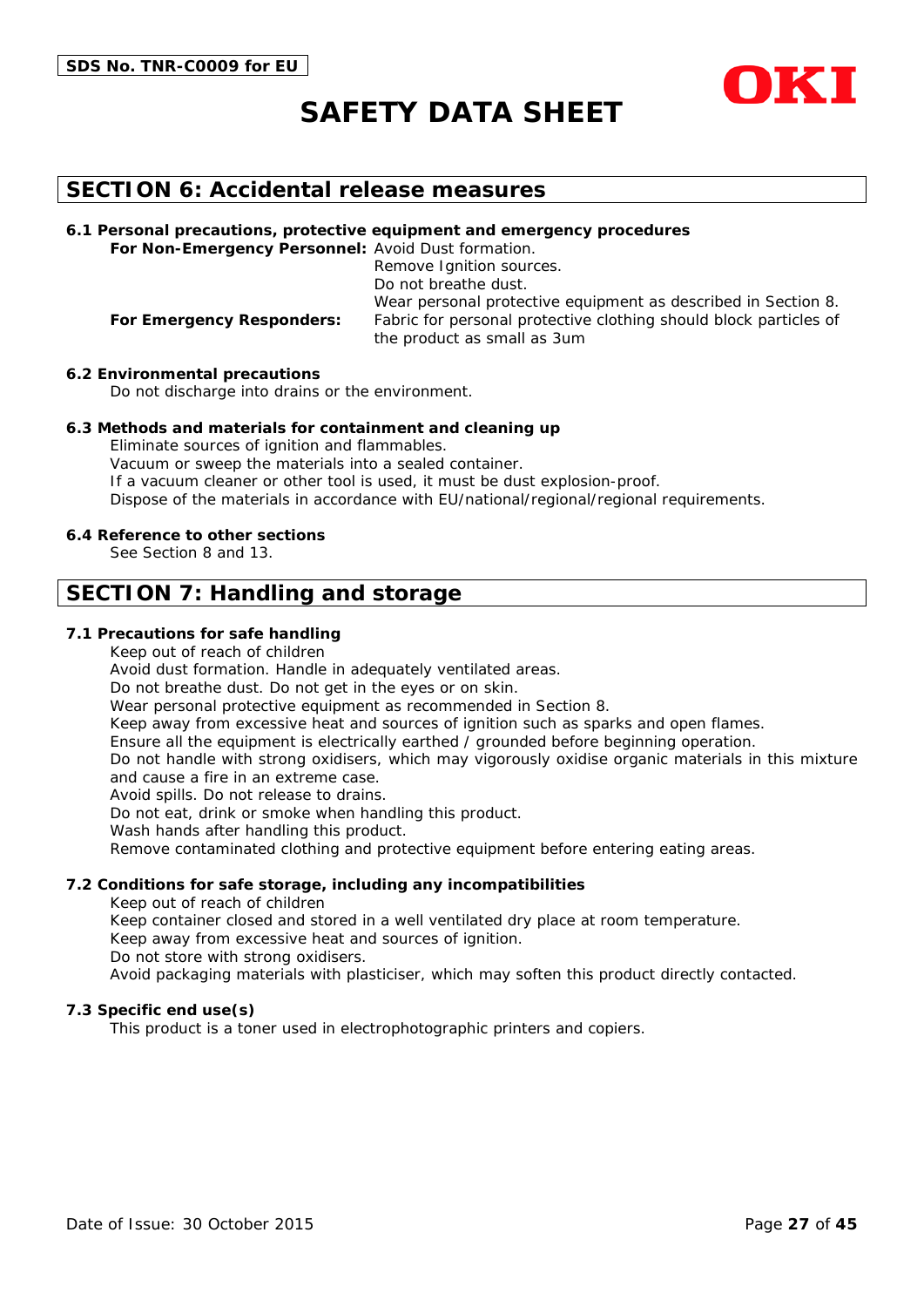

## **SECTION 8: Exposure controls/personal protection**

#### **8.1 Control parameters**

#### **Occupational Exposure Limits:**

| Product        | EU          | Germany        | UK             | Sweden          | <b>ACGIH</b>  | <b>USA</b>      |
|----------------|-------------|----------------|----------------|-----------------|---------------|-----------------|
|                | <b>OEL</b>  | <b>DFG MAK</b> | <b>HSE WEL</b> | <b>SWEA OEL</b> | <b>TLV</b>    | <b>OSHA PEL</b> |
|                |             | (8hr TWA)      | (8hr TWA)      | <b>LLV</b>      | (TWA)         | (TWA)           |
| General dust   | Not         | Inhalable      | Inhalable      | Dust and mist,  | Inhalable     | Total dust:     |
| or particulate | established | fraction:      | dust:          | organic total   | particulate:  | 15mg/m3         |
| not otherwise  |             | 4mg/m3         | 10mg/m3        | dust:           | $10$ mg/m $3$ | Respirable      |
| classified     |             |                | Respirable     | 5mg/m3          | Respirable    | fraction:       |
|                |             |                | dust:          |                 | particulate:  | 5mg/m3          |
|                |             |                | 4mg/m3         |                 | 3mg/m3        |                 |

| Ingredient          | EU<br><b>OEL</b>          | Germany<br><b>DFG MAK</b><br>(8hr TWA) | UK.<br><b>HSE WEL</b><br>(8hr TWA)                                           | Sweden<br><b>SWEA OEL</b><br>LLV (TWA) | <b>ACGIH</b><br><b>TLV</b><br>(TWA) | <b>USA</b><br><b>OSHA PEL</b><br>(TWA)                                                             |
|---------------------|---------------------------|----------------------------------------|------------------------------------------------------------------------------|----------------------------------------|-------------------------------------|----------------------------------------------------------------------------------------------------|
| Titanium<br>dioxide | <b>Not</b><br>established | Inhalable<br>fraction:<br>4mg/m3       | Inhalable<br>dust:<br>10mg/m3<br>Respirable<br>dust:<br>4mg/m3               | Total dust:<br>5mg/m3                  | 10mg/m3                             | Total dust:<br>15mg/m3                                                                             |
| Amorphous<br>silica | <b>Not</b><br>established | Inhalable<br>fraction:<br>4mg/m3       | Inhalable<br>dust:<br>6mg/m3<br>Respirable<br>dust:<br>2.4 <sub>mq</sub> /m3 | Not<br>established                     | <b>Not</b><br>established           | 20 mppcf*<br>or $80\frac{9}{6}$<br>$SiO2$ mg/m $3$<br>$(*$ million<br>particles per<br>cubic foot) |

EU: OEL (Occupational Exposure Limits at Community level under Directive 2004/37/EC Annex, 98/24/EC Annex, 91/322/EEC Annex, 2000/39/EC Annex, 2006/15/EC Annex and 2009/161/EU)

Germany: DFG (The Deutsche Forschungsgemeinschaft, German Research Institute) MAK (Maximale Arbeitsplatz-Konzentration, Maximum Workplace Concentration) UK: HSE (Health and Safety Executive) WEL (Workplace Exposure Limits)

Sweden: SWA (Swedish Work Environment Authority) OEL (Occupational Exposure Limits) LLV (Level Limit Values)

ACGIH (American Conference of Government Industrial Hygienists): TLV (Threshold Limit Value)

USA: OSHA (Occupational Safety and Health Administration) PEL (Permissible Exposure Limits)

| <b>Biological Limit Value:</b> | Not established |
|--------------------------------|-----------------|
| <b>PNECs and DNELs:</b>        | Not established |

**8.2 Exposure controls Appropriate engineering controls:** Good general ventilation should be sufficient under normal conditions of use.

| <b>Individual Protection Measures, such as Personal Protective Equipment:</b> |                                                                                                                                       |
|-------------------------------------------------------------------------------|---------------------------------------------------------------------------------------------------------------------------------------|
| Eye protection:                                                               | Protective goggles or safety glasses are recommended.                                                                                 |
| Skin protection:                                                              | Gloves are recommended.                                                                                                               |
| <b>Respiratory protection:</b>                                                | Personal respiratory mask is not required under normal<br>conditions of use, but a respirator is needed in case of<br>dust formation. |
| <b>Thermal Hazards:</b>                                                       | None anticipated.                                                                                                                     |
| Environmental exposure controls: Avoid release to the environment.            |                                                                                                                                       |
| Date of Issue: 30 October 2015                                                | Page 28 of 45                                                                                                                         |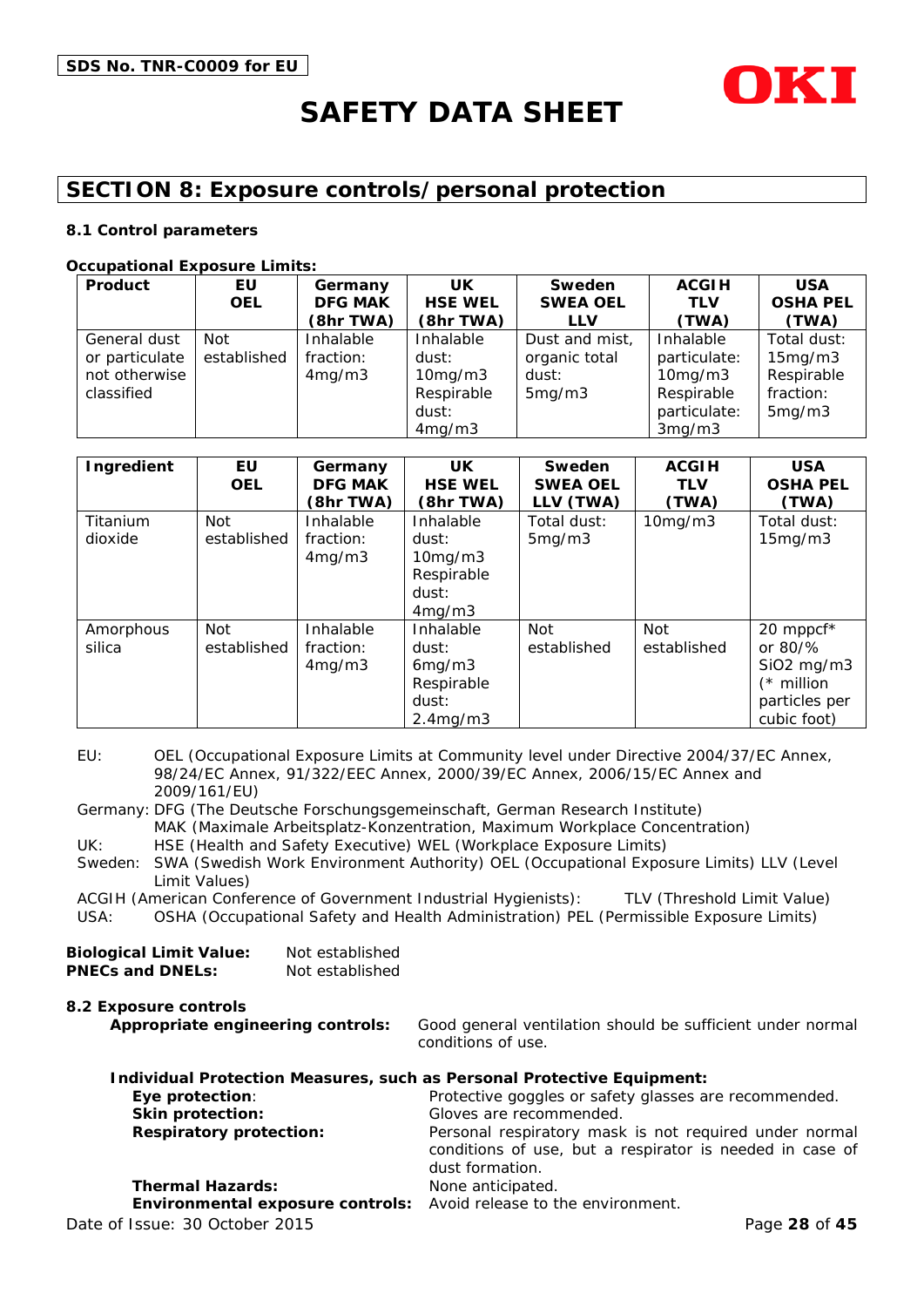

## **SECTION 9: Physical and chemical properties**

**9.1 Information on basic physical and chemical properties**

| Appearance:                                     |
|-------------------------------------------------|
| Odour:                                          |
| <b>Odour Threshold:</b>                         |
| pH:                                             |
| Melting point / Freezing Point:                 |
| <b>Initial Boiling Point and Boiling Range:</b> |
| <b>Flash Point:</b>                             |
| <b>Evaporation Rate:</b>                        |
| Flammability:                                   |
| Upper / Lower Flammability or Explosive Limits: |
| <b>Vapour Pressure:</b>                         |
| <b>Vapour Density:</b>                          |
| <b>Relative Density:</b>                        |
| Solubility(ies):                                |

Partition Coefficient (n-Octanol/Water): Not data available. **Auto-ignition Temperature:** Not data available. **Decomposition Temperature:** Not data available. **Viscosity:** Not applicable. **Explosive Properties:** Finely dispersed particles form explosive

Fine cyan powder. None or slight plastic-like odour. **Odour Threshold:** No data available. Not applicable. **Not applicable. Not applicable.** Not applicable. Not applicable. **Flammability:** No data available. No data available. **Not applicable. Not applicable. Relative Density:** about 1.2 (water = 1) Negligible in water. Partially soluble in some organic solvents such as toluene and tetrahydrofuran. mixture with air.

**Oxidising Properties:** No data available.

**9.2 Other information**

None.

## **SECTION 10: Stability and reactivity**

| 10.1 Reactivity:                         | Stable under normal conditions.                                                                                               |
|------------------------------------------|-------------------------------------------------------------------------------------------------------------------------------|
| 10.2 Chemical stability:                 | Stable under normal ambient, anticipated storage and<br>handling conditions of temperature and pressure.                      |
| 10.3 Possibility of hazardous reactions: | None except dust explosion when finely dispersed.<br>Keep away from sources of ignition such as sparks and<br>open flames.    |
| 10.4 Conditions to avoid:                | Excessive heat, Dust formation                                                                                                |
| 10.5 Incompatible materials:             | Strong oxidisers, which could vigorously oxidise organic<br>materials in this mixture and cause a fire in an extreme<br>case. |
| 10.6 Hazardous decomposition products:   | Carbon monoxide and carbon dioxide                                                                                            |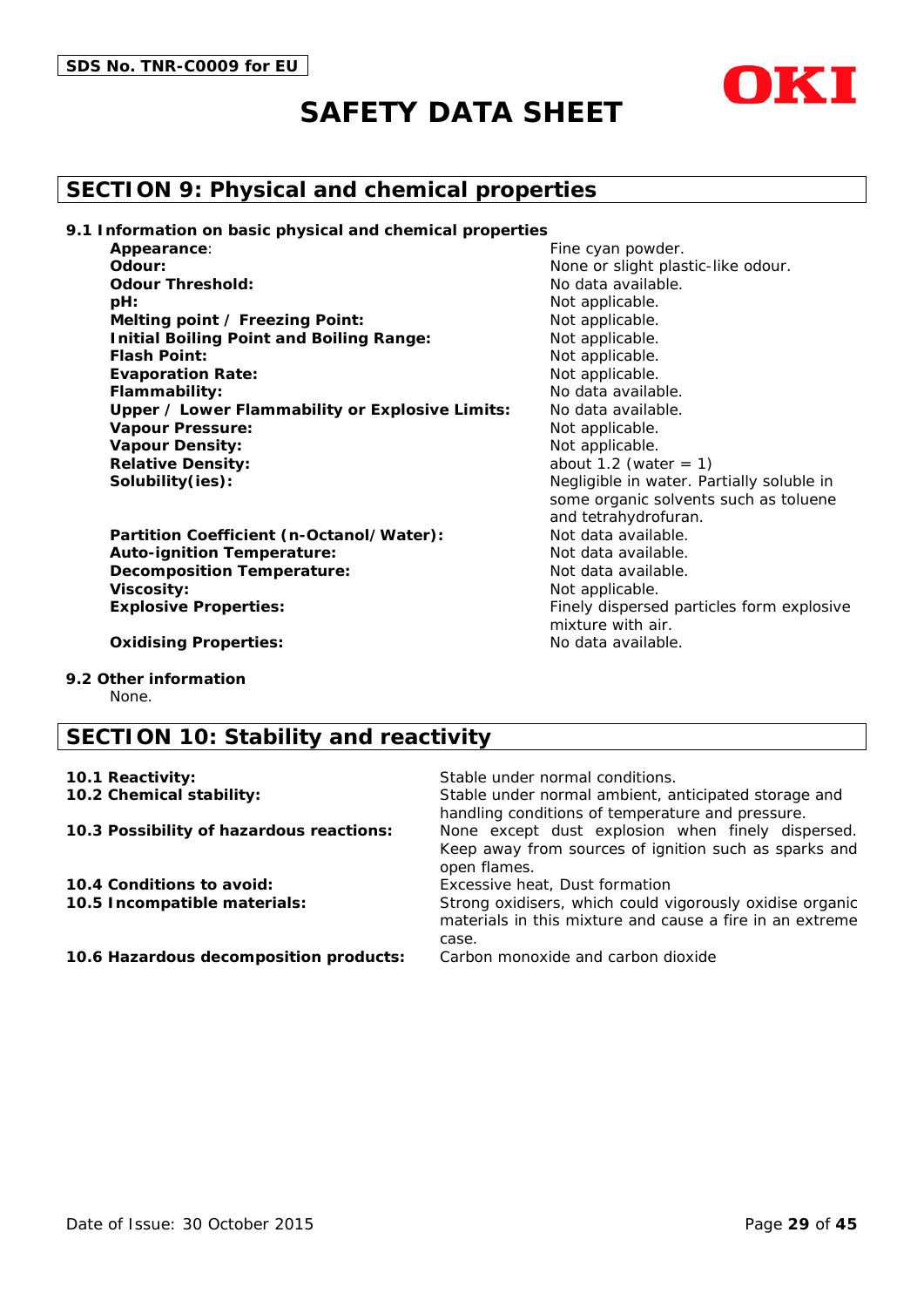



According to our test results of this or similar mixture and the information provided by the suppliers about the substances contained in this mixture, seriously damaging effect is not expected when this mixture is treated in accordance with standard industrial practices and legal requirements. Refer to Section 2 for potential health effects and Section 4 for first aid measures.

#### **11.1 Information on toxicological effects**

| <b>Acute toxicity:</b>            |                                                                                            |
|-----------------------------------|--------------------------------------------------------------------------------------------|
| Ingestion:                        | LD50 rat>5,000mg/kg (OECD 425)                                                             |
| Inhalation:                       | No test data available.                                                                    |
| <b>Skin Contact:</b>              | No test data available.                                                                    |
| Irritation / Corrosivity:         |                                                                                            |
| Skin corrosion/irritation:        | This mixture is classified as a non irritant to the dermal<br>tissue of rabbit. (OECD 404) |
| Serious eye damage/irritation:    | No test data available.                                                                    |
| Sensitisation:                    |                                                                                            |
| <b>Skin Sensitisation:</b>        | Skin sensitising potential negative (guinea pigs,                                          |
|                                   | Magnusson & Klingsman's criteria) (OECD 406)                                               |
| <b>Respiratory Sensitisation:</b> | No test data available.                                                                    |

#### **Repeat Dose Toxicity:**

No test data available.

Inhalation test of a toner for two years showed no significant carcinogenicity. (Reference 1) In rats chronic exposure to toner concentrations 4mg/m3 and over lead to an accumulation of particles in the lung as well as to persistent inflammatory processes and slight to moderate fibrotic changes in the lungs of rats. In hamsters these effects were only observed at significantly higher concentrations (>20mg/m3). The particle accumulation in the lung tissue of the experimental animals is attributed to a damage and overload of the lung clearance mechanisms and is called "lung overloading". This is not an effect specific to toner dust but is generally observed when high concentrations of other, slightly soluble dusts are inhaled. The lowest-observable-effect-level (LOEL) was 4mg/m3 and the no-observable-effect-level (NOEL) was 1mg/m3 in rats. The NOEL was greater 6mg/m3 in hamsters. (Reference 2)

Toner concentration under the normal use of this product is estimated less than 1mg/m3.

#### **Carcinogenicity:**

No test data available.

Titanium dioxide is listed by as a Group 2B (possibly carcinogenic to humans); however, inhalation tests of titanium dioxide by Muhle et al. (Reference 2) showed no significant carcinogenicity. Moreover, IARC monograph vol. 93 states that exposure levels are assumed to be lower in the user industries, with the possible exception of workers who handle large quantities of titanium dioxide. Titanium oxide in this mixture is within small quantity and most in a bound form. Therefore, no significant exposure to titanium dioxide is thought to occur during the use of the product.

#### **Mutagenicity:**

Ames test (Salmonella typhimurium, Escherichia coli) negative.

#### **Toxicity for Reproduction:**

#### No test data available.

#### **STOT (Specific Target Organ Toxicity) - single exposure:**

No test data available.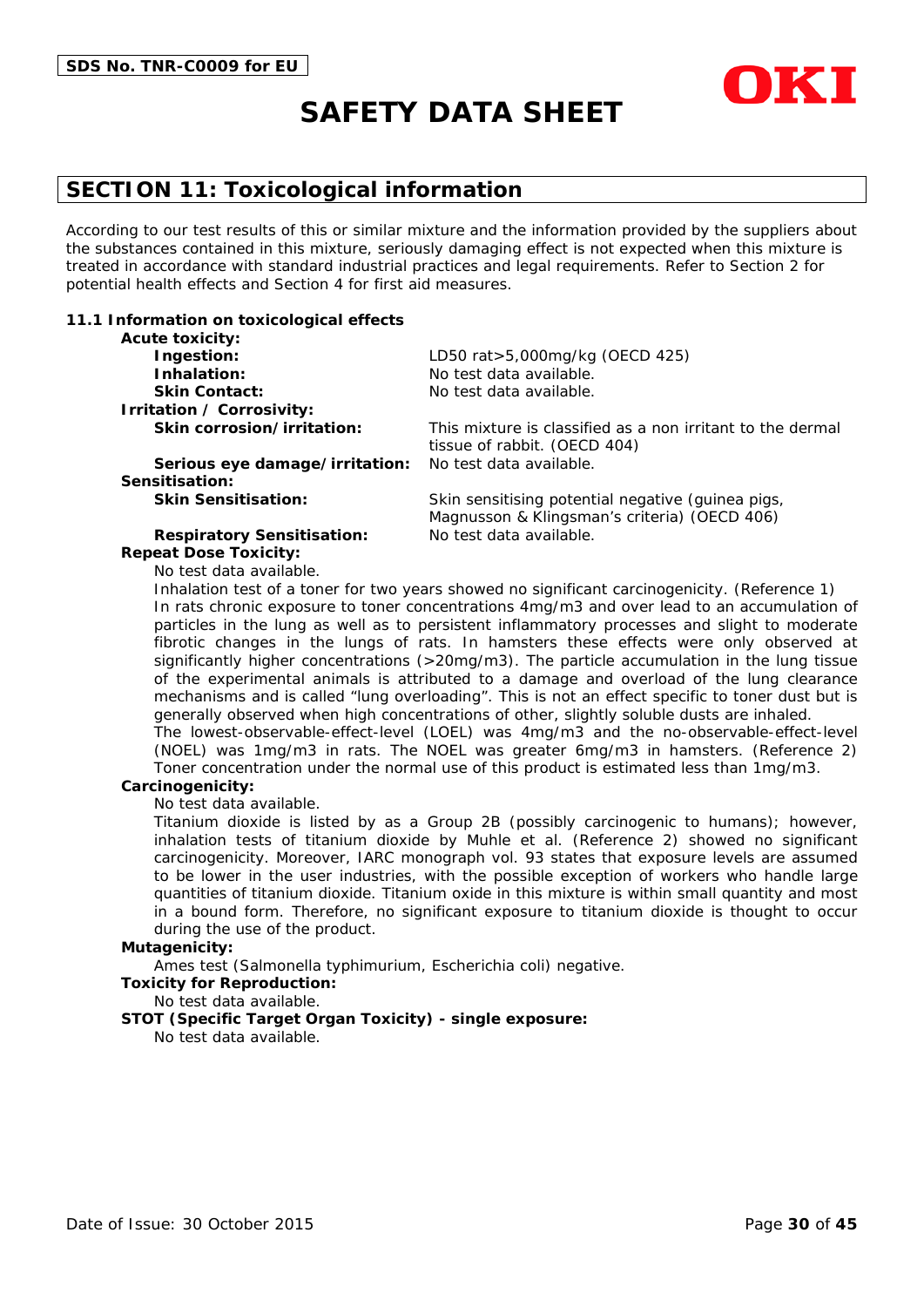

#### **STOT - repeated exposure:**

No test data available.

Inhalation test of a toner for two years showed no significant carcinogenicity. (1)

In rats chronic exposure to toner concentrations 4mg/m3 and over lead to an accumulation of particles in the lung as well as to persistent inflammatory processes and slight to moderate fibrotic changes in the lungs of rats. In hamsters these effects were only observed at significantly higher concentrations (>20mg/m3). The particle accumulation in the lung tissue of the experimental animals is attributed to a damage and overload of the lung clearance mechanisms and is called "lung overloading". This is not an effect specific to toner dust but is generally observed when high concentrations of other, slightly soluble dusts are inhaled.

The lowest-observable-effect-level (LOEL) was 4mg/m3 and the no-observable-effect-level (NOEL) was 1mg/m3 in rats. The NOEL was greater 6mg/m3 in hamsters. (2) Toner concentration under the normal use of this product is estimated less than 1mg/m3.

**Toxicokinetcs, Metabolism and Distribution:**

No information available.

**Other Information:**

None

## **SECTION 12: Ecological information**

According to the information provided by suppliers about the substances contained in this mixture, this mixture is not expected to be harmful to ecology.

- 
- **12.1 Toxicity:** Not data available.<br>**12.2 Persistence and degradability:** Not data available **12.2 Persistence and degradability:**
- **12.3 Bioaccumulative potential:** Not data available.

**12.4 Mobility in soil:** Not data available.

**12.5 Results of PBT and vPvB assessment:** No result that indicates of his product meet(s) the PBT or vPvB criteria under Regulation (EC) No 1907/2006.

#### **12.6 Other adverse effects:** Not data available.

### **SECTION 13: Disposal considerations**

#### **13.1 Waste treatment methods**

Waste material may be landfilled or incinerated in compliance with all EU/national/regional/local provisions.

Do not dump this product into sewers, on the ground, or into any body of water.

### **SECTION 14: Transport information**

| 14.1 UN number:                                                                                           | None assigned in accordance with UN Model Regulations.                                                                                                    |
|-----------------------------------------------------------------------------------------------------------|-----------------------------------------------------------------------------------------------------------------------------------------------------------|
| 14.2 UN proper shipping name:                                                                             | None assigned in accordance with UN Model Regulations.                                                                                                    |
| 14.3 Transport hazard Class:                                                                              | None assigned in accordance with UN Model Regulations.                                                                                                    |
| 14.4 Packing group:                                                                                       | None assigned in accordance with UN Model Regulations.                                                                                                    |
| 14.5 Environmental hazards:                                                                               | Not classified as hazardous in accordance with UN Model<br>Regulations.<br>Not classified as marine pollutant in accordance with the<br><b>IMDG Code.</b> |
| 14.6 Special precautions for user:<br>14.7 Transport in bulk according to<br>Annex II of MARPOL 73/78 and | See Section 2.                                                                                                                                            |
| the IBC Code:                                                                                             | Not applicable.                                                                                                                                           |

UN Model Regulations: Recommendations on the TRANSPORT OF DANGEROUS GOODS issued by UN.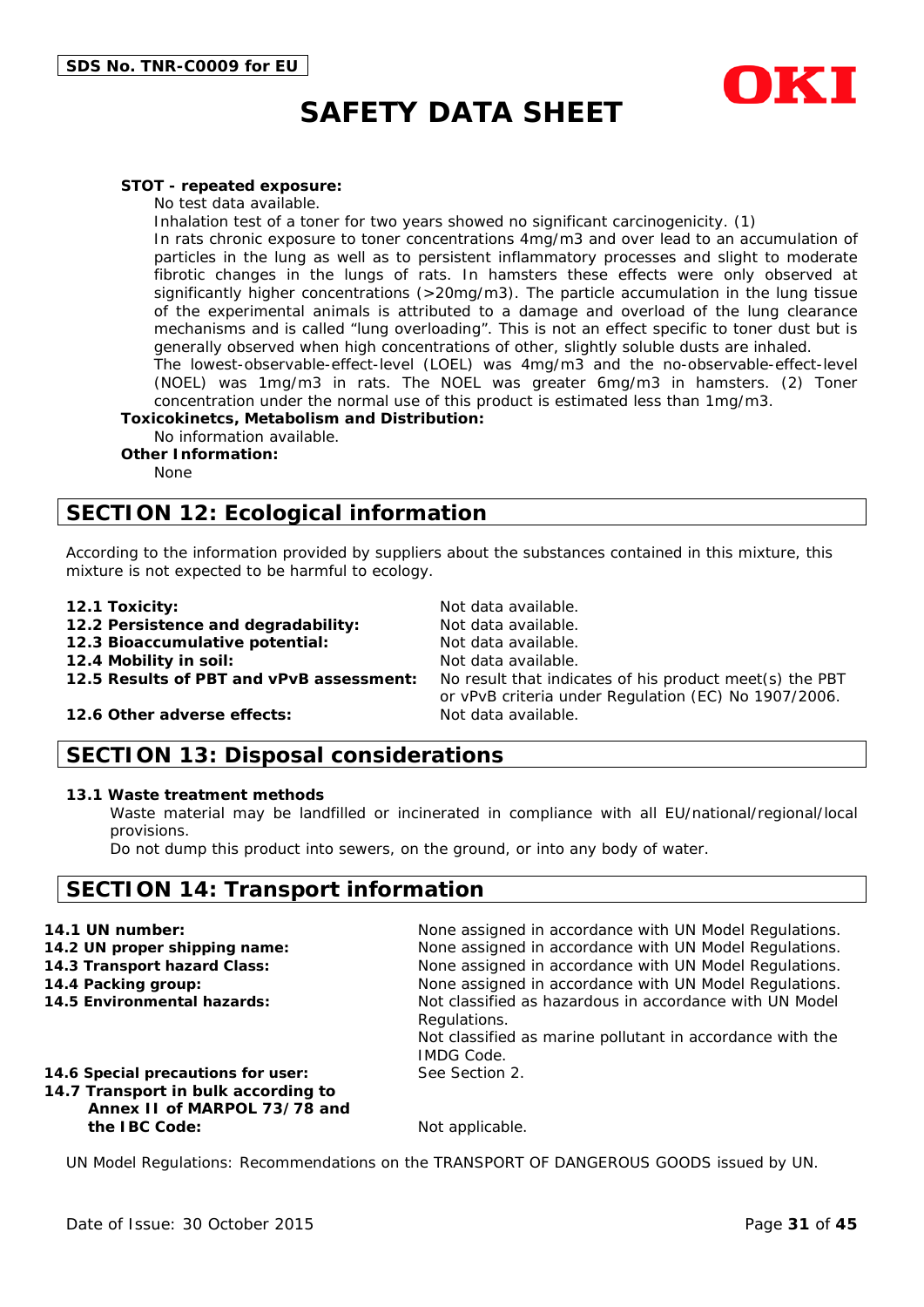



## **SECTION 15: Regulatory information**

#### **15.1 Safety, health and environmental regulations/legislation specific for the substance or mixture**

| <b>EU Information</b>                         |                                                                                                                                                                         |
|-----------------------------------------------|-------------------------------------------------------------------------------------------------------------------------------------------------------------------------|
| Directive 2011/65/EU (ROHS):                  | This mixture complies with the RoHS Directive.                                                                                                                          |
| <b>Regulation (EC) No 850/2004:</b>           | Not subject to regulation.                                                                                                                                              |
| <b>Regulation (EC) No 689/2008:</b>           | Not subject to regulation.                                                                                                                                              |
| Regulation (EC) No 1005/2009:                 | Not subject to regulation.                                                                                                                                              |
| 79/117/EEC                                    | (EC) No 850/2004: Regulation (EC) No 850/2004 of the European Parliament and of the Council<br>of 29 April 2004 on persistent organic pollutants and amending Directive |
|                                               | (EC) No 689/2008: Regulation (EC) No 689/2008 of the European Parliament and of the Council<br>of 17 June 2008 concerning the export and import of dangerous chemicals  |
|                                               | (EC) No 1005/2009: Regulation (EC) No 1005/2009 of the European Parliament and of the<br>Council of 16 September 2009 on substances that deplete the ozone layer        |
| <b>US Information</b><br><b>TSCA:</b>         | All the substances in this mixture are listed or exempted in accordance with TSCA.                                                                                      |
| CERCLA Reportable Quantity (40 CFR 117, 302): | Not applicable.                                                                                                                                                         |
| <b>SARA Title III (EPRCA)</b>                 |                                                                                                                                                                         |
| Section 302 (40 CFR 355):                     | Not applicable.                                                                                                                                                         |
| Section 311/312 (40 CFR 370):                 | Immediate health hazard: No                                                                                                                                             |
|                                               | (All the ingredients of this product are bound within the<br>mixture.)                                                                                                  |
|                                               | Chronic health hazard:<br>Nο                                                                                                                                            |
|                                               | (All the ingredients of this product are bound within the<br>mixture.)                                                                                                  |
|                                               | Sudden release of pressure hazard:<br><b>No</b>                                                                                                                         |
|                                               |                                                                                                                                                                         |
|                                               | Reactive hazard:<br>No                                                                                                                                                  |
| Section 313 (40 CFR 372):                     | Not applicable to this mixture.                                                                                                                                         |

**15.2 Chemical Safety Assessment:** No chemical safety assessments has been carried out for this mixture by the supplier.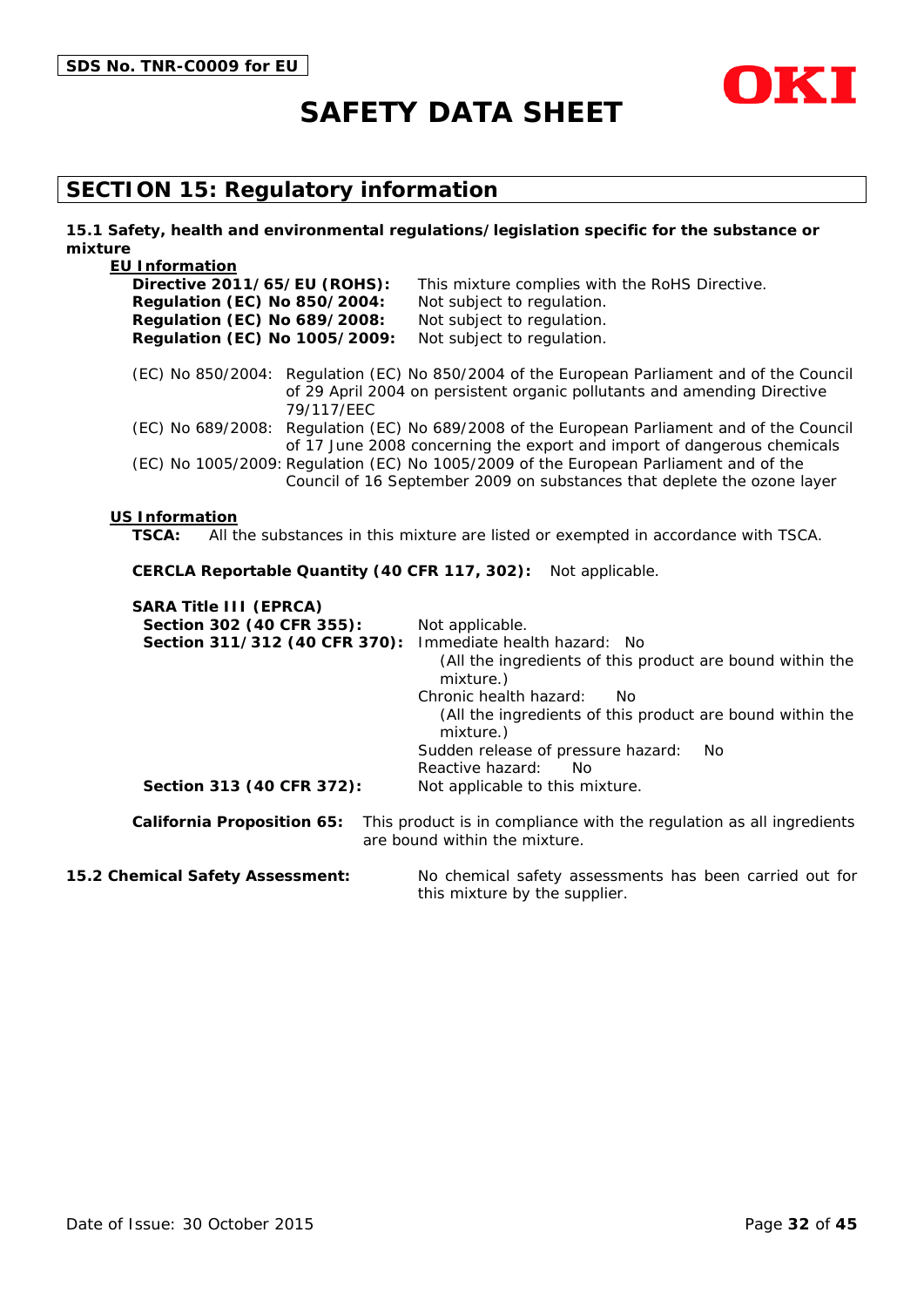

### **SECTION 16: Other information**

#### **Sections containing revisions and/or new statements:**

Fully revised in accordance with Regulations (EC) No 1907/2006 (REACH), 1272/2008 (CLP) and (EU) No 453/2010 (amending REACH).

#### **Annex to the extended Safety Data Sheet (eSDS):** None

#### **Legend to Abbreviations:**

| <b>AND</b>        | Accord European relatif au transport international des marchandises Dangereuses                                                                          |  |  |  |
|-------------------|----------------------------------------------------------------------------------------------------------------------------------------------------------|--|--|--|
|                   | par voies de Navigation interieures (European agreement concerning the                                                                                   |  |  |  |
| <b>ADR</b>        | international carriage of dangerous goods by inland waterways)<br>Accord European relatif au transport international des marchandises Dangereuses        |  |  |  |
|                   | par Route (The European agreement on cross-border transportation of dangerous                                                                            |  |  |  |
|                   | goods by road)                                                                                                                                           |  |  |  |
| CAS               | <b>Chemical Abstracts Service</b>                                                                                                                        |  |  |  |
| <b>CERCLA</b>     | Comprehensive Environmental Response Compensation and Liability Act                                                                                      |  |  |  |
| <b>CFR</b>        | Code of Federal Regulations                                                                                                                              |  |  |  |
| <b>CLP</b>        | Regulation (EC) No 1272/2008 of the European Parliament and of the Council of 16                                                                         |  |  |  |
|                   | December 2008 on classification, labelling and packaging of substances and                                                                               |  |  |  |
|                   | mixtures, amending and repealing Directives 67/548/EEC and 1999/45/EC, and                                                                               |  |  |  |
|                   | Regulation (EC) No 1907/2006.                                                                                                                            |  |  |  |
| <b>DNEL</b>       | Derived No-Effect Level                                                                                                                                  |  |  |  |
| DOT.              | Department of Transport                                                                                                                                  |  |  |  |
| EC                | <b>European Community</b>                                                                                                                                |  |  |  |
| EC50              | Half maximal (50%) Effective Concentration                                                                                                               |  |  |  |
| ErC <sub>50</sub> | EC50 in terms of reduction of growth rate                                                                                                                |  |  |  |
| EEC               | European Economic Community                                                                                                                              |  |  |  |
| <b>EPCRA</b>      | Emergency Planning and Community Right-to-know Act                                                                                                       |  |  |  |
| EU                | European Union                                                                                                                                           |  |  |  |
| <b>GHS</b>        | Globally Harmonised System of Classification and Labelling of Chemicals                                                                                  |  |  |  |
| <b>IARC</b>       | International Agency for Research on Cancer                                                                                                              |  |  |  |
| <b>IATA</b>       | International Air Transport Association                                                                                                                  |  |  |  |
| <b>ICAO</b>       | International Civil Aviation Organisation                                                                                                                |  |  |  |
| <b>IC50</b>       | Half maximal (50%) Inhibitory Concentration                                                                                                              |  |  |  |
| <b>IMDG</b>       | International Medical Guide for Ships                                                                                                                    |  |  |  |
| LD50              | Lethal Dose, 50% kill                                                                                                                                    |  |  |  |
| OECD              | Organisation for Economic Co-operation and Development                                                                                                   |  |  |  |
| <b>OSHA</b>       | Occupational Safety and Health Administration                                                                                                            |  |  |  |
| PELs              | Permissible Exposure Limits                                                                                                                              |  |  |  |
| PBT               | Persistent, Bio accumulative and Toxic                                                                                                                   |  |  |  |
| <b>PNEC</b>       | Predicted No-Effect Concentration                                                                                                                        |  |  |  |
| <b>REACH</b>      | Regulation (EC) No 1907/2006 of the European Parliament and of the Council of 18                                                                         |  |  |  |
|                   | December 2006 concerning the Registration, Evaluation, Authorisation and                                                                                 |  |  |  |
|                   | Restriction of Chemicals (REACH), establishing a European Chemicals Agency,                                                                              |  |  |  |
|                   | amending Directive 1999/45/EC and repealing Council Regulation (EEC) No 793/93<br>and Commission Regulation (EC) No 1488/94 as well as Council Directive |  |  |  |
|                   | 76/769/EEC and Commission Directives 91/155/EEC, 93/67/EEC, 93/105/EC and                                                                                |  |  |  |
|                   | 2000/21/EC                                                                                                                                               |  |  |  |
| <b>RID</b>        | Reglement International concernant le transport des marchandises Dangereuses                                                                             |  |  |  |
|                   | par chemin de fer (The international regulations covering transportation of                                                                              |  |  |  |
|                   | dangerous goods by rail)                                                                                                                                 |  |  |  |
| <b>RoHS</b>       | Directive 2011/65/EC of the European Parliament and of the Council of 8 June 2011                                                                        |  |  |  |
|                   | on the Restriction of the use of certain Hazardous Substances in electrical and                                                                          |  |  |  |
|                   | electronic equipment                                                                                                                                     |  |  |  |
| <b>SARA</b>       | Superfund Amendments and Reauthorisation Act of 1986                                                                                                     |  |  |  |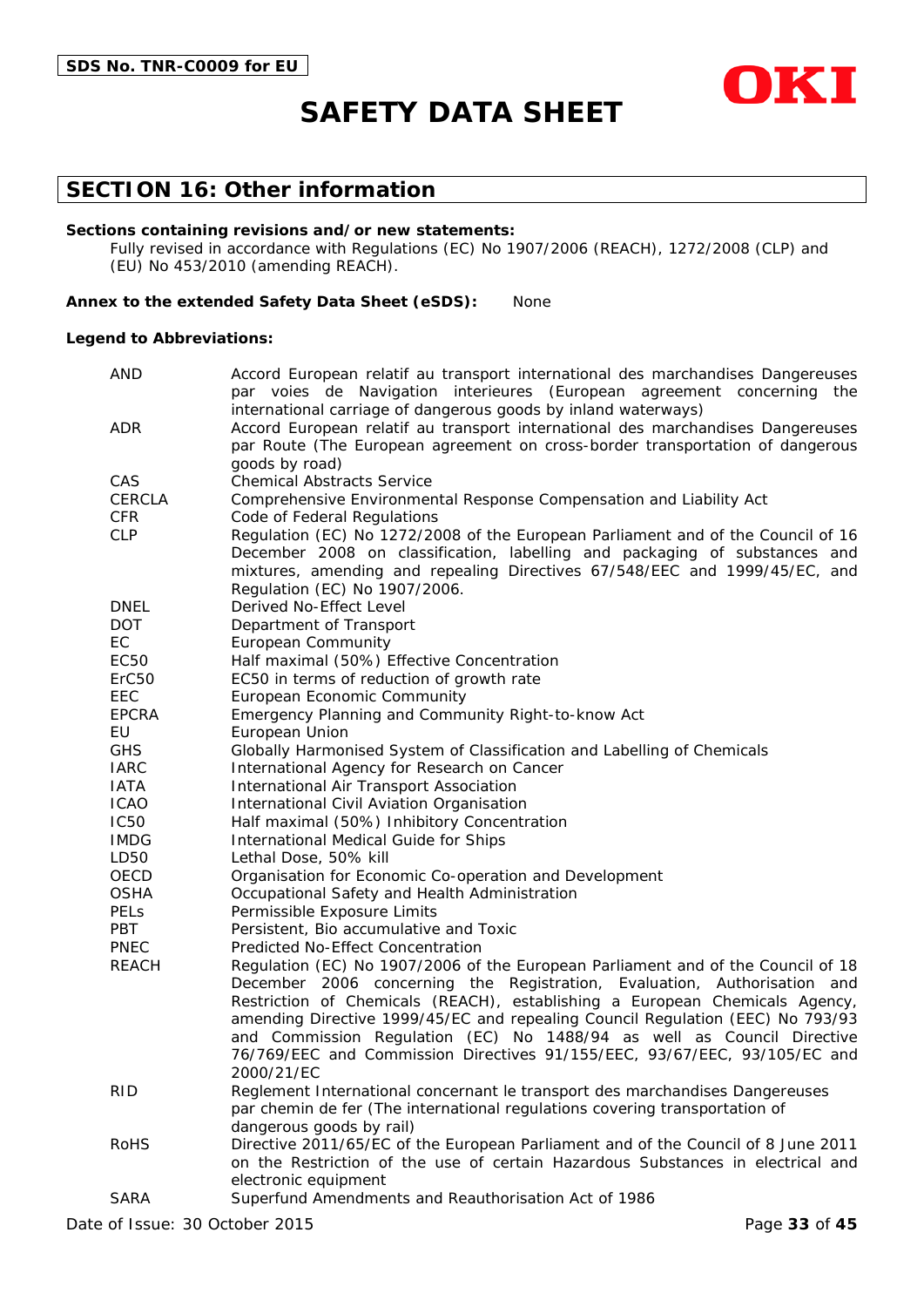

| SDS.        | Safety Data Sheet                         |
|-------------|-------------------------------------------|
| <b>SVHC</b> | Substances of Very High Concern           |
| TSCA        | <b>Toxic Substances Control Act</b>       |
| TLV         | <b>Threshold Limit Value</b>              |
| TWA         | Time Weighted Average                     |
| UN          | <b>United Nations</b>                     |
| vPvB        | very Persistent and very Bio accumulative |

#### **Literature References:**

(1)"Negative Effect of Long-term Inhalation of Toner on Formation of 8-Hydroxydeooxyguanosine in DNA in the Lungs of Rats in Vivo."

Yasuo Morimoto, et. Al., Inhalation Toxicology, Vol. 17 (13) 749-753 (2005)

(2)Studies by Muhle, Bellmann, Cruetzenberg et al. "Lung clearance and retention of toner, utilising a tracer technique during chronic inhalation exposure in rats" Fundam. Appl. Toxicol 17 (1991) p.300-313 "Lung clearance and retention of toner, TiO2, and crystalline silica, utilising a tracer technique during chronic inhalation exposure in Syrian golden hamsters." Inhal. Toxicol 10 (1998) p.731-751 "Subchronic inhalation study of toner in rats" Inhal. Toxicol 2 (1990) p.341-360 "Pulmonary response to toner upon chronic inhalation exposure in rats" Fundam. Appl. Toxicol 17 (1991) p.280-299 "Pulmonary response to toner, utilising TiO2, and crystalline silica, upon chronic inhalation exposure in Syrian golden hamsters." Inhal. Toxicol 10 (1998) p.699-729

#### **Full texts of Risk Phrases, Hazard Statements, Safety Phrases and/or Precautionary Statements in Section 3:**

None

*This information is based on our current knowledge and is intended to describe the product for the purposes of health, safety and environmental requirements only. It should not therefore be construed as guaranteeing any specific property of the product*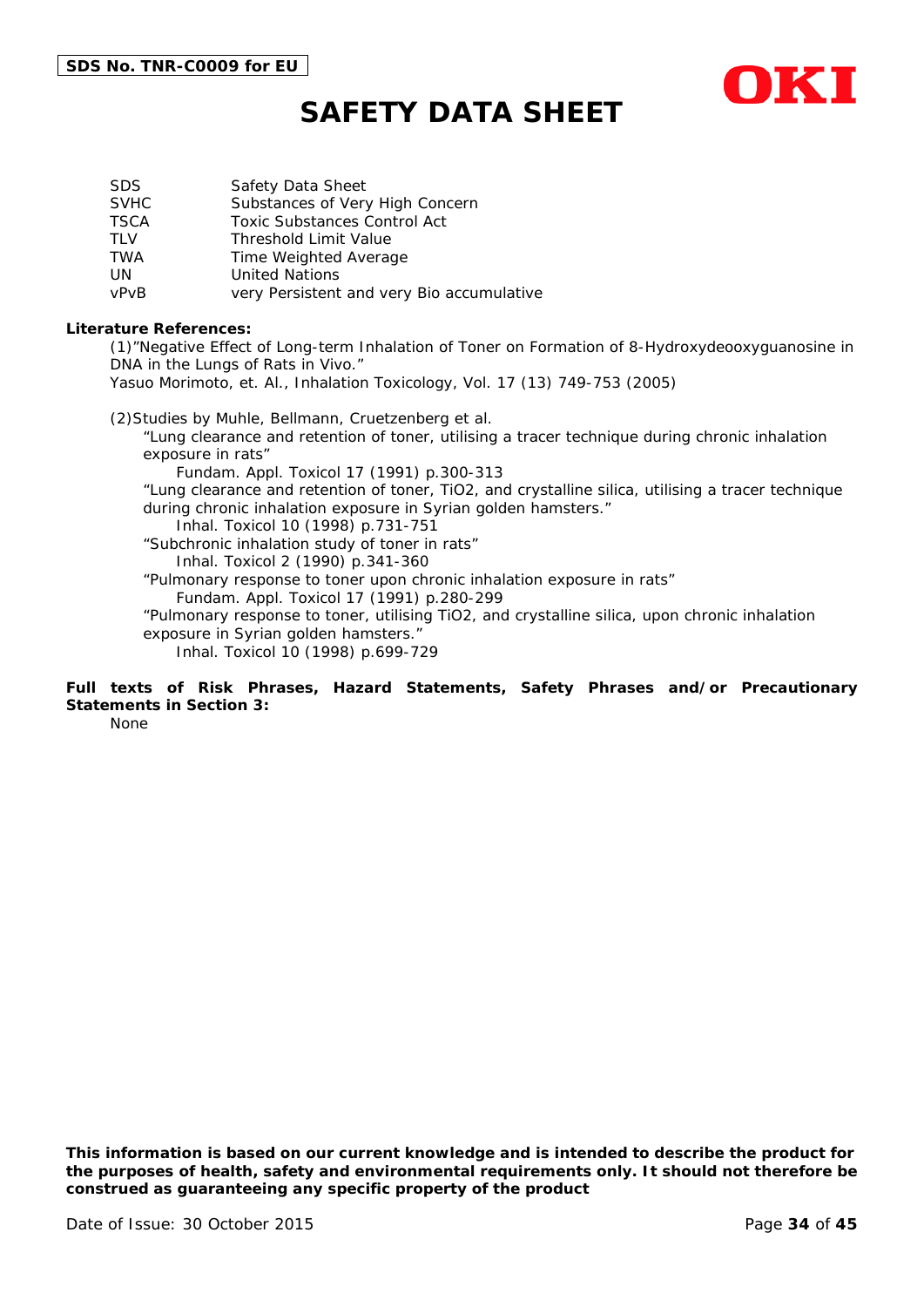

## **SECTION 1: Identification of the substance/mixture and of the company/undertaking**

| 1.1 Product identifier                               |                                                                                   |
|------------------------------------------------------|-----------------------------------------------------------------------------------|
| Product name:                                        | Black toner powder (cartridge) for                                                |
|                                                      | C911/C931                                                                         |
|                                                      | ES9411/ES9431/ES9541                                                              |
|                                                      | Pro9431/Pro9541                                                                   |
|                                                      | (Toner powder name: OKT5K)                                                        |
| <b>Product description:</b>                          | <b>Black Toner</b>                                                                |
|                                                      | 1.2 Relevant identified uses of the substance or mixture and uses advised against |
| <b>Material uses:</b>                                | For electrophotographic printing systems                                          |
| 1.3 Details of the supplier of the safety data sheet |                                                                                   |
| Manufacturer:                                        | <b>OKI Data Corporation</b>                                                       |
|                                                      | 3-1 Futaba-cho, Takasaki-shi, Gunma. 370-8585 Japan                               |
|                                                      | Tel: +81 27-328-6366 Fax: +81-27-328-6398                                         |
| Supplier:                                            | <b>OKI Europe Limited</b>                                                         |
|                                                      | Blays House, Wick Road, Egham, Surrey, TW20 OHJ, UK                               |
|                                                      | Tel: +44 (0) 208 219 2190 Fax: +44 (0) 208 219 2199                               |
|                                                      | e-mail: SDSQuestions@okieurope.com                                                |
| 1.4 Emergency telephone number                       |                                                                                   |
| <b>OKI Europe Limited:</b>                           | $+44$ (0) 208 219 2190                                                            |
|                                                      | (Supported 09:00 to 17:00 UK Time, Monday to Friday                               |
|                                                      | except Bank Holidays)                                                             |
|                                                      |                                                                                   |

## **SECTION 2: Hazards identification**

#### **2.1 Classification of the substance or mixture Product definition:** Mixture

**Directive 67/548/EEC and 1999/45/EC:** Not classified as dangerous. **Regulation (EC) No. 1272/2008:** Not classified as hazardous.

#### **2.2 Label elements**

**Symbol & Indication of Danger:** Not Required **Risk Phrase:** Not Required **Safety Advice:** Not Required **Dangerous Component:** Not Required

**Applicable Label Elements in accordance with Section A and B of Annex V to Directive** 

**1999/45/EC:** Not Required

**Applicable Label Elements in accordance with Part2 of Annex II to Regulation (EC) No** 

**1272/2008:** Not Required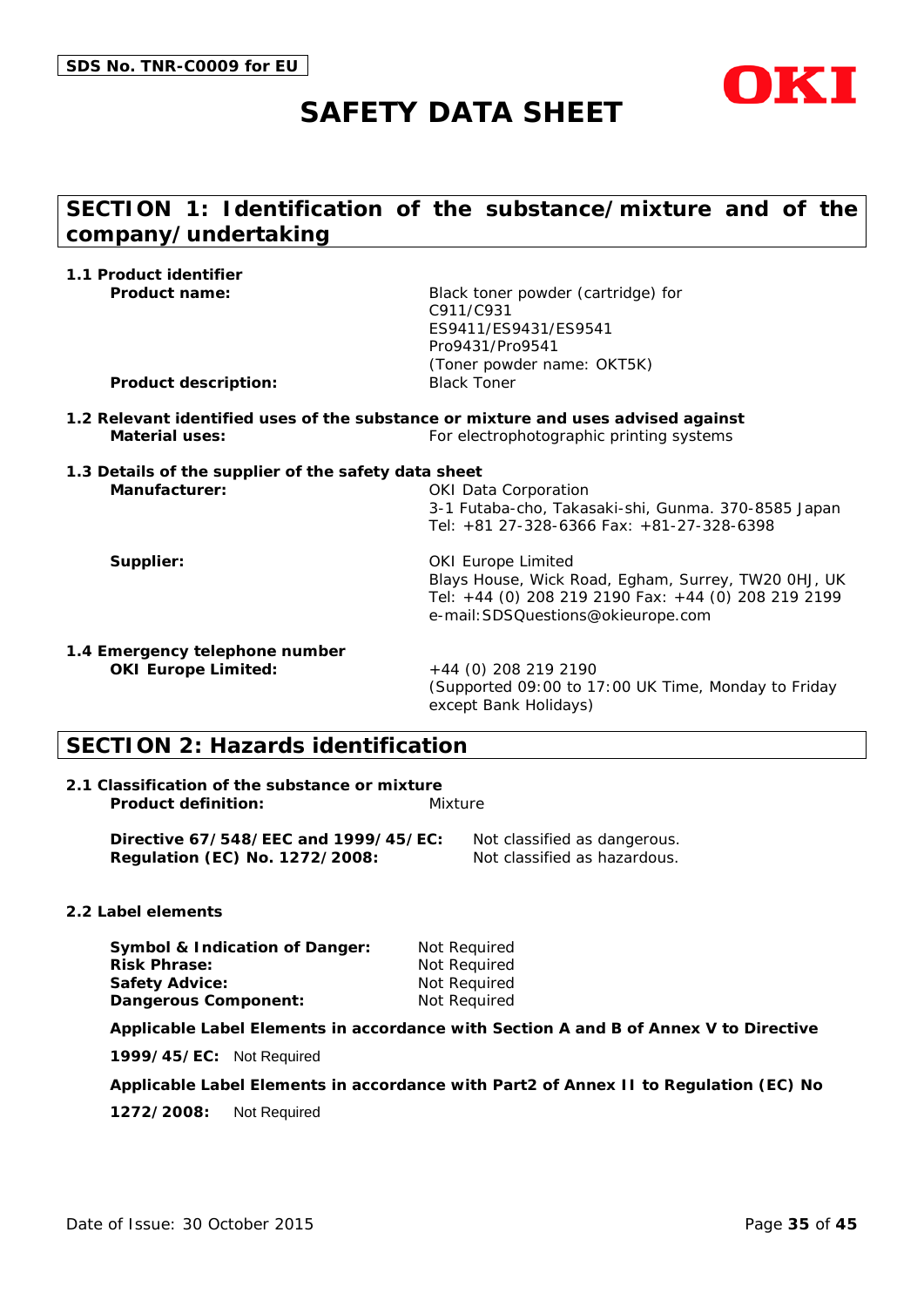

#### **2.3 Other hazards**

**Information on whether the substance or mixture meets the criteria for PBT or vPvB in** 

**accordance with Annex XIII to Regulation (EC) No 1907/2006:**

No

| <b>Dust Explosion:</b>                     | This mixture, like most organic powders, can cause a dust<br>explosion if particles form thick clouds. |
|--------------------------------------------|--------------------------------------------------------------------------------------------------------|
| Irritation of respiratory tract:           | Slight irritation of respiratory tract may occur with exposure<br>to large amount of toner dust.       |
| <b>Skin Irritation:</b><br>Eye Irritation: | Minimal skin irritation may occur.<br>Irritation may occur by mechanical abrasion                      |

### **SECTION 3: Composition/information on ingredients**

**Substance/mixture:** Mixture

#### **Substances in the Mixture referred to in Points 3.2.1 or 3.2.2 of Annex II to Regulation (EC) No 1272/2008:**

| <b>Chemical Identity</b><br>of the substance | EC No./CAS No. | Ranges<br>of % by<br>mass | <b>Classification according</b><br>to Directive 67/548/EE<br><b>Risk Phase*</b> | <b>Classification according</b><br>to Regulation (EC) No.<br>1272/2008<br>Hazard Class /<br>Statement* |
|----------------------------------------------|----------------|---------------------------|---------------------------------------------------------------------------------|--------------------------------------------------------------------------------------------------------|
| <b>None</b>                                  |                |                           |                                                                                 |                                                                                                        |

\*Full texts of Risk phrases and Hazard statements as listed in Section 16.

#### **Substances in the Mixture not meeting the Criteria for Classifiication:**

| <b>Chemical Identity of the</b><br>substance | EC No./CAS No.<br>or other unique identifier | Ranges<br>of % by<br>mass | <b>Classification according to</b><br>Directive 67/548/EE and<br>Regulation (EC) No.<br>1272/2008 |
|----------------------------------------------|----------------------------------------------|---------------------------|---------------------------------------------------------------------------------------------------|
| Styrene arcylate copolymer                   | NJTSRN202775807-6000                         | 80-90                     | Not Classified                                                                                    |
| Wax                                          | NJTSRN202775807-6006                         | $5 - 15$                  | Not Classified                                                                                    |
| Carbon black                                 | 215-609-9/1333-86-4                          | $3 - 10$                  | Not Classified                                                                                    |
| Amorphous silica                             | 231-545-4/7631-86-9                          | $1 - 3$                   | Not Classified                                                                                    |
| Titanium dioxide                             | 236-675-5/13463-67-7                         | $0.1 - 0.9$               | Not Classified                                                                                    |

NJTSRN: New JerseyTrade Secret Registry Number (United State)

Refer to Section 8 for the exposure limits and Section 11 for toxicological information.

#### **Carcinogens:**

This mixture contains carbon black and titanium dioxide that are listed by IARC as Group 2B (possibly carcinogenic to humans); however, no significant exposure to either carbon black or titanium dioxide is thought to occur during the use of the product because they are mostly in a bound form in this mixture.

#### **Substances in Annex XIV to Regulation (EC) No 1907/2006 (Authorisation) or the Candidate List of SVHC:**

None.

#### **Substances in Annex XVII to Regulation (EC) No 1907/2006 (Restriction):** None.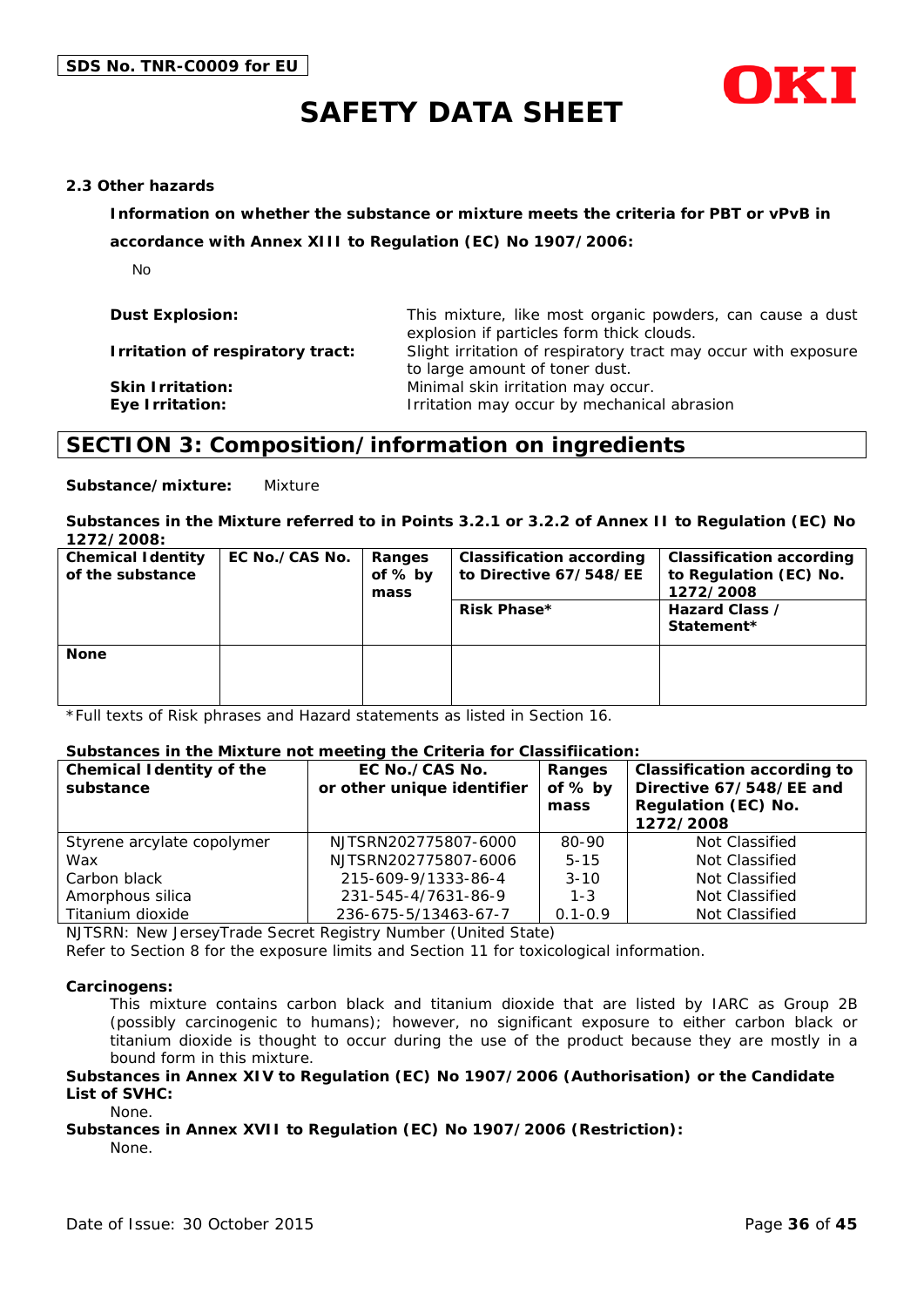



### **SECTION 4: First aid measures**

#### **4.1 Description of first aid measures**

| Inhalation:          | Provide fresh air immediately. If symptoms occur, seek medical advice.                                                                               |
|----------------------|------------------------------------------------------------------------------------------------------------------------------------------------------|
| <b>Skin contact:</b> | Wash out particles with plenty of water and soap. If irritation develops, seek<br>medical advice.                                                    |
| Eye contact:         | Do not rub eyes. Immediately rinse with plenty of clean running water until<br>particles are washed out. If irritation persists seek medical advice. |
| Ingestion:           | Clean mouth out with water. Drink several glasses of water. If sickness<br>develops, seek medical advice.                                            |

#### **4.2 Most important symptoms and effects, both acute and delayed**

**Acute:** Exposure to excessive amounts of dust may cause physical irritation to respiratory tract.

**Delayed:** Prolonged inhalation of excessive amounts of dust may damage lungs.

#### **4.3 Indication of any immediate medical attention and special treatment needed**

Immediate medical attention may be required in an unlikely event of extreme inhalation, eye contact or unusual reaction due to physical idiosyncrasy of the person.

### **SECTION 5: Firefighting measures**

#### **5.1 Extinguishing media**

**Unsuitable extinguishing media:** None known

**Suitable extinguishing media:** Carbon dioxide, Water, Foam, Dry chemical

#### **5.2 Special hazards arising from the substance or mixture**

**Dust Explosion:** This mixture, like most organic powders, is capable of creating an explosive dust when particles are dispersed in air. **Hazardous Combustion Products:** Carbon Monoxide and carbon dioxide.

#### **5.3 Advice for firefighters**

Firefighters should wear protective equipment such as gloves, glasses, boots and respiratory mask as needed.

Do not breather fumes.

Keep containers cool with water spray if exposed to fire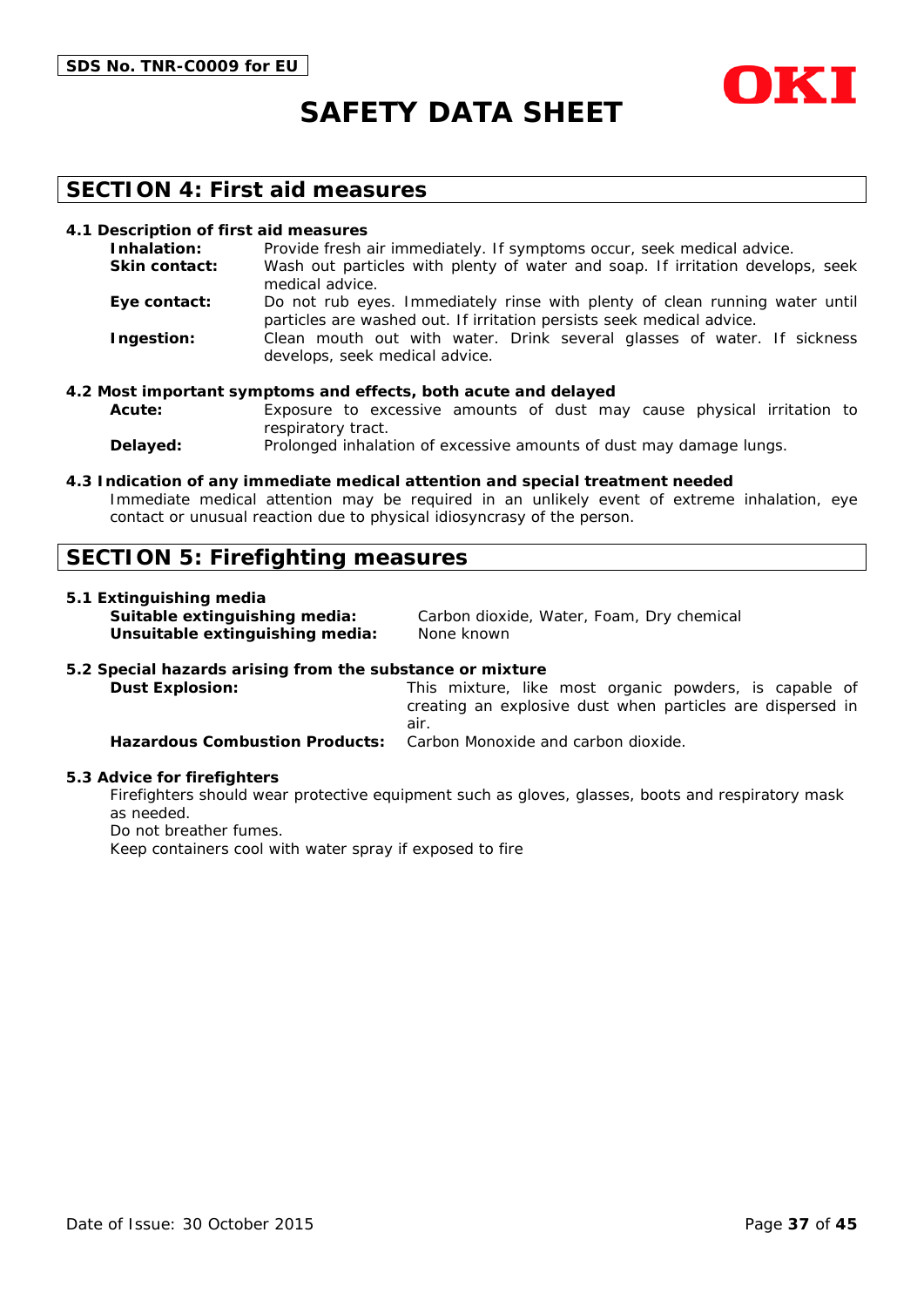



### **SECTION 6: Accidental release measures**

#### **6.1 Personal precautions, protective equipment and emergency procedures**

For Non-Emergency Personnel: Avoid Dust formation. Remove Ignition sources. Do not breathe dust. Wear personal protective equipment as described in Section 8. For Emergency Responders: Fabric for personal protective clothing should block particles of the product as small as 3um

#### **6.2 Environmental precautions**

Do not discharge into drains or the environment.

#### **6.3 Methods and materials for containment and cleaning up**

Eliminate sources of ignition and flammables. Vacuum or sweep the materials into a sealed container. If a vacuum cleaner or other tool is used, it must be dust explosion-proof. Dispose of the materials in accordance with EU/national/regional/regional requirements.

#### **6.4 Reference to other sections**

See Section 8 and 13.

### **SECTION 7: Handling and storage**

#### **7.1 Precautions for safe handling**

Keep out of reach of children

Avoid dust formation. Handle in adequately ventilated areas.

Do not breathe dust. Do not get in the eyes or on skin.

Wear personal protective equipment as recommended in Section 8.

Keep away from excessive heat and sources of ignition such as sparks and open flames.

Ensure all the equipment is electrically earthed / grounded before beginning operation.

Do not handle with strong oxidisers, which may vigorously oxidise organic materials in this mixture and cause a fire in an extreme case.

Avoid spills. Do not release to drains.

Do not eat, drink or smoke when handling this product.

Wash hands after handling this product.

Remove contaminated clothing and protective equipment before entering eating areas.

#### **7.2 Conditions for safe storage, including any incompatibilities**

Keep out of reach of children

Keep container closed and stored in a well ventilated dry place at room temperature.

Keep away from excessive heat and sources of ignition.

Do not store with strong oxidisers.

Avoid packaging materials with plasticiser, which may soften this product directly contacted.

#### **7.3 Specific end use(s)**

This product is a toner used in electrophotographic printers and copiers.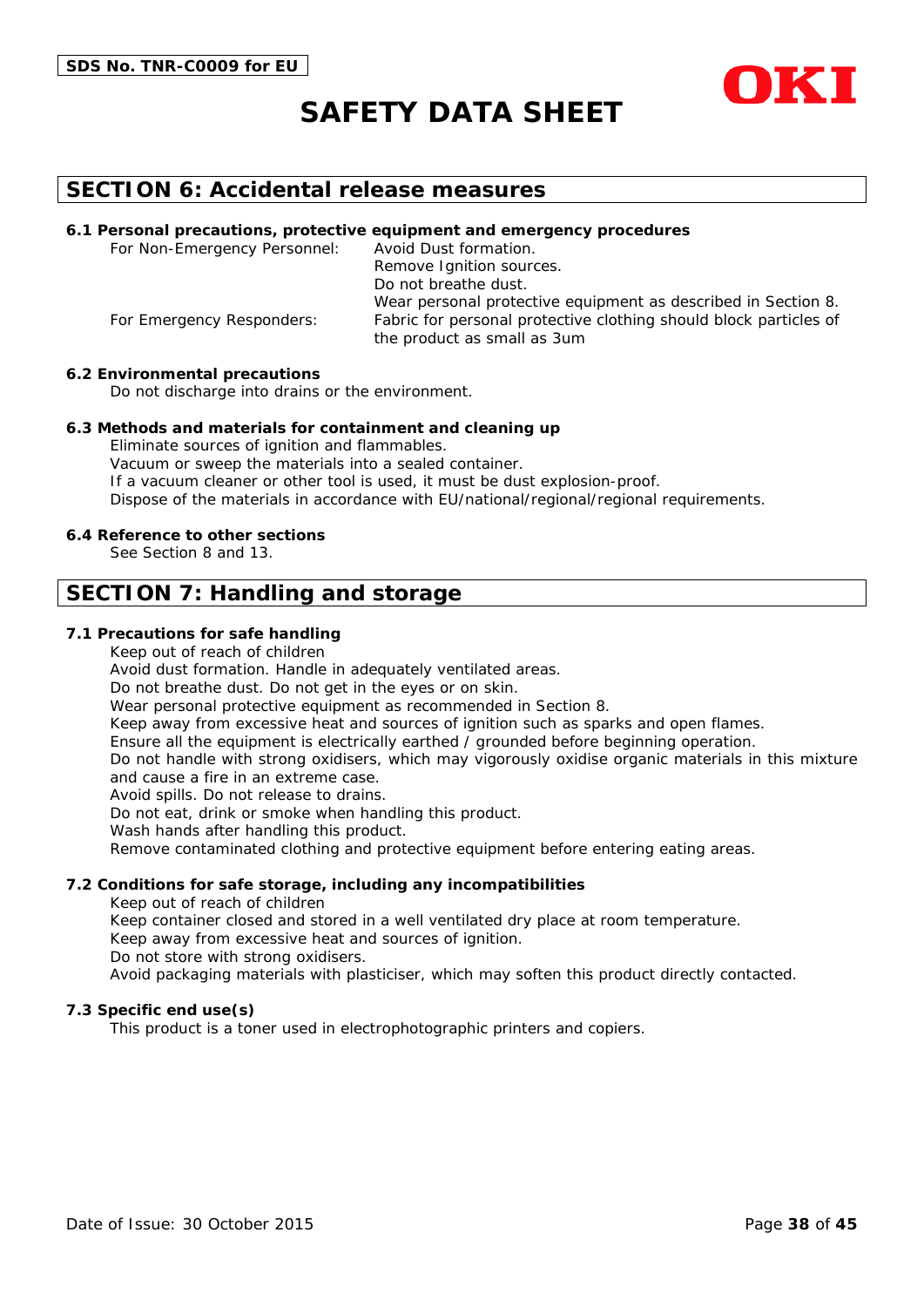

## **SECTION 8: Exposure controls/personal protection**

#### **8.1 Control parameters**

#### **Occupational Exposure Limits:**

| Product        | EU.         | Germany        | <b>UK</b>      | <b>Sweden</b>   | <b>ACGIH</b> | <b>USA</b>      |
|----------------|-------------|----------------|----------------|-----------------|--------------|-----------------|
|                | <b>OEL</b>  | <b>DFG MAK</b> | <b>HSE WEL</b> | <b>SWEA OEL</b> | <b>TLV</b>   | <b>OSHA PEL</b> |
|                |             | (8hr TWA)      | (8hr TWA)      | <b>LLV</b>      | (TWA)        | (TWA)           |
| General dust   | Not         | Inhalable      | Inhalable      | Dust and mist,  | Inhalable    | Total dust:     |
| or particulate | established | fraction:      | dust:          | organic total   | particulate: | 15mg/m3         |
| not otherwise  |             | 4mg/m3         | 10mg/m3        | dust:           | 10mg/m3      | Respirable      |
| classified     |             |                | Respirable     | 5mg/m3          | Respirable   | fraction:       |
|                |             |                | dust:          |                 | particulate: | 5mg/m3          |
|                |             |                | 4mg/m3         |                 | 3mg/m3       |                 |

| Ingredient          | EU<br><b>OEL</b>          | Germany<br><b>DFG MAK</b><br>(8hr TWA)       | <b>UK</b><br><b>HSE WEL</b><br>(8hr TWA)                             | Sweden<br><b>SWEA OEL</b><br>(TWA)<br><b>LLV</b> | <b>ACGIH</b><br>TLV<br>(TWA) | <b>USA</b><br><b>OSHA PEL</b><br>(TWA)                                                                                |
|---------------------|---------------------------|----------------------------------------------|----------------------------------------------------------------------|--------------------------------------------------|------------------------------|-----------------------------------------------------------------------------------------------------------------------|
| Carbon Black        | Not<br>established        | Not<br>established<br>(Carcinogen<br>Cat 3B) | $3.5 \text{ mg/m}$                                                   | Not<br>established                               | $3.5 \text{ mg/m}$           | $3.5 \text{ mg/m}$                                                                                                    |
| Titanium<br>dioxide | <b>Not</b><br>established | Inhalable<br>fraction:<br>4mg/m3             | Inhalable<br>dust:<br>$10$ mg/m $3$<br>Respirable<br>dust:<br>4mg/m3 | Total dust:<br>5mg/m3                            | 10mg/m3                      | Total dust:<br>15mg/m3                                                                                                |
| Amorphous<br>silica | Not<br>established        | Inhalable<br>fraction:<br>4mg/m3             | Inhalable<br>dust:<br>6mg/m3<br>Respirable<br>dust:<br>2.4mg/m3      | <b>Not</b><br>established                        | Not<br>established           | 20 mppcf*<br>or $80\frac{9}{6}$<br>SiO <sub>2</sub> mg/m <sub>3</sub><br>$(*$ million<br>particles per<br>cubic foot) |

EU: OEL (Occupational Exposure Limits at Community level under Directive 2004/37/EC Annex, 98/24/EC Annex, 91/322/EEC Annex, 2000/39/EC Annex, 2006/15/EC Annex and 2009/161/EU)

Germany: DFG (The Deutsche Forschungsgemeinschaft, German Research Institute) MAK (Maximale Arbeitsplatz-Konzentration, Maximum Workplace Concentration)

UK: HSE (Health and Safety Executive) WEL (Workplace Exposure Limits)

Sweden: SWA (Swedish Work Environment Authority) OEL (Occupational Exposure Limits) LLV (Level Limit Values)

ACGIH (American Conference of Government Industrial Hygienists): TLV (Threshold Limit Value)

USA: OSHA (Occupational Safety and Health Administration) PEL (Permissible Exposure Limits)

| <b>Biological Limit Value:</b> | Not established |
|--------------------------------|-----------------|
| <b>PNECs and DNELs:</b>        | Not established |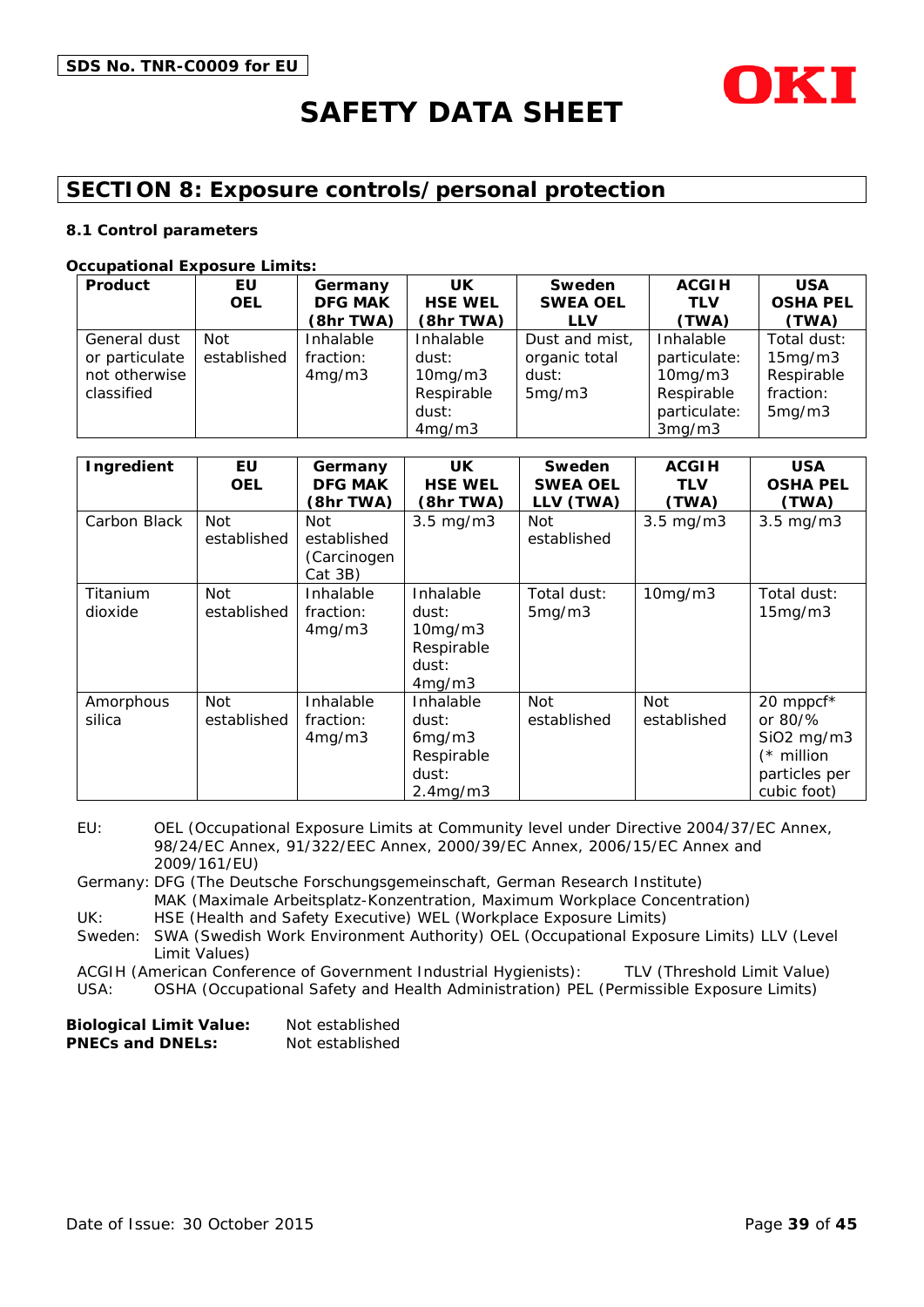

#### **8.2 Exposure controls**

**Appropriate engineering controls:** Good general ventilation should be sufficient under normal conditions of use.

| Individual Protection Measures, such as Personal Protective Equipment: |                                                          |
|------------------------------------------------------------------------|----------------------------------------------------------|
| Eye protection:                                                        | Protective goggles or safety glasses are recommended.    |
| Skin protection:                                                       | Gloves are recommended.                                  |
| <b>Respiratory protection:</b>                                         | Personal respiratory mask is not required under normal   |
|                                                                        | conditions of use, but a respirator is needed in case of |
|                                                                        | dust formation.                                          |
| <b>Thermal Hazards:</b>                                                | None anticipated.                                        |
| Environmental exposure controls: Avoid release to the environment.     |                                                          |

### **SECTION 9: Physical and chemical properties**

**9.1 Information on basic physical and chemical properties**

**Appearance:** Fine black powder. **Odour:** None or slight plastic-like odour. **Odour Threshold:** No data available. **pH:**  $\blacksquare$ **Melting point / Freezing Point:** Not applicable. **Initial Boiling Point and Boiling Range:** Not applicable. **Flash Point:** Not applicable. **Evaporation Rate:** Not applicable. **Flammability:** No data available. **Upper / Lower Flammability or Explosive Limits:** No data available. Vapour Pressure:  $\blacksquare$  Not applicable. **Vapour Density:** Not applicable. **Relative Density:** about 1.2 (water = 1) **Solubility(ies):**  $\qquad \qquad \qquad$  Negligible in water. Partially soluble in

Partition Coefficient (n-Octanol/Water): Not data available. **Auto-ignition Temperature:** Not data available. **Decomposition Temperature:** Not data available. **Viscosity:** Not applicable. **Explosive Properties:** Finely dispersed particles form explosive

some organic solvents such as toluene and tetrahydrofuran. mixture with air.

#### **Oxidising Properties:** No data available.

## **9.2 Other information**

None.

## **SECTION 10: Stability and reactivity**

| 10.1 Reactivity:                         | Stable under normal conditions.                                                                                               |
|------------------------------------------|-------------------------------------------------------------------------------------------------------------------------------|
| 10.2 Chemical stability:                 | Stable under normal ambient, anticipated storage and<br>handling conditions of temperature and pressure.                      |
| 10.3 Possibility of hazardous reactions: | None except dust explosion when finely dispersed.<br>Keep away from sources of ignition such as sparks and<br>open flames.    |
| 10.4 Conditions to avoid:                | Excessive heat, Dust formation                                                                                                |
| 10.5 Incompatible materials:             | Strong oxidisers, which could vigorously oxidise organic<br>materials in this mixture and cause a fire in an extreme<br>case. |
| 10.6 Hazardous decomposition products:   | Carbon monoxide and carbon dioxide                                                                                            |
|                                          |                                                                                                                               |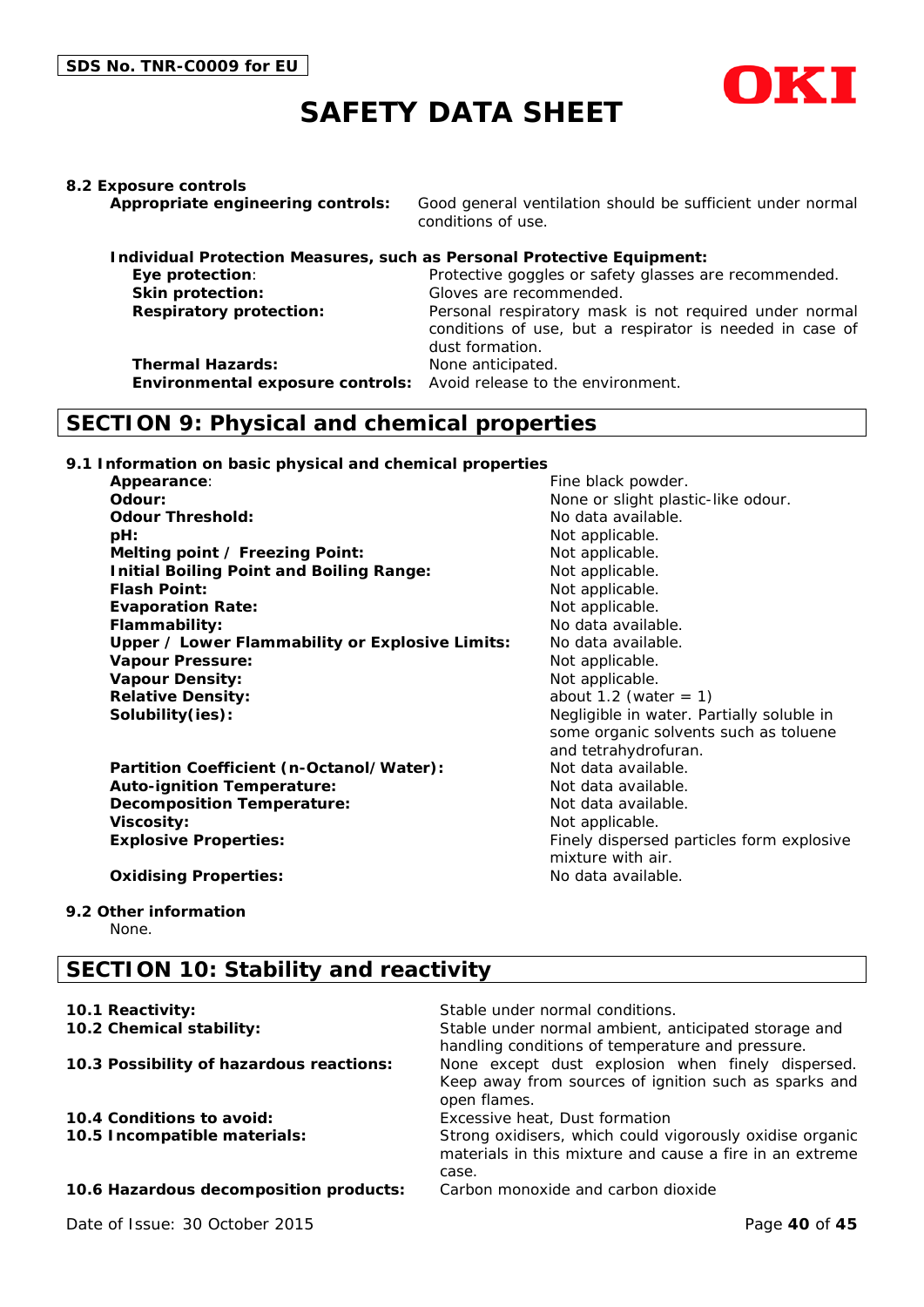

## **SECTION 11: Toxicological information**

According to our test results of this or similar mixture and the information provided by the suppliers about the substances contained in this mixture, seriously damaging effect is not expected when this mixture is treated in accordance with standard industrial practices and legal requirements. Refer to Section 2 for potential health effects and Section 4 for first aid measures.

#### **11.1 Information on toxicological effects**

| <b>Acute toxicity:</b>            |                                                                                                   |
|-----------------------------------|---------------------------------------------------------------------------------------------------|
| Ingestion:                        | LD50 rat > 5,000 mg/kg (OECD 425)                                                                 |
| Inhalation:                       | LD50 rat>5.36mg/L (OECD 403)                                                                      |
| <b>Skin Contact:</b>              | LD50 rat>5,000mg/kg (OECD 402)                                                                    |
| Irritation / Corrosivity:         |                                                                                                   |
| Skin corrosion/irritation:        | This mixture is classified as a non irritant to the dermal<br>tissue of rabbit. (OECD 404)        |
| Serious eye damage/irritation:    | This mixture is classified as a non irritant to the ocular<br>tissue of rabbit. (OECD 405)        |
| Sensitisation:                    |                                                                                                   |
| <b>Skin Sensitisation:</b>        | Skin sensitising potential negative (quinea pigs,<br>Magnusson & Klingsman's criteria) (OECD 406) |
| <b>Respiratory Sensitisation:</b> | No test data available.                                                                           |
| <b>Repeat Dose Toxicity:</b>      |                                                                                                   |

No test data available.

Inhalation test of a toner for two years showed no significant carcinogenicity. (Reference 1) In rats chronic exposure to toner concentrations 4mg/m3 and over lead to an accumulation of particles in the lung as well as to persistent inflammatory processes and slight to moderate fibrotic changes in the lungs of rats. In hamsters these effects were only observed at significantly higher concentrations (>20mg/m3). The particle accumulation in the lung tissue of the experimental animals is attributed to a damage and overload of the lung clearance mechanisms and is called "lung overloading". This is not an effect specific to toner dust but is generally observed when high concentrations of other, slightly soluble dusts are inhaled. The lowest-observable-effect-level (LOEL) was 4mg/m3 and the no-observable-effect-level

(NOEL) was 1mg/m3 in rats. The NOEL was greater 6mg/m3 in hamsters. (Reference 2) Toner concentration under the normal use of this product is estimated less than 1mg/m3.

#### **Carcinogenicity:**

No test data available.

Carbon Black is listed by IARC as a group 2B (possibly carcinogenic to humans), but IARC monographs vol. 65 and 93 state that there is inadequate evidence in humans for carcinogenicity of carbon black. Inhalation test of a toner for two years (Reference 1) and studies by Muhle et al. (Reference 2) showed no significant carcinogenicity. In addition IARC monograph vol. 93 states that no significant exposure to carbon black is thought to occur during the use of products in which carbon black is bound to other materials, such as rubber, printing ink or paint. Carbon black in this mixture is in a bound form.

Titanium dioxide is listed by as a Group 2B (possibly carcinogenic to humans); however, inhalation tests of titanium dioxide by Muhle et al. (Reference 2) showed no significant carcinogenicity. Moreover, IARC monograph vol. 93 states that exposure levels are assumed to be lower in the user industries, with the possible exception of workers who handle large quantities of titanium dioxide. Titanium oxide in this mixture is within small quantity and most in a bound form. Therefore, no significant exposure to titanium dioxide is thought to occur during the use of the product.

#### **Mutagenicity:**

Ames test (Salmonella typhimurium, Escherichia coli) negative.

**Toxicity for Reproduction:**

#### No test data available.

**STOT (Specific Target Organ Toxicity) - single exposure:** No test data available.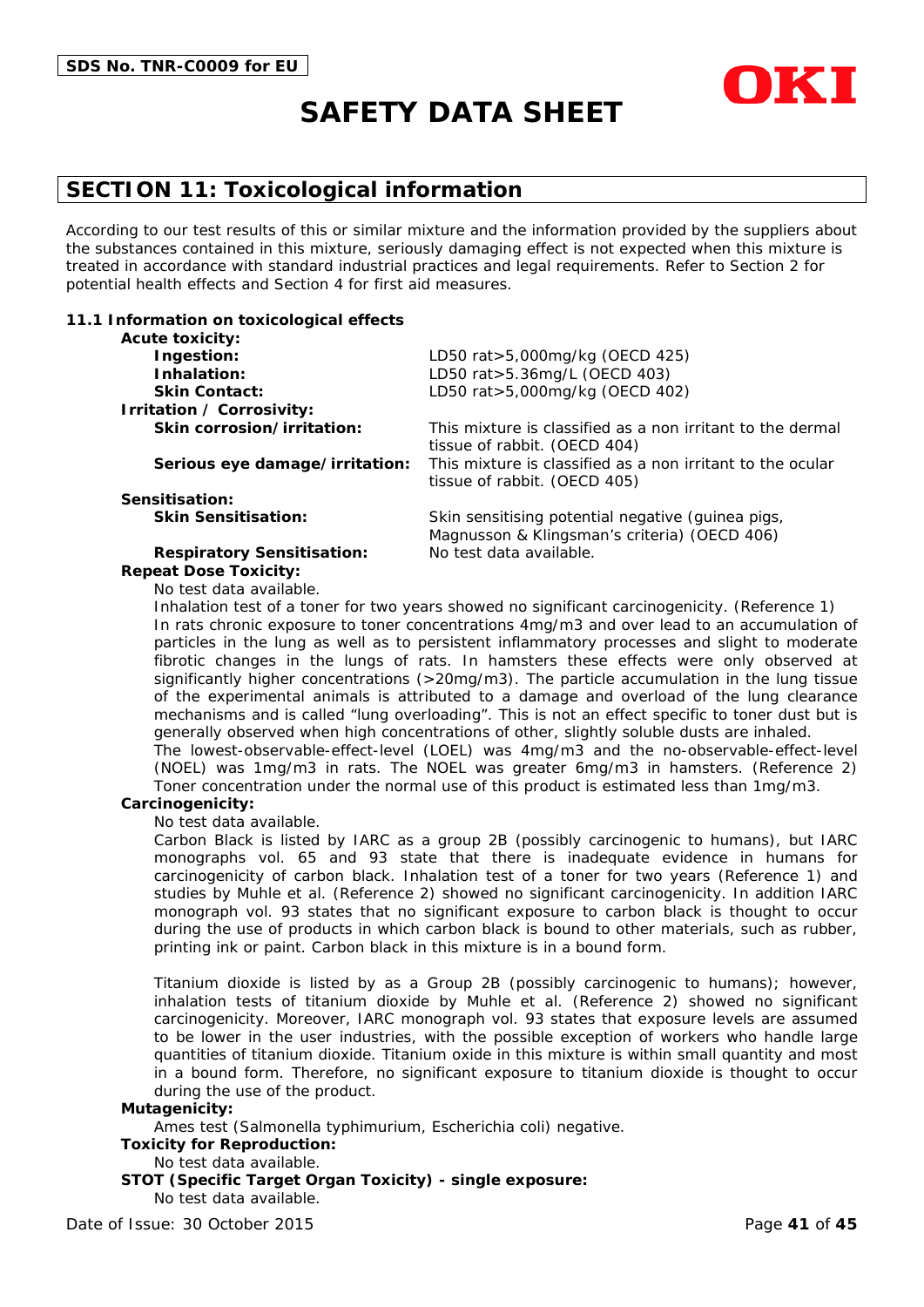

#### **STOT - repeated exposure:**

No test data available.

Inhalation test of a toner for two years showed no significant carcinogenicity. (1)

In rats chronic exposure to toner concentrations 4mg/m3 and over lead to an accumulation of particles in the lung as well as to persistent inflammatory processes and slight to moderate fibrotic changes in the lungs of rats. In hamsters these effects were only observed at significantly higher concentrations (>20mg/m3). The particle accumulation in the lung tissue of the experimental animals is attributed to a damage and overload of the lung clearance mechanisms and is called "lung overloading". This is not an effect specific to toner dust but is generally observed when high concentrations of other, slightly soluble dusts are inhaled.

The lowest-observable-effect-level (LOEL) was 4mg/m3 and the no-observable-effect-level (NOEL) was 1mg/m3 in rats. The NOEL was greater 6mg/m3 in hamsters. (2) Toner concentration under the normal use of this product is estimated less than 1mg/m3.

**Toxicokinetcs, Metabolism and Distribution:**

No information available.

**Other Information:**

None

## **SECTION 12: Ecological information**

According to the information provided by suppliers about the substances contained in this mixture, this mixture is not expected to be harmful to ecology.

- 
- **12.1 Toxicity:** Not data available.<br>**12.2 Persistence and degradability:** Not data available **12.2 Persistence and degradability:**
- **12.3 Bioaccumulative potential:** Not data available.

**12.4 Mobility in soil:** Not data available.<br>**12.5 Results of PBT and vPvB assessment:** No result that indic

No result that indicates of his product meet(s) the PBT or vPvB criteria under Regulation (EC) No 1907/2006.

#### **12.6 Other adverse effects:** Not data available.

### **SECTION 13: Disposal considerations**

#### **13.1 Waste treatment methods**

Waste material may be landfilled or incinerated in compliance with all EU/national/regional/local provisions.

Do not dump this product into sewers, on the ground, or into any body of water.

### **SECTION 14: Transport information**

| 14.1 UN number:                                                                                           | None assigned in accordance with UN Model Regulations.                                                                                                    |
|-----------------------------------------------------------------------------------------------------------|-----------------------------------------------------------------------------------------------------------------------------------------------------------|
| 14.2 UN proper shipping name:                                                                             | None assigned in accordance with UN Model Regulations.                                                                                                    |
| 14.3 Transport hazard Class:                                                                              | None assigned in accordance with UN Model Regulations.                                                                                                    |
| 14.4 Packing group:                                                                                       | None assigned in accordance with UN Model Regulations.                                                                                                    |
| 14.5 Environmental hazards:                                                                               | Not classified as hazardous in accordance with UN Model<br>Regulations.<br>Not classified as marine pollutant in accordance with the<br><b>IMDG Code.</b> |
| 14.6 Special precautions for user:<br>14.7 Transport in bulk according to<br>Annex II of MARPOL 73/78 and | See Section 2.                                                                                                                                            |
| the IBC Code:                                                                                             | Not applicable.                                                                                                                                           |

UN Model Regulations: Recommendations on the TRANSPORT OF DANGEROUS GOODS issued by UN.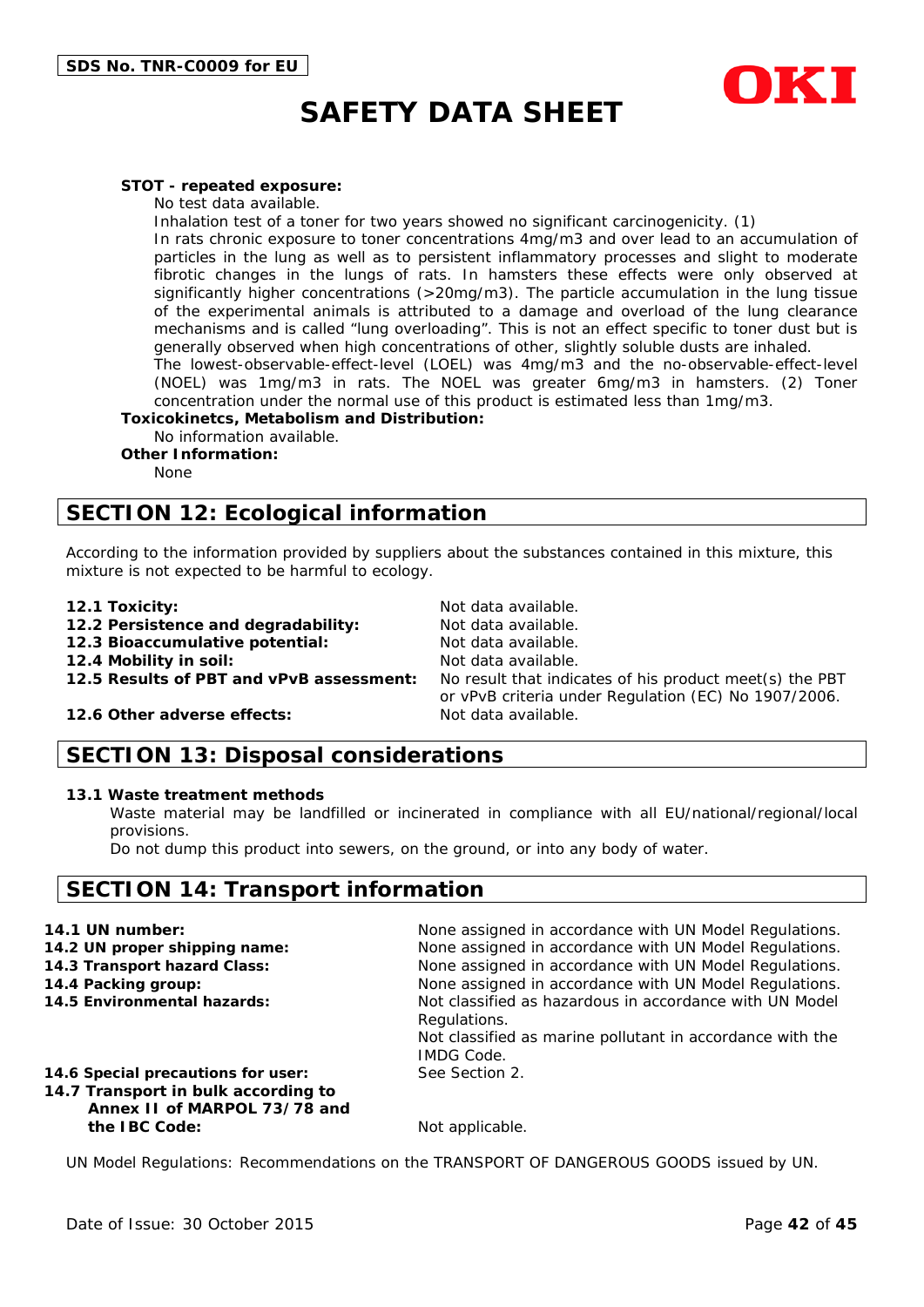



## **SECTION 15: Regulatory information**

| 15.1 Safety, health and environmental regulations/legislation specific for the substance or |            |                                                                                       |                                                                                                                                                                         |
|---------------------------------------------------------------------------------------------|------------|---------------------------------------------------------------------------------------|-------------------------------------------------------------------------------------------------------------------------------------------------------------------------|
| mixture                                                                                     |            |                                                                                       |                                                                                                                                                                         |
| <b>EU Information</b><br>Directive 2011/65/EU (ROHS):                                       |            | This mixture complies with the RoHS Directive.                                        |                                                                                                                                                                         |
| <b>Regulation (EC) No 850/2004:</b>                                                         |            | Not subject to regulation.                                                            |                                                                                                                                                                         |
| <b>Regulation (EC) No 689/2008:</b>                                                         |            | Not subject to regulation.                                                            |                                                                                                                                                                         |
| Regulation (EC) No 1005/2009:                                                               |            | Not subject to regulation.                                                            |                                                                                                                                                                         |
|                                                                                             |            |                                                                                       |                                                                                                                                                                         |
|                                                                                             | 79/117/EEC |                                                                                       | (EC) No 850/2004: Regulation (EC) No 850/2004 of the European Parliament and of the Council<br>of 29 April 2004 on persistent organic pollutants and amending Directive |
|                                                                                             |            |                                                                                       | (EC) No 689/2008: Regulation (EC) No 689/2008 of the European Parliament and of the Council                                                                             |
|                                                                                             |            |                                                                                       | of 17 June 2008 concerning the export and import of dangerous chemicals                                                                                                 |
|                                                                                             |            | (EC) No 1005/2009: Regulation (EC) No 1005/2009 of the European Parliament and of the | Council of 16 September 2009 on substances that deplete the ozone layer                                                                                                 |
|                                                                                             |            |                                                                                       |                                                                                                                                                                         |
| <b>US Information</b>                                                                       |            |                                                                                       |                                                                                                                                                                         |
| <b>TSCA:</b>                                                                                |            |                                                                                       | All the substances in this mixture are listed or exempted in accordance with TSCA.                                                                                      |
|                                                                                             |            | CERCLA Reportable Quantity (40 CFR 117, 302): Not applicable.                         |                                                                                                                                                                         |
| <b>SARA Title III (EPRCA)</b>                                                               |            |                                                                                       |                                                                                                                                                                         |
| Section 302 (40 CFR 355):                                                                   |            | Not applicable.                                                                       |                                                                                                                                                                         |
| Section 311/312 (40 CFR 370): Carbon Black                                                  |            |                                                                                       |                                                                                                                                                                         |
|                                                                                             |            | Immediate health hazard: No                                                           |                                                                                                                                                                         |
|                                                                                             |            | Chronic health hazard:                                                                | No (Carbon Black is bound<br>within the mixture.)                                                                                                                       |
|                                                                                             |            | Sudden realease of pressure hazard: No                                                |                                                                                                                                                                         |
|                                                                                             |            | Reactive hazard:<br>No.                                                               |                                                                                                                                                                         |
|                                                                                             |            |                                                                                       |                                                                                                                                                                         |
| Section 313 (40 CFR 372):                                                                   |            | Not applicable to this mixture.                                                       |                                                                                                                                                                         |
| <b>California Proposition 65:</b>                                                           |            | are bound within the mixture.                                                         | This product is in compliance with the regulation as all ingredients                                                                                                    |
|                                                                                             |            |                                                                                       |                                                                                                                                                                         |
| 15.2 Chemical Safety Assessment:                                                            |            | this mixture by the supplier.                                                         | No chemical safety assessments has been carried out for                                                                                                                 |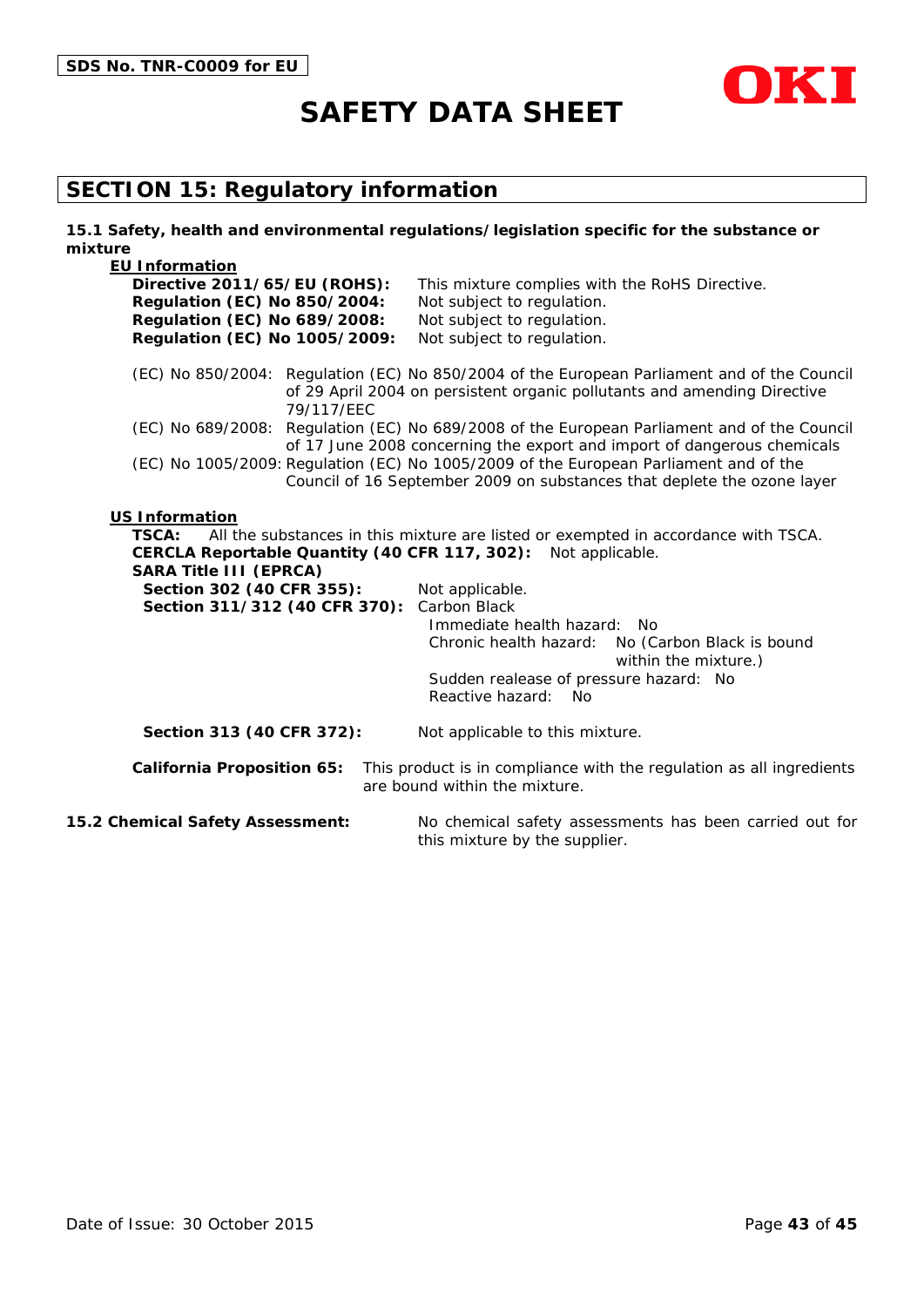

## **SECTION 16: Other information**

#### **Sections containing revisions and/or new statements:**

Fully revised in accordance with Regulations (EC) No 1907/2006 (REACH), 1272/2008 (CLP) and (EU) No 453/2010 (amending REACH).

#### **Annex to the extended Safety Data Sheet (eSDS):** None

#### **Legend to Abbreviations:**

| <b>AND</b>        | Accord European relatif au transport international des marchandises Dangereuses                                                                             |
|-------------------|-------------------------------------------------------------------------------------------------------------------------------------------------------------|
|                   | par voies de Navigation interieures (European agreement concerning the                                                                                      |
| <b>ADR</b>        | international carriage of dangerous goods by inland waterways)<br>Accord European relatif au transport international des marchandises Dangereuses           |
|                   | par Route (The European agreement on cross-border transportation of dangerous                                                                               |
|                   | goods by road)                                                                                                                                              |
| CAS               | <b>Chemical Abstracts Service</b>                                                                                                                           |
| <b>CERCLA</b>     | Comprehensive Environmental Response Compensation and Liability Act                                                                                         |
| <b>CFR</b>        | Code of Federal Regulations                                                                                                                                 |
| <b>CLP</b>        | Regulation (EC) No 1272/2008 of the European Parliament and of the Council of 16                                                                            |
|                   | December 2008 on classification, labelling and packaging of substances and                                                                                  |
|                   | mixtures, amending and repealing Directives 67/548/EEC and 1999/45/EC, and                                                                                  |
|                   | Regulation (EC) No 1907/2006.                                                                                                                               |
| <b>DNEL</b>       | Derived No-Effect Level                                                                                                                                     |
| DOT.              | Department of Transport                                                                                                                                     |
| EC                | <b>European Community</b>                                                                                                                                   |
| EC50              | Half maximal (50%) Effective Concentration                                                                                                                  |
| ErC <sub>50</sub> | EC50 in terms of reduction of growth rate                                                                                                                   |
| EEC               | European Economic Community                                                                                                                                 |
| <b>EPCRA</b>      | Emergency Planning and Community Right-to-know Act                                                                                                          |
| EU                | European Union                                                                                                                                              |
| <b>GHS</b>        | Globally Harmonised System of Classification and Labelling of Chemicals                                                                                     |
| <b>IARC</b>       | International Agency for Research on Cancer                                                                                                                 |
| <b>IATA</b>       | International Air Transport Association                                                                                                                     |
| <b>ICAO</b>       | International Civil Aviation Organisation                                                                                                                   |
| <b>IC50</b>       | Half maximal (50%) Inhibitory Concentration                                                                                                                 |
| <b>IMDG</b>       | International Medical Guide for Ships                                                                                                                       |
| LD50              | Lethal Dose, 50% kill                                                                                                                                       |
| OECD              | Organisation for Economic Co-operation and Development                                                                                                      |
| <b>OSHA</b>       | Occupational Safety and Health Administration                                                                                                               |
| <b>PELS</b>       | Permissible Exposure Limits                                                                                                                                 |
| PBT               | Persistent, Bio accumulative and Toxic                                                                                                                      |
| <b>PNEC</b>       | Predicted No-Effect Concentration                                                                                                                           |
| <b>REACH</b>      | Regulation (EC) No 1907/2006 of the European Parliament and of the Council of 18                                                                            |
|                   | December 2006 concerning the Registration, Evaluation, Authorisation and                                                                                    |
|                   | Restriction of Chemicals (REACH), establishing a European Chemicals Agency,                                                                                 |
|                   | amending Directive 1999/45/EC and repealing Council Regulation (EEC) No 793/93                                                                              |
|                   | and Commission Regulation (EC) No 1488/94 as well as Council Directive<br>76/769/EEC and Commission Directives 91/155/EEC, 93/67/EEC, 93/105/EC and         |
|                   |                                                                                                                                                             |
|                   | 2000/21/EC                                                                                                                                                  |
| <b>RID</b>        | Reglement International concernant le transport des marchandises Dangereuses<br>par chemin de fer (The international regulations covering transportation of |
|                   | dangerous goods by rail)                                                                                                                                    |
| <b>RoHS</b>       | Directive 2011/65/EC of the European Parliament and of the Council of 8 June 2011                                                                           |
|                   | on the Restriction of the use of certain Hazardous Substances in electrical and                                                                             |
|                   | electronic equipment                                                                                                                                        |
| <b>SARA</b>       | Superfund Amendments and Reauthorisation Act of 1986                                                                                                        |
|                   |                                                                                                                                                             |